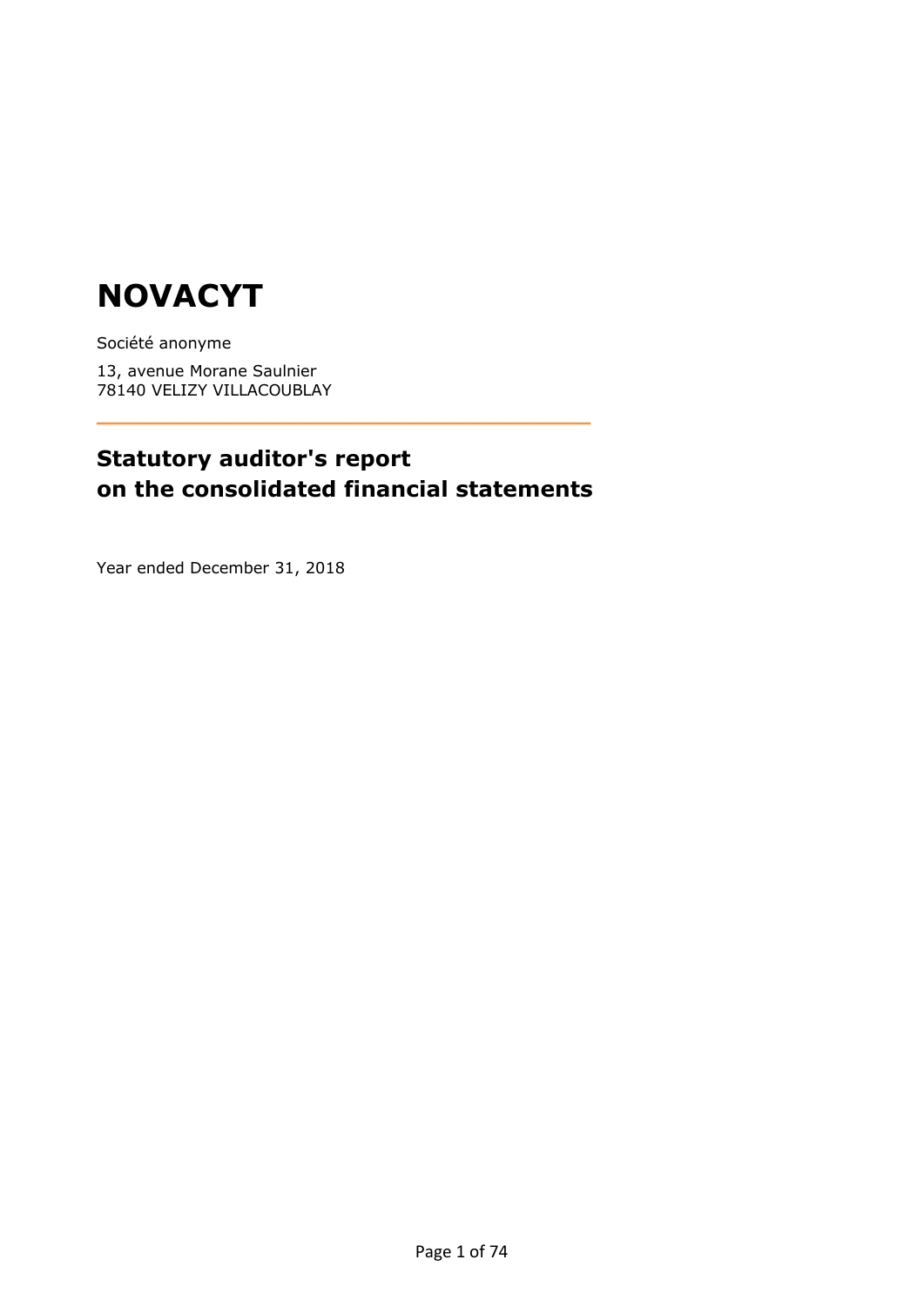# **NOVACYT**

Société anonyme

13, avenue Morane Saulnier 78140 VELIZY VILLACOUBLAY

# **Statutory auditor's report on the consolidated financial statements**

**\_\_\_\_\_\_\_\_\_\_\_\_\_\_\_\_\_\_\_\_\_\_\_\_\_\_\_\_\_\_\_**

Year ended December 31, 2018

This is a translation into English of the statutory auditor's report on the consolidated financial statements of the Company issued in *French and it is provided solely for the convenience of English speaking users. This statutory auditor's report includes information required by European regulation and French law, such as information about the appointment of the statutory auditor or verification of the management report and other documents provided to shareholders. This report should be read in conjunction with, and construed in accordance with, French law and professional auditing standards applicable in France.*

To the Novacyt Annual General Meeting,

# **OPINION**

In compliance with the engagement entrusted to us by your Annual General Meeting, we have audited the accompanying consolidated financial statements of Novacyt for the year ended December 31, 2018.

In our opinion, the consolidated financial statements give a true and fair view of the assets and liabilities and of the financial position of the Group as of December 31, 2018 and of the results of its operations for the year then ended in accordance with International Financial Reporting Standards as adopted by the European Union.

# **BASIS FOR OPINION**

#### **Audit Framework**

We conducted our audit in accordance with professional standards applicable in France. We believe that the audit evidence we have obtained is sufficient and appropriate to provide a basis for our opinion.

Our responsibilities under those standards are further described in the *"Statutory Auditor's Responsibilities for the Audit of the Consolidated Financial Statements"* section of our report.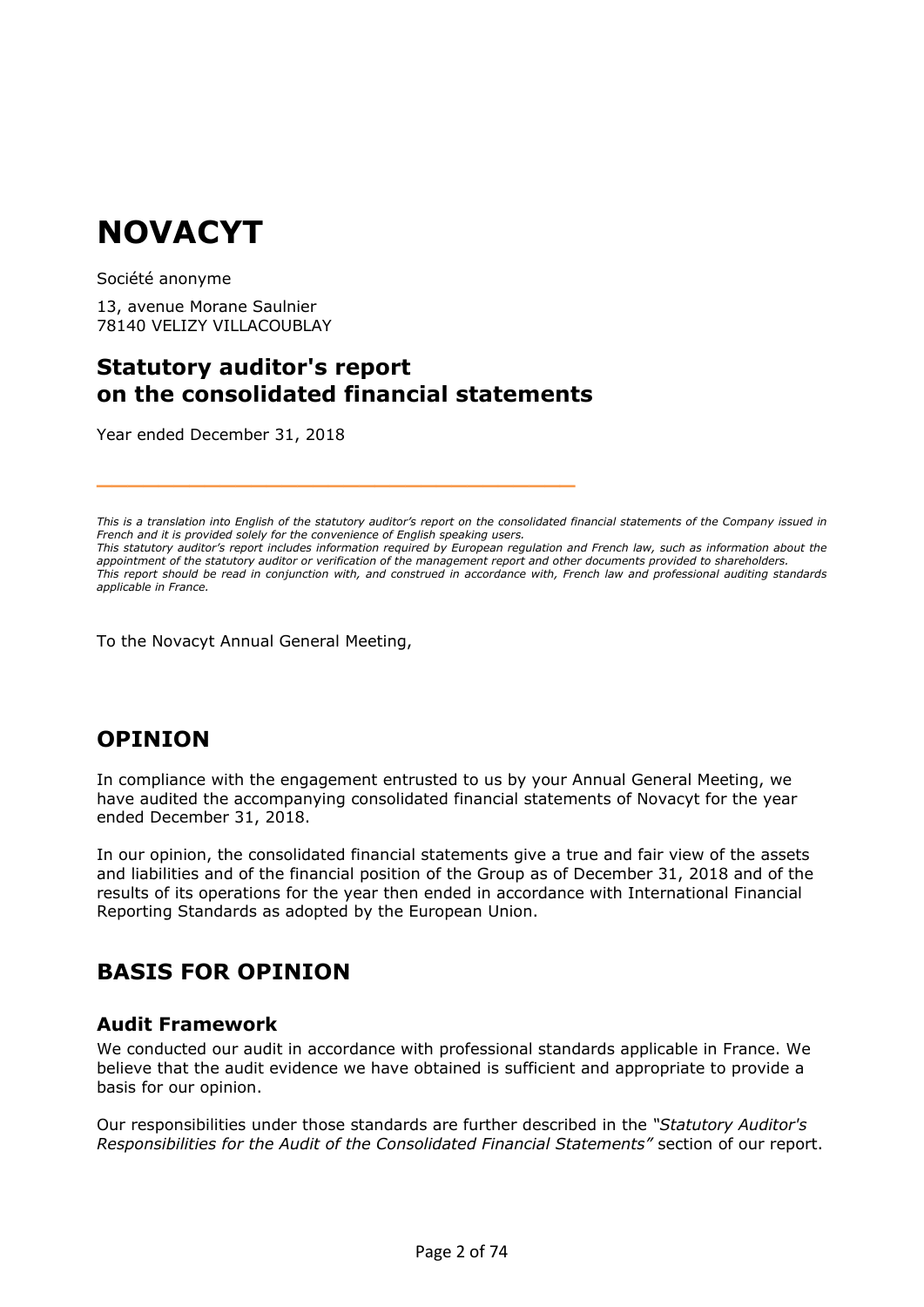### **Independence**

We conducted our audit engagement in compliance with independence rules applicable to us, for the period from January 1, 2018 to the issue date of our report, and specifically we did not provide any prohibited non-audit services referred to in the French Code of Ethics (*Code de déontologie*) for statutory auditors.

# **MATERIAL UNCERTAINTY RELATING TO GOING CONCERN**

Without qualifying the above opinion, we draw you attention to the material uncertainty relating to events or circumstance that are likely to call into question the Company's ability to continue operations as a going concern as described in the "Going concern" note to the consolidated financial statements.

# **JUSTIFICATION OF OUR ASSESSMENTS**

In accordance with the requirements of Articles L.823-9 and R.823-7 of the French Commercial Code (Code de commerce) relating to the justification of our assessments, in addition to the matter described in the "Material uncertainty relating to going concern" section, we hereby inform you of the following assessments that, in our professional judgment, were of most significance in our audit of the consolidated financial statements of the current period.

These matters were addressed in the context of our audit of the consolidated financial statements as a whole, and in forming our opinion thereon. We do not provide a separate opinion on specific items of the consolidated financial statements.

#### *Goodwill*

Goodwill was subject to impairment tests according to the procedures described in the "Impairment testing" note to the consolidated financial statements. We reviewed the procedures used to implement these tests as well as the cash flow forecasts and assumptions used for this purpose, and we verified that the "Impairment testing" and "Goodwill" notes provided appropriate disclosures.

## **SPECIFIC VERIFICATIONS**

We have also performed, in accordance with professional standards applicable in France, the specific verifications required by the laws and regulations of the Group information given in the Board of Directors' management report.

We have no matters to report as to its fair presentation and its consistency with the consolidated financial statements.

# **RESPONSIBILITIES OF MANAGEMENT AND THOSE CHARGED WITH GOVERNANCE FOR THE CONSOLIDATED FINANCIAL STATEMENTS**

Management is responsible for the preparation and fair presentation of the consolidated financial statements in accordance with International Financial Reporting Standards as adopted by the European Union, and for such internal control as management determines is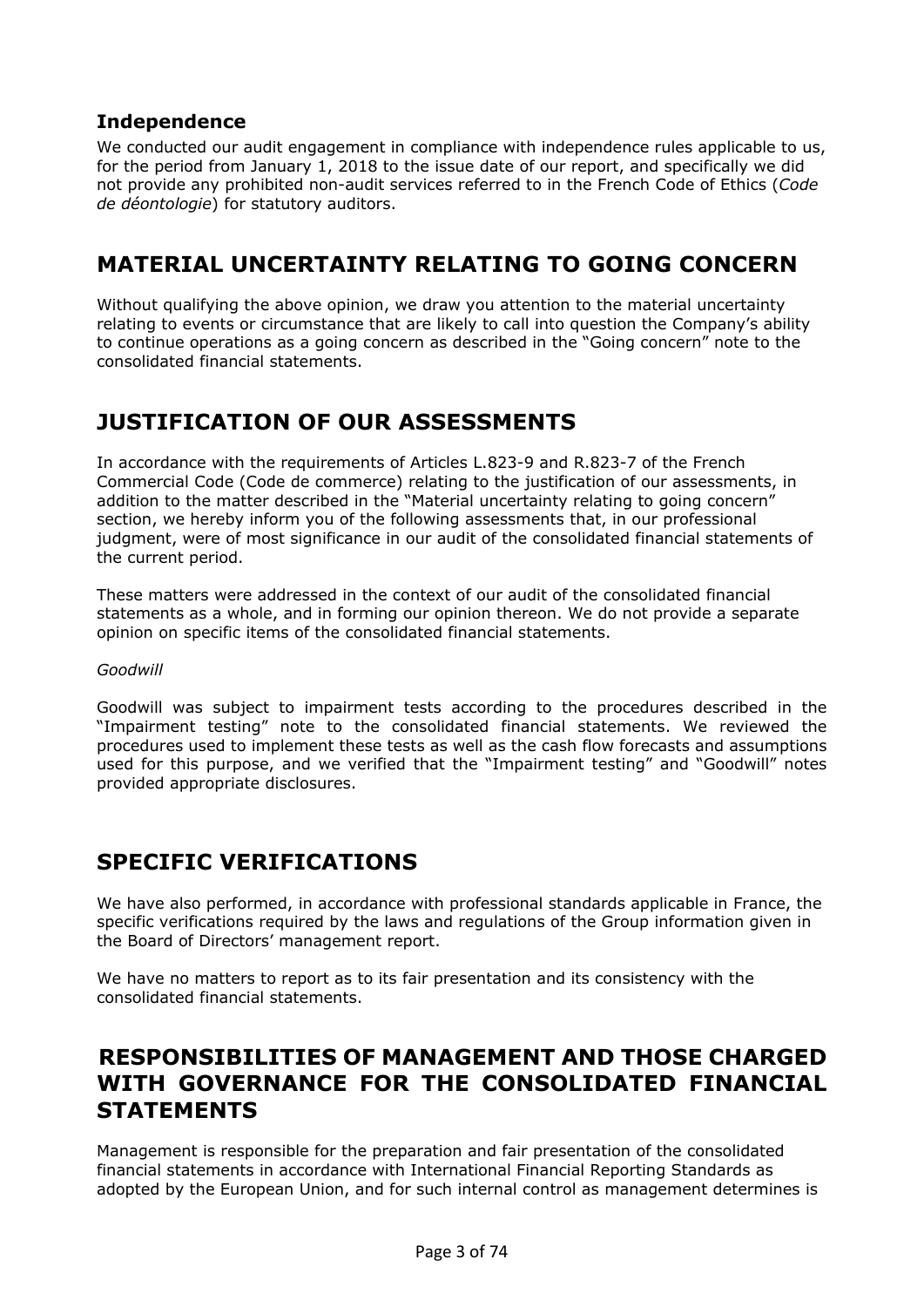necessary to enable the preparation of consolidated financial statements that are free from material misstatement, whether due to fraud or error.

In preparing the consolidated financial statements, management is responsible for assessing the Company's ability to continue as a going concern, disclosing, as applicable, matters related to going concern and using the going concern basis of accounting unless it is expected to liquidate the Company or to cease operations.

The consolidated financial statements were approved by the Board of Directors.

# **STATUTORY AUDITOR'S RESPONSIBILITIES FOR THE AUDIT OF THE FINANCIAL STATEMENTS**

Our role is to issue a report on the consolidated financial statements. Our objective is to obtain reasonable assurance about whether the consolidated financial statements as a whole are free from material misstatement. Reasonable assurance is a high level of assurance, but is not a guarantee that an audit conducted in accordance with professional standards will always detect a material misstatement when it exists. Misstatements can arise from fraud or error and are considered material if, individually or in the aggregate, they could reasonably be expected to influence the economic decisions of users taken on the basis of these financial statements.

As specified in Article L. 823-10-1 of the French Commercial Code, our statutory audit does not include assurance on the viability of the Company or the quality of management of the affairs of the Company.

As part of an audit conducted in accordance with professional standards applicable in France, the statutory auditor exercises professional judgment throughout the audit and furthermore:

- Identifies and assesses the risks of material misstatement of the consolidated financial statements, whether due to fraud or error, designs and performs audit procedures responsive to those risks, and obtains audit evidence considered to be sufficient and appropriate to provide a basis for his opinion The risk of not detecting a material misstatement resulting from fraud is higher than for one resulting from error, as fraud may involve collusion, forgery, intentional omissions, misrepresentations, or the override of internal control;
- Obtains an understanding of internal control relevant to the audit in order to design audit procedures that are appropriate in the circumstances, but not for the purpose of expressing an opinion on the effectiveness of the internal control;
- Evaluates the appropriateness of accounting policies used and the reasonableness of accounting estimates and related disclosures made by management in the consolidated financial statements;
- Assesses the appropriateness of management's use of the going concern basis of accounting and, based on the audit evidence obtained, whether a material uncertainty exists related to events or conditions that may cast significant doubt on the company's ability to continue as a going concern. This assessment is based on the audit evidence obtained up to the date of his audit report. However, future events or conditions may cause the Company to cease to continue as a going concern. If the statutory auditor concludes that a material uncertainty exists, there is a requirement to draw attention in the audit report to the related disclosures in the consolidated financial statements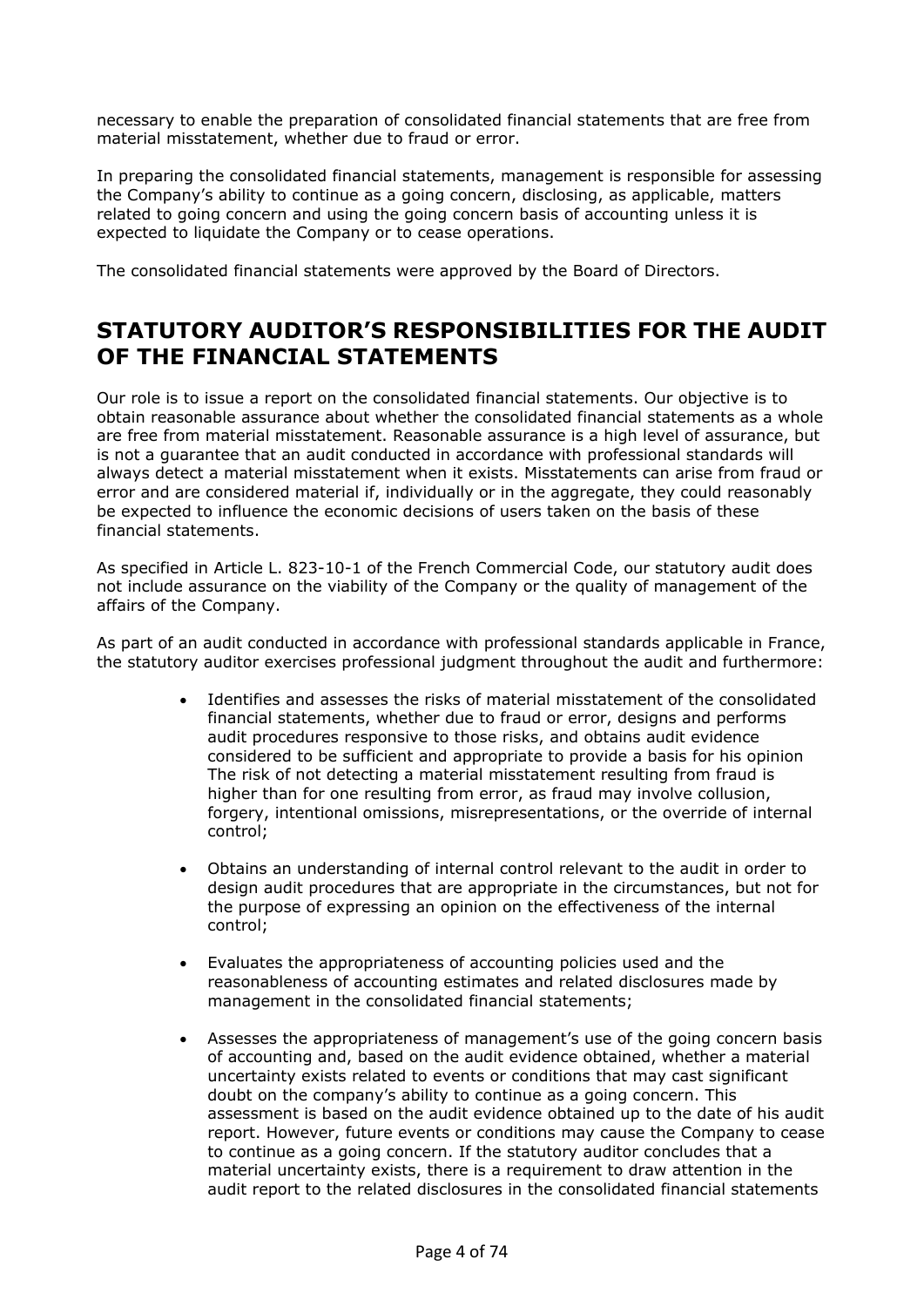or, if such disclosures are not provided or inadequate, to modify the opinion expressed therein;

- Evaluates the overall presentation of the consolidated financial statements and assesses whether these statements represent the underlying transactions and events in a manner that achieves fair presentation;
- Obtains sufficient and appropriate audit evidence regarding the financial information of the entities or business activities within the Group to express an opinion on the consolidated financial statements. The statutory auditor is responsible for the direction, supervision and performance of the audit of the consolidated financial statements and for the opinion expressed on these consolidated financial statements.

Paris-La Défense, April 29, 2019

The Statutory Auditor

Deloitte & Associés

Benjamin HAZIZA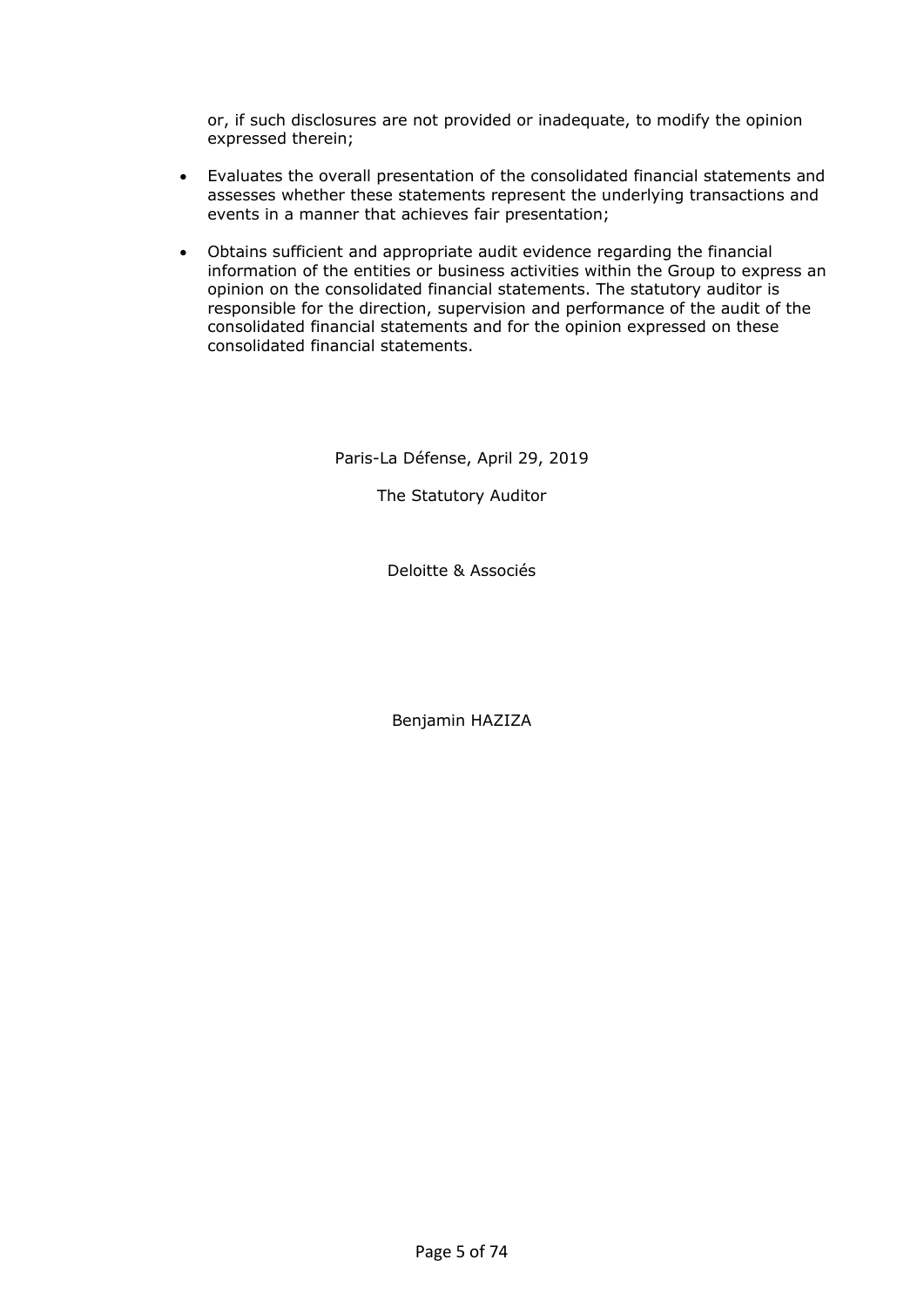# **Consolidated income statement for the years ended 31 December 2017 and 31 December 2018**

|                                                                      |              |             | <b>Restated</b> |
|----------------------------------------------------------------------|--------------|-------------|-----------------|
|                                                                      |              | Year ended  | Year ended      |
|                                                                      |              | 31 December | 31 December     |
| Amounts in '000 €                                                    | <b>Notes</b> | 2018        | 2017            |
| Revenue                                                              | 5            | 13,721      | 12,749          |
| Cost of sales                                                        | 7            | $-5,116$    | $-4,840$        |
| <b>Gross profit</b>                                                  |              | 8,604       | 7,909           |
| Sales, marketing and distribution expenses                           | 8            | $-2,454$    | $-1,974$        |
| Research and development expenses                                    | 9            | $-406$      | $-626$          |
| General and administrative expenses                                  | 10           | $-6,119$    | $-5,492$        |
| Governmental subsidies                                               | 12           | $-51$       | 245             |
| Operating (loss) / profit before exceptional items                   |              | $-425$      | 62              |
| Costs related to acquisitions                                        | 13           | $-201$      |                 |
| Other operating income                                               |              |             | 16              |
| Other operating expenses                                             | 14           | $-759$      | $-2,197$        |
| <b>Operating loss after exceptional items</b>                        |              | $-1,385$    | $-2,119$        |
| Financial income                                                     | 15           | 225         | 466             |
| Financial expense                                                    | 15           | $-919$      | $-1,839$        |
| Loss before tax                                                      |              | $-2,080$    | $-3,492$        |
| Tax (expense) / income                                               | 16           | $-32$       | 2               |
| Loss after tax                                                       |              | $-2,112$    | $-3,491$        |
| Loss from discontinued operations                                    | 38           | $-2,626$    | $-1,951$        |
| Loss after tax attributable to owners of the company                 |              | $-4,738$    | $-5,442$        |
| Loss per share $(\epsilon)$                                          | 17           | $-0.13$     | $-0.24$         |
| Diluted loss per share $(\epsilon)$                                  |              | $-0.13$     | $-0.24$         |
| Loss per share from the continuing operations $(\epsilon)$           |              | $-0.06$     | $-0.15$         |
| Diluted loss per share from the continuing operations $(\epsilon)$   |              | $-0.06$     | $-0.15$         |
| Loss per share from the discontinued operations $(\epsilon)$         |              | $-0.07$     | $-0.09$         |
| Diluted loss per share from the discontinued operations $(\epsilon)$ |              | $-0.07$     | $-0.09$         |

The 2017 consolidated income statement is presented to reflect the impacts of the application of IFRS 5 relative to discontinued operations, by restating the NOVAprep activity on a single line "Loss from discontinued operations".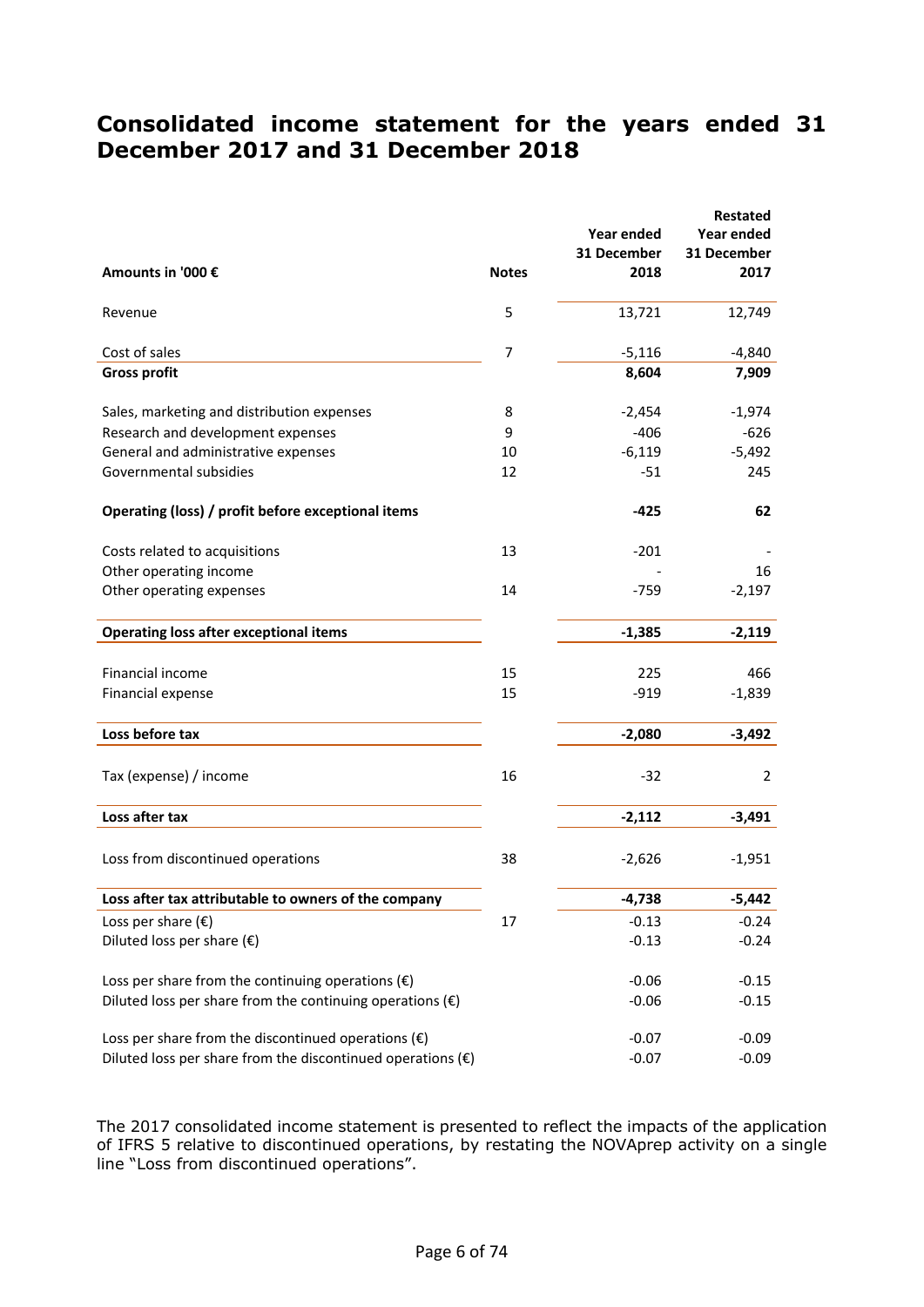# **Consolidated statement of comprehensive income for the years ended 31 December 2017 and 31 December 2018**

|                                                                        |              |             | <b>Restated</b> |
|------------------------------------------------------------------------|--------------|-------------|-----------------|
|                                                                        |              | Year ended  | Year ended      |
|                                                                        |              | 31 December | 31 December     |
| Amounts in '000 €                                                      | <b>Notes</b> | 2018        | 2017            |
| Loss after tax                                                         |              | $-4,738$    | $-5,442$        |
| Items that will not be reclassified subsequently to<br>profit or loss: |              |             |                 |
| Actuarial differences IAS19R                                           |              |             | 2               |
| Items that may be reclassified subsequently to profit<br>or loss:      |              |             |                 |
| <b>Translation reserves</b>                                            |              | -4          | 8               |
| <b>Total comprehensive loss</b>                                        |              | $-4,742$    | $-5,432$        |
| Comprehensive loss attributable to:                                    |              |             |                 |
| Owners of the company (*)                                              |              | -4,742      | -5,432          |

(\*) There are no non-controlling interests.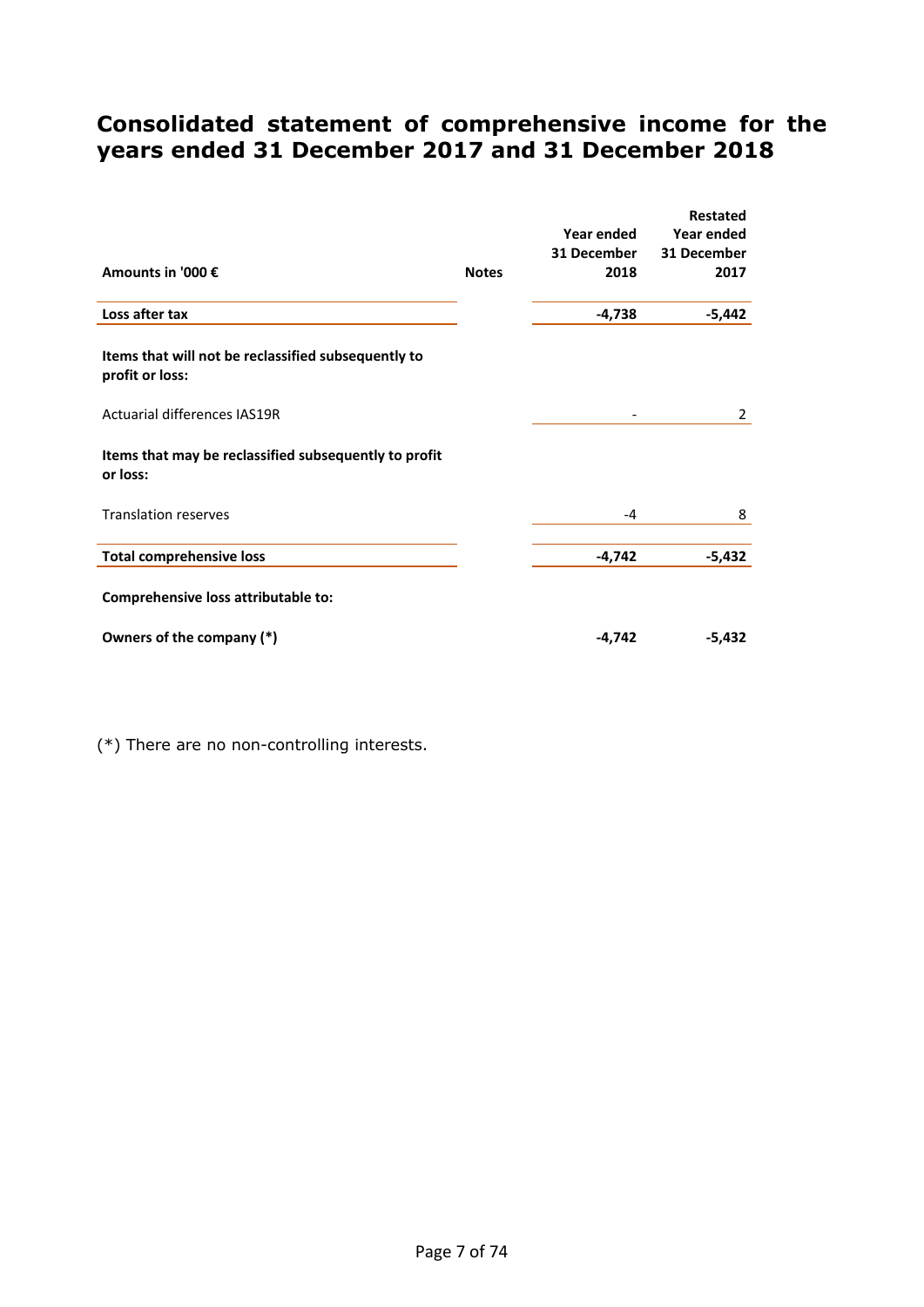# **Statement of financial position for the years ended 31 December 2017 and 31 December 2018**

|                                                                |              | Year ended  | Year ended  |
|----------------------------------------------------------------|--------------|-------------|-------------|
|                                                                |              | 31 December | 31 December |
| Amounts in '000 €                                              | <b>Notes</b> | 2018        | 2017        |
| Goodwill                                                       | 18           | 16,134      | 16,466      |
| Other intangible assets                                        | 19           | 4,944       | 4,840       |
| Property, plant and equipment                                  | 20           | 1,191       | 1,573       |
| Non-current financial assets                                   | 21           | 234         | 238         |
| <b>Non-current assets</b>                                      |              | 22,503      | 23,116      |
| Inventories and work in progress                               | 23           | 2,347       | 1,942       |
| Trade and other receivables                                    | 24           | 3,900       | 3,804       |
| Tax receivables                                                |              | 94          | 271         |
| Prepayments                                                    | 25           | 233         | 537         |
| Short-term investments                                         |              | 10          | 10          |
| Cash & cash equivalents                                        | 26           | 1,132       | 4,345       |
| <b>Current assets</b>                                          |              | 7,716       | 10,908      |
| <b>Assets of discontinued operations</b>                       | 38           | 2,294       |             |
| <b>Total assets</b>                                            |              | 32,513      | 34,024      |
| Bank overdrafts and current portion of long-term<br>borrowings | 27           | 3,115       | 2,778       |
| Contingent consideration (current portion)                     | 28           | 1,569       | 1,126       |
| Short-term provisions                                          | 29           | 100         | 50          |
| Trade and other liabilities                                    | 30           | 4,647       | 3,692       |
| Other current liabilities                                      | 31           | 379         | 137         |
| <b>Total current liabilities</b>                               |              | 9,809       | 7,783       |
| Liabilities of discontinued operations                         | 38           | 85          |             |
| Net current (liabilities) / assets                             |              | $-2,008$    | 3,125       |
| Borrowings and convertible bond notes                          | 27           | 2,259       | 1,115       |
| Retirement benefit obligations                                 | 41           |             | 14          |
| Long-term provisions                                           | 29           | 168         | 158         |
| Deferred tax liabilities                                       |              | 54          | 41          |
| <b>Total non-current liabilities</b>                           |              | 2,481       | 1,327       |
|                                                                |              |             |             |
| <b>Total liabilities</b>                                       |              | 12,375      | 9,111       |
| <b>Net assets</b>                                              |              | 20,138      | 24,914      |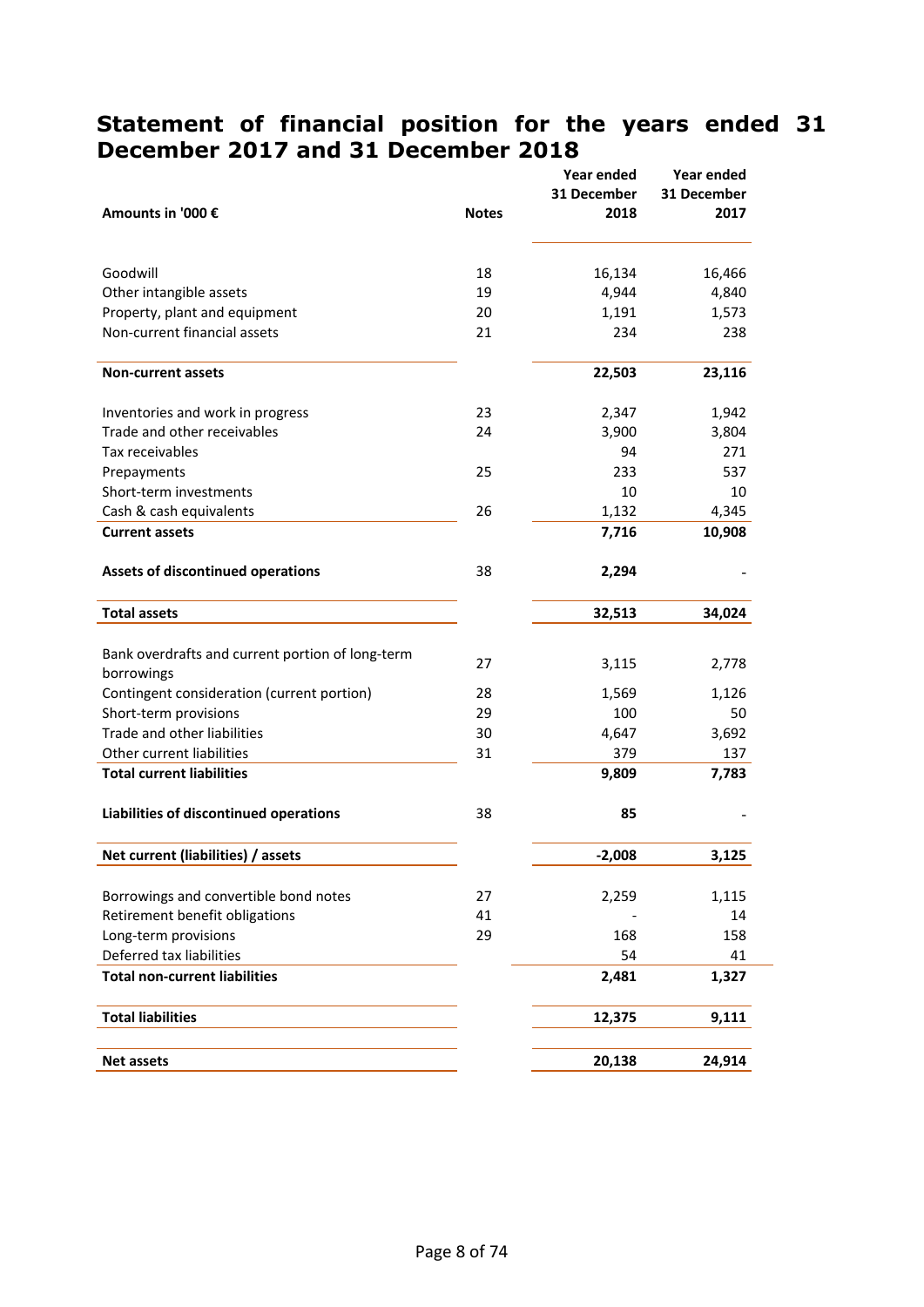# **Statement of financial position for the years ended 31 December 2017 and 31 December 2018 (continued)**

| Amounts in '000 €                    | <b>Notes</b> | Year ended<br>31 December<br>2018 | Year ended<br>31 December<br>2017 |
|--------------------------------------|--------------|-----------------------------------|-----------------------------------|
| Share capital                        | 32           | 2,511                             | 2,511                             |
| Share premium account                | 33           | 58,249                            | 58,281                            |
| Own shares                           |              | $-178$                            | $-176$                            |
| Other reserves                       | 34           | $-2,819$                          | $-2,815$                          |
| Equity reserve                       | 35           | 422                               | 422                               |
| <b>Retained losses</b>               | 36           | $-38,047$                         | $-33,309$                         |
| Total equity - owners of the company |              | 20,138                            | 24,914                            |
| <b>Total equity</b>                  |              | 20,138                            | 24,914                            |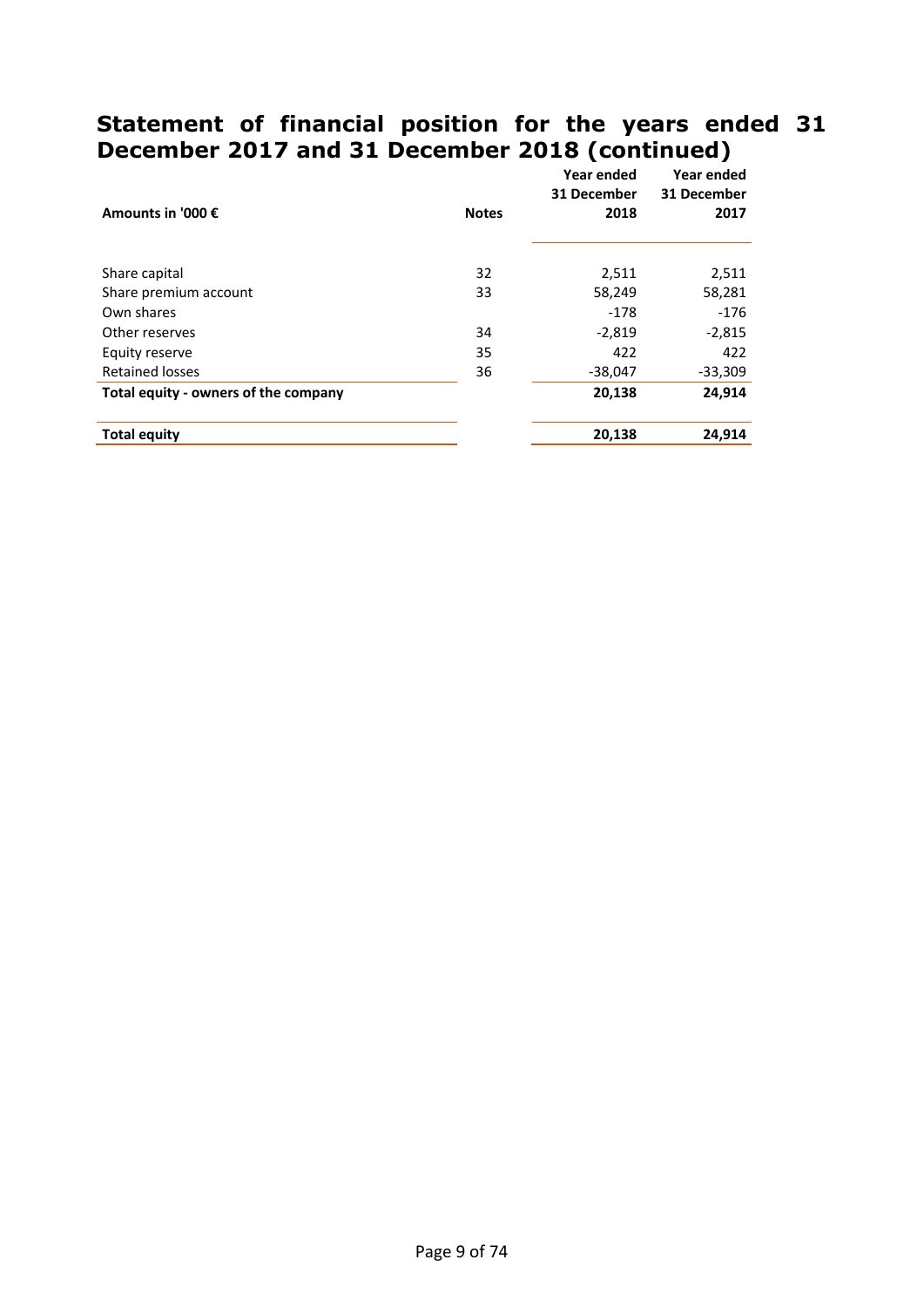# **Statement of changes in equity for the years ended 31 December 2017 and 31 December 2018**

|                                        |              |         |         |                          |         | Other group reserves |                          |                          |                |                |                     |
|----------------------------------------|--------------|---------|---------|--------------------------|---------|----------------------|--------------------------|--------------------------|----------------|----------------|---------------------|
|                                        |              |         |         |                          |         |                      |                          | Other<br>comprehensive   |                |                |                     |
|                                        |              |         |         |                          | Equity  | Acquisition of       |                          | income on                |                |                |                     |
|                                        |              | Share   | Share   | Own                      | reserve | the shares of        | <b>Translation</b>       | retirement               |                | Retained       |                     |
| Amounts in '000 €                      | <b>Notes</b> | capital | premium | shares                   | s       | Primerdesign         | reserve                  | benefits                 | <b>Total</b>   | loss           | <b>Total equity</b> |
|                                        |              |         |         |                          |         |                      |                          |                          |                |                |                     |
| Balance at 1 January 2017              |              | 1,161   | 47,120  | $-165$                   | 345     | $-2,948$             | 135                      | $-12$                    | $-2,825$       | $-27,867$      | 17,768              |
| Actuarial gains on retirement benefits |              |         |         |                          |         |                      |                          | $\overline{2}$           | $\overline{2}$ |                | $\overline{2}$      |
| <b>Translation differences</b>         |              |         |         |                          |         |                      | 8                        | $\overline{\phantom{a}}$ | 8              |                | 8                   |
| Loss for the period                    | 36           |         |         |                          |         |                      |                          |                          |                | $-5,442$       | $-5,442$            |
| Total comprehensive income / (loss)    |              |         |         |                          |         |                      | 8                        | $\mathbf{z}$             | 10             | $-5,442$       | $-5,432$            |
| for the period                         |              |         |         |                          |         |                      |                          |                          |                |                |                     |
| Issue of share capital                 | 32, 33       | 1,218   | 9,685   |                          |         |                      |                          |                          |                | $\overline{a}$ | 10,903              |
| Own shares acquired/sold in the        |              |         |         | $-11$                    |         |                      |                          |                          |                |                | $-11$               |
| period                                 |              |         |         |                          |         |                      |                          |                          |                |                |                     |
| Other changes                          | 32, 33       | 132     | 1,476   | $\overline{\phantom{a}}$ | 77      |                      |                          |                          |                |                | 1,685               |
| <b>Balance at 31 December 2017</b>     |              | 2,511   | 58,281  | $-176$                   | 422     | $-2,948$             | 143                      | $-11$                    | $-2,815$       | $-33,309$      | 24,914              |
| Actuarial gains on retirement benefits |              |         |         |                          |         |                      | $\overline{\phantom{a}}$ | ÷,                       |                | ÷,             |                     |
| <b>Translation differences</b>         |              |         |         |                          |         |                      | - 4                      |                          | $-4$           |                | $-4$                |
| Loss for the period                    | 36           |         |         |                          |         |                      |                          |                          |                | $-4,738$       | $-4,738$            |
| Total comprehensive income / (loss)    |              |         |         |                          |         |                      | - 4                      | $\overline{\phantom{a}}$ | $-4$           | $-4,738$       | $-4,738$            |
| for the period                         |              |         |         |                          |         |                      |                          |                          |                |                |                     |
| Issue of share capital                 | 32, 33       |         |         |                          |         |                      |                          | $\overline{\phantom{a}}$ |                |                |                     |
| Own shares acquired/sold in the        |              |         |         | $-2$                     |         |                      |                          |                          |                | ÷,             | $-2$                |
| period                                 |              |         |         |                          |         |                      |                          |                          |                |                |                     |
| Other changes                          | 32, 33       |         | $-32$   |                          |         |                      |                          |                          |                |                | $-32$               |
| <b>Balance at 31 December 2018</b>     |              | 2,511   | 58,249  | $-178$                   | 422     | $-2,948$             | 139                      | $-11$                    | $-2,819$       | $-38,047$      | 20,138              |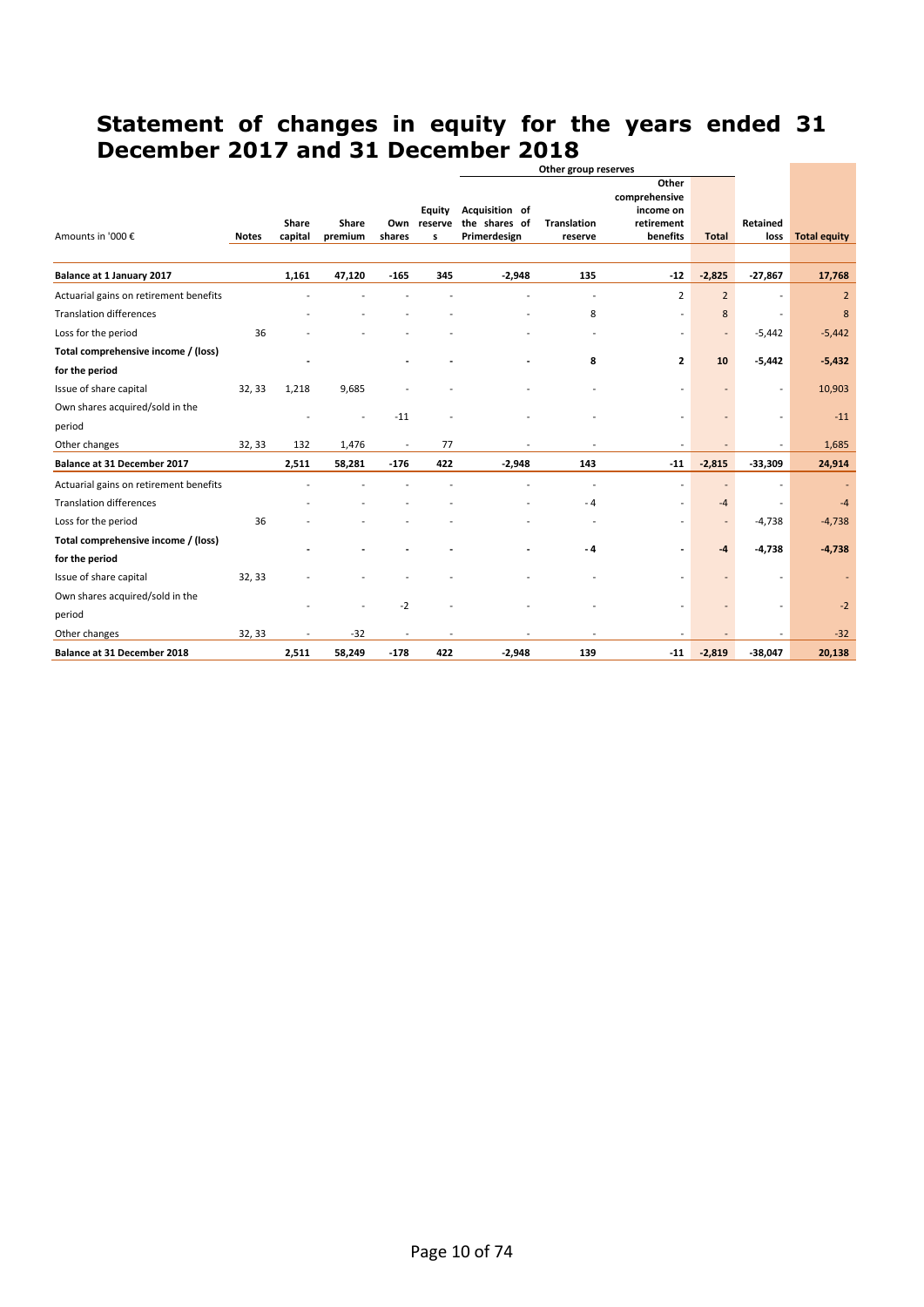# **Statement of cash flows for the years ended 31 December 2017 and 31 December 2018**

| Amounts in '000 €                                       | <b>Notes</b> | <b>Year ended</b><br><b>31 December</b><br>2018 | Year ended<br>31 December<br>2017 |
|---------------------------------------------------------|--------------|-------------------------------------------------|-----------------------------------|
|                                                         |              |                                                 |                                   |
| Net cash used in operating activities                   | 39           | $-1,246$                                        | $-4,646$                          |
| <b>Investing activities</b>                             |              |                                                 |                                   |
| Purchases of patents and trademarks                     |              | $-307$                                          | $-64$                             |
| Purchases of property, plant and equipment              |              | $-377$                                          | $-914$                            |
| Purchases of trading investments                        |              | $\overline{2}$                                  | $-101$                            |
| Acquisition of subsidiary net of cash acquired          | 27, 37       | $-2,034$                                        | $-1,747$                          |
| Net cash used in investing activities                   |              | $-2,716$                                        | $-2,826$                          |
| Investing cash flows from discontinued activities       |              | $-130$                                          | $-97$                             |
| Investing cash flows from continuing operations         |              | $-2,586$                                        | $-2,729$                          |
| Repayments of borrowings                                |              | $-2,561$                                        | $-3,296$                          |
| Proceeds on issue of borrowings and bond notes          | 27           | 3,960                                           | 2,722                             |
| Proceeds on issue of shares                             | 32, 33       |                                                 | 11,080                            |
| Disposal (purchase) of own shares - Net                 |              | $-2$                                            | $-11$                             |
| Paid interest expenses                                  |              | $-632$                                          | $-1,506$                          |
| Net cash used in financing activities                   |              | 765                                             | 8,989                             |
| Financing cash flows from discontinued activities       |              |                                                 | -3                                |
| Financing cash flows from continuing operations         |              | 765                                             | 8,992                             |
| Net increase/(decrease) in cash and cash equivalents    |              | $-3,197$                                        | 1,517                             |
|                                                         |              |                                                 |                                   |
| Cash and cash equivalents at beginning of year / period |              | 4,345                                           | 2,856                             |
| Effect of foreign exchange rate changes                 |              | $-16$                                           | $-27$                             |
| Cash and cash equivalents at end of year                |              | 1,132                                           | 4,345                             |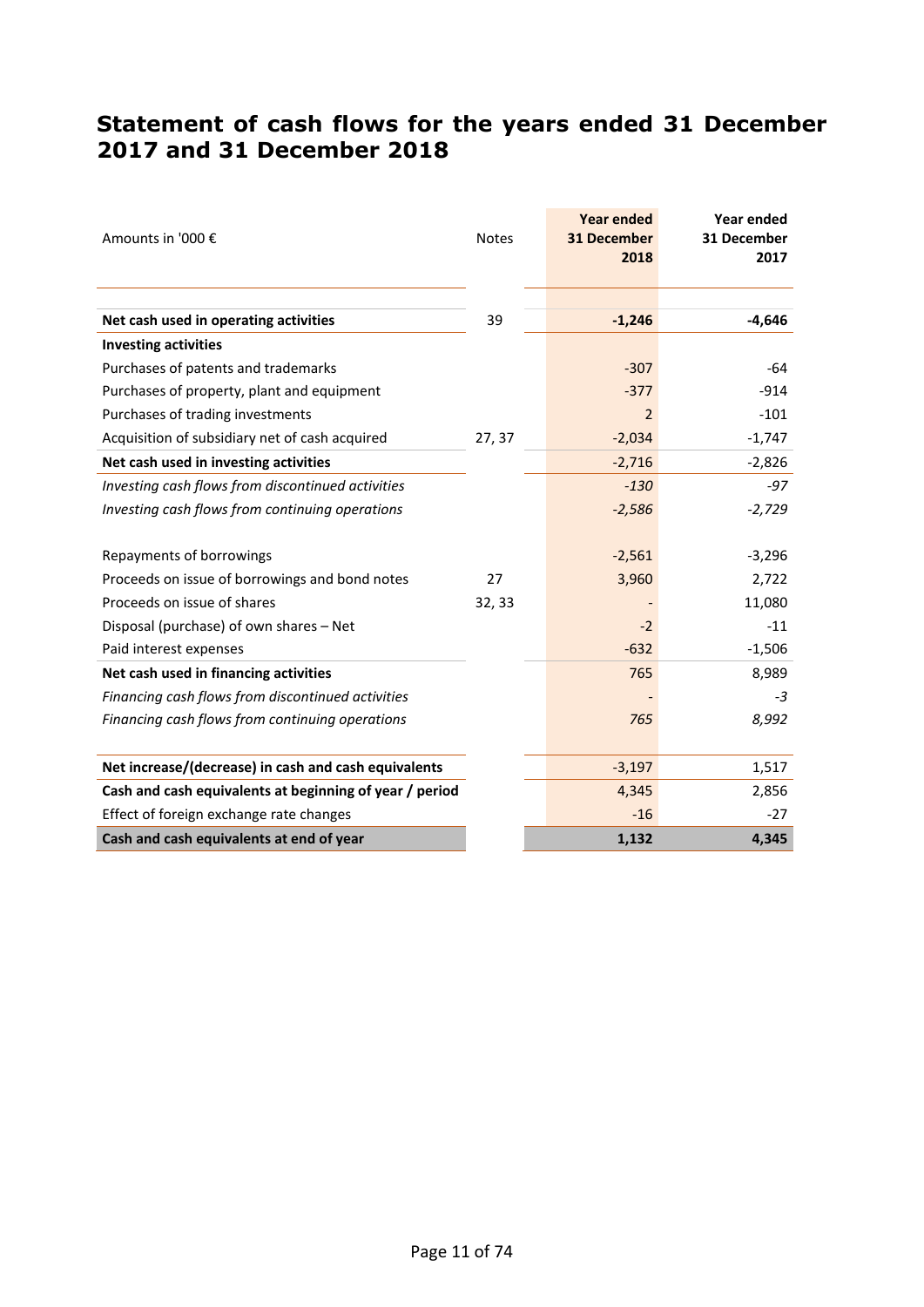### **NOTES TO THE ANNUAL ACCOUNTS**

### **1. APPLICABLE ACCOUNTING STANDARDS**

Novacyt S.A is incorporated in France and its principal activities are specialising in cancer and infectious disease diagnostics. Its registered office is located at 13 Avenue Morane Saulnier, 78140 Vélizy Villacoublay.

The financial information contained in this report comprises the consolidated financial statements of the Company and its subsidiaries (hereinafter referred to collectively as **"the Group"**). They are prepared and presented in '000s of Euros.

The consolidated financial statements for the fiscal year ended December 31, 2018 were established in accordance with the international accounting standards and interpretations (IAS / IFRS) adopted by the European Union and applicable on December 31, 2018.

The 2018 consolidated financial statements were approved by the Board of Directors on April 24, 2019.

### **2. ADOPTION OF NEW STANDARDS AND AMENDMENTS TO EXISTING STANDARDS**

- Standards, interpretations and amendments to standards with mandatory application for periods beginning on or after 1 January 2018
	- IFRS 15: "Revenues from contracts with customers". This standard came into effect on  $1<sup>st</sup>$  January 2018. Its application had no impact on the way revenues are recognized by the companies of the group.
	- IFRS 9: "Financial instruments". This standard came into effect on 1<sup>st</sup> January 2018. Its application had no impact on the accounts of the group.
	- Amendment to IFRS 2: "Share-based payment".
- Standards, interpretations and amendments to standards already published by the IASB and endorsed by the European Union but not yet mandatory as of 31 December 2018
	- IFRS 16 "Leases".

The group has not elected to take early adoption of any standards or interpretations not mandatorily applicable in 2018.

A further more detailed review and analysis of the adoption of the standard will occur as part of the release of the H1 2019 accounts and any material impacts will be highlighted.

The texts adopted by the European Union are available on the website of the European Commission at the following address:

[http://ec.europa.eu/finance/company-reporting/ifrs-financial-statements/index\\_en.htm](http://ec.europa.eu/finance/company-reporting/ifrs-financial-statements/index_en.htm)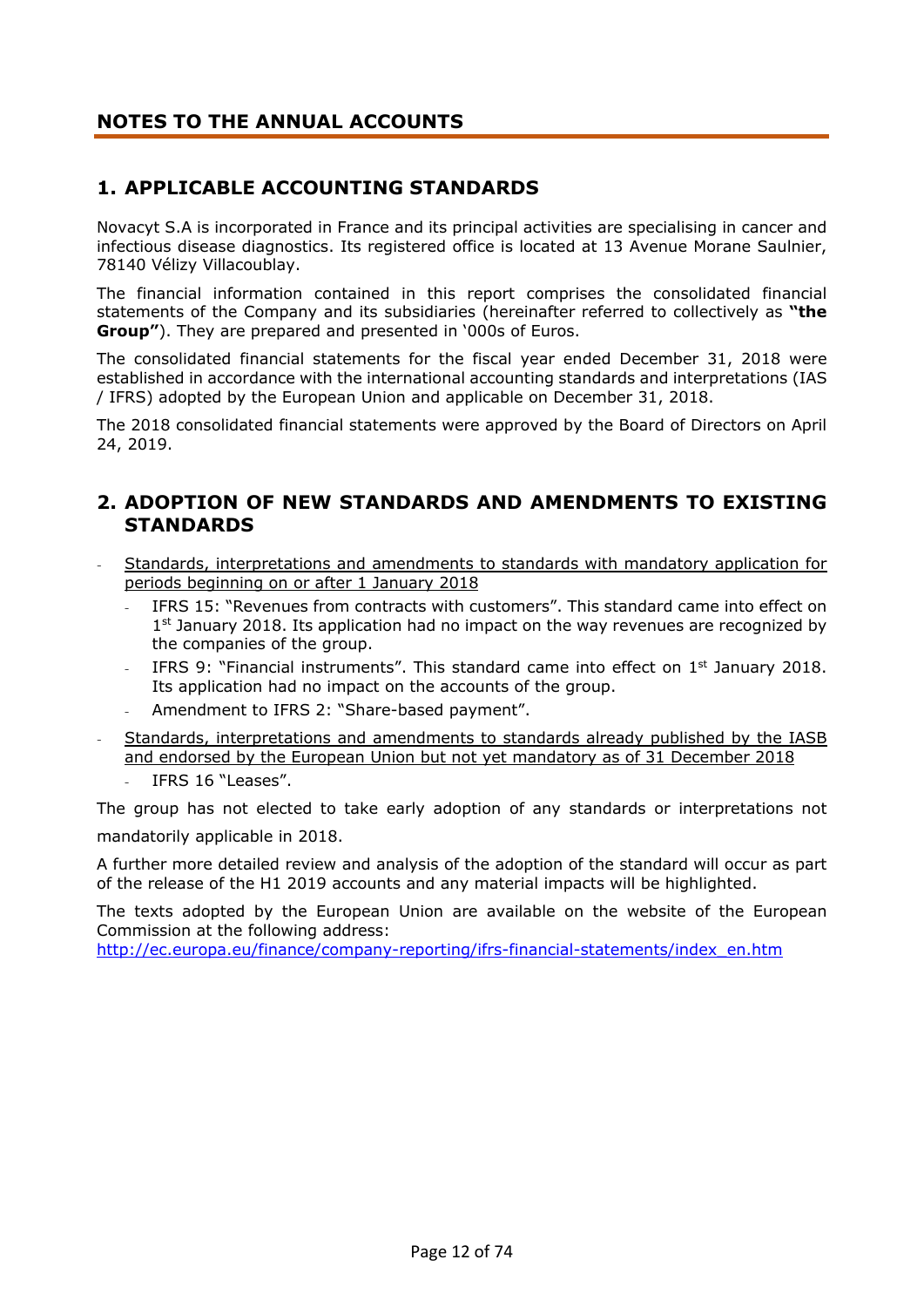### **3. SUMMARY OF ACCOUNTING POLICIES APPLIED BY THE GROUP**

The preparation of the financial information under IFRS requires management to exercise judgement on the application of accounting policies, and to make estimates and assumptions that affect the amounts of assets and liabilities, and income and expenses. The underlying estimates and assumptions, made in accordance with the going concern principle, are based on past experience and other factors deemed reasonable in the circumstances. They serve as the basis for the exercise of judgement required in determining the carrying amounts of assets and liabilities that cannot be obtained directly from other sources. Actual amounts may differ from these estimates. The underlying estimates and assumptions are reviewed continuously. The impact of changes in accounting estimates is recognised in the period of the change if it affects only that period, or in the period of the change and subsequent periods if such periods are also affected.

The financial information has been prepared on the historical cost basis except in respect of those financial instruments that have been measured at fair value. Historical cost is generally based on the fair value of the consideration given in exchange for the goods and services.

Fair value is the price that would be received to sell an asset or paid to transfer a liability in an orderly transaction between market participants at the measurement date, regardless of whether that price is directly observable or estimated using another valuation technique. In estimating the fair value of an asset or a liability, the Group takes into account the characteristics of the asset or liability if market participants would take those characteristics into account when pricing the asset or liability at the measurement date. Fair value for measurement and/or disclosure purposes in the financial information is determined on such a basis, except for leasing transactions that are within the scope of IAS 17, and measurements that have some similarities to fair value but are not fair value, such as net realisable value in IAS 2 or value in use in IAS 36.

The areas where assumptions and estimates are material in relation to the financial information are the measurement of goodwill resulting from the Company's acquisition of the Lab21 subgroup and Primerdesign (see note 18), the carrying amounts and useful lives of intangible assets (see note 19), deferred taxes (see note 22), trade receivables (see note 24) and provisions for risks and other provisions related to the operating activities (see note 29).

The accounting policies set out below have been applied consistently to all periods presented in the financial information.

#### **Basis of consolidation**

The financial information includes all companies under control. The Company does not exercise joint control or have significant influence over other companies. Subsidiaries are consolidated from the date on which the Group obtains effective control.

Controlled companies are consolidated by the full consolidation method with recognition of non-controlling interests. Under IFRS 10, an investor controls an investee when it is exposed, or has rights, to variable returns from its involvement with the investee and has the ability to affect those returns through its power over the investee.

When the Company has less than a majority of the voting rights of an investee, it considers that it has power over the investee when the voting rights are sufficient to give it the practical ability to direct the relevant activities of the investee unilaterally. The Company considers all relevant facts and circumstances in assessing whether or not the Company's voting rights in an investee are sufficient to give it power, including:

the size of the Company's holding of voting rights relative to the size and dispersion of holdings of the other vote holders;

- potential voting rights held by the Company, other vote holders or other parties;
- rights arising from other contractual arrangements; and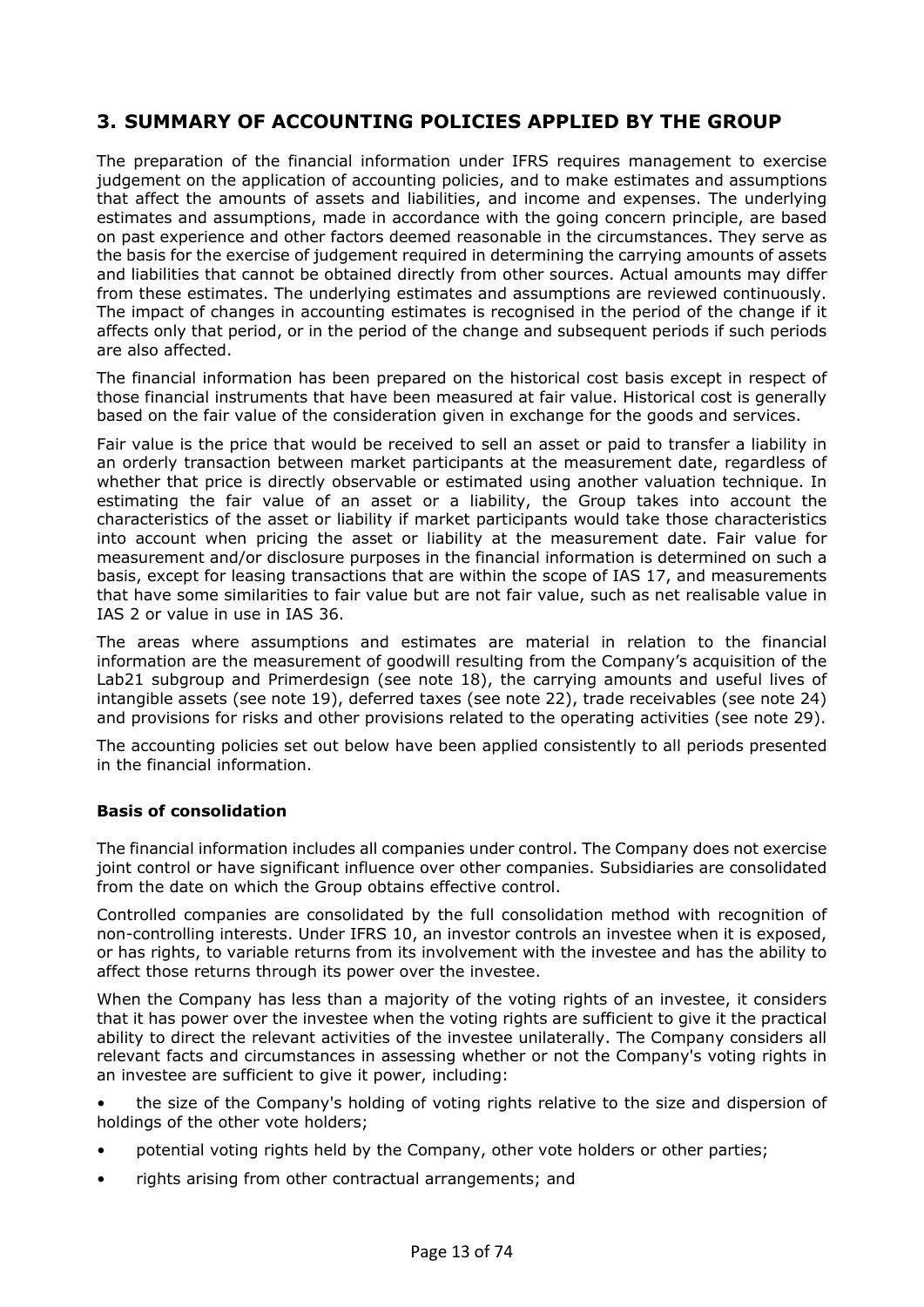• any additional facts and circumstances that indicate that the Company has, or does not have, the current ability to direct the relevant activities at the time that decisions need to be made, including voting patterns at previous shareholders' meetings.

Consolidation of a subsidiary begins when the Company obtains control over the subsidiary and ceases when the Company losses control of the subsidiary. Specifically, the results of subsidiaries acquired or disposed of during the year are included in the consolidated income statement from the date the Company gains control until the date when the Company ceases to control the subsidiary.

Profit or loss and each component of other comprehensive income are attributed to the owners of the Company and to the non-controlling interests. Total comprehensive income of the subsidiaries is attributed to the owners of the Company and to the non-controlling interests even if this results in the non-controlling interests having a deficit balance.

Where necessary, adjustments are made to the financial statements of subsidiaries to bring the accounting policies used into line with the Group's accounting policies.

All intragroup assets and liabilities, equity, income, expenses and cash flows relating to transactions between the members of the Group are eliminated on consolidation. The Company's scope of consolidation included the following companies, all fully consolidated through the current and prior year.

|                          | <b>Closing</b>  |            |               | Opening               |          |                      |  |
|--------------------------|-----------------|------------|---------------|-----------------------|----------|----------------------|--|
|                          |                 |            |               |                       |          |                      |  |
| <b>Companies</b>         | <b>Interest</b> | Control    | Consolidation | <b>Interest</b>       | Control  | <b>Consolidation</b> |  |
|                          | percentage      | percentage | method        | percentage percentage |          | method               |  |
|                          |                 |            |               |                       |          |                      |  |
| Biotec laboratories Ltd  | 100.00 %        | 100.00 %   | FC            | 100.00 %              | 100.00 % | FC.                  |  |
| Lab21 Healthcare Ltd     | 100.00 %        | 100.00 %   | FC            | 100.00 %              | 100.00 % | FC.                  |  |
| Lab <sub>21</sub> Ltd    | 100.00 %        | 100.00 %   | FC            | 100.00 %              | 100.00 % | FC.                  |  |
| Microgen Bioproducts Ltd | 100.00 %        | 100.00 %   | FC            | 100.00 %              | 100.00 % | FC.                  |  |
| Novacyt SA               | 100.00 %        | 100.00 %   | FC            | 100.00 %              | 100.00 % | FC.                  |  |
| Novacyt Asia             | 100.00 %        | 100.00 %   | FC            | 100.00 %              | 100.00 % | FC                   |  |
| Novacyt China            | 100.00 %        | 100.00 %   | FC            | 100.00 %              | 100.00 % | FC                   |  |
| Primerdesign Ltd         | 100.00 %        | 100.00 %   | FC            | 100.00 %              | 100.00 % | FC                   |  |

*Legend: FC: Full consolidation NC: Not consolidated*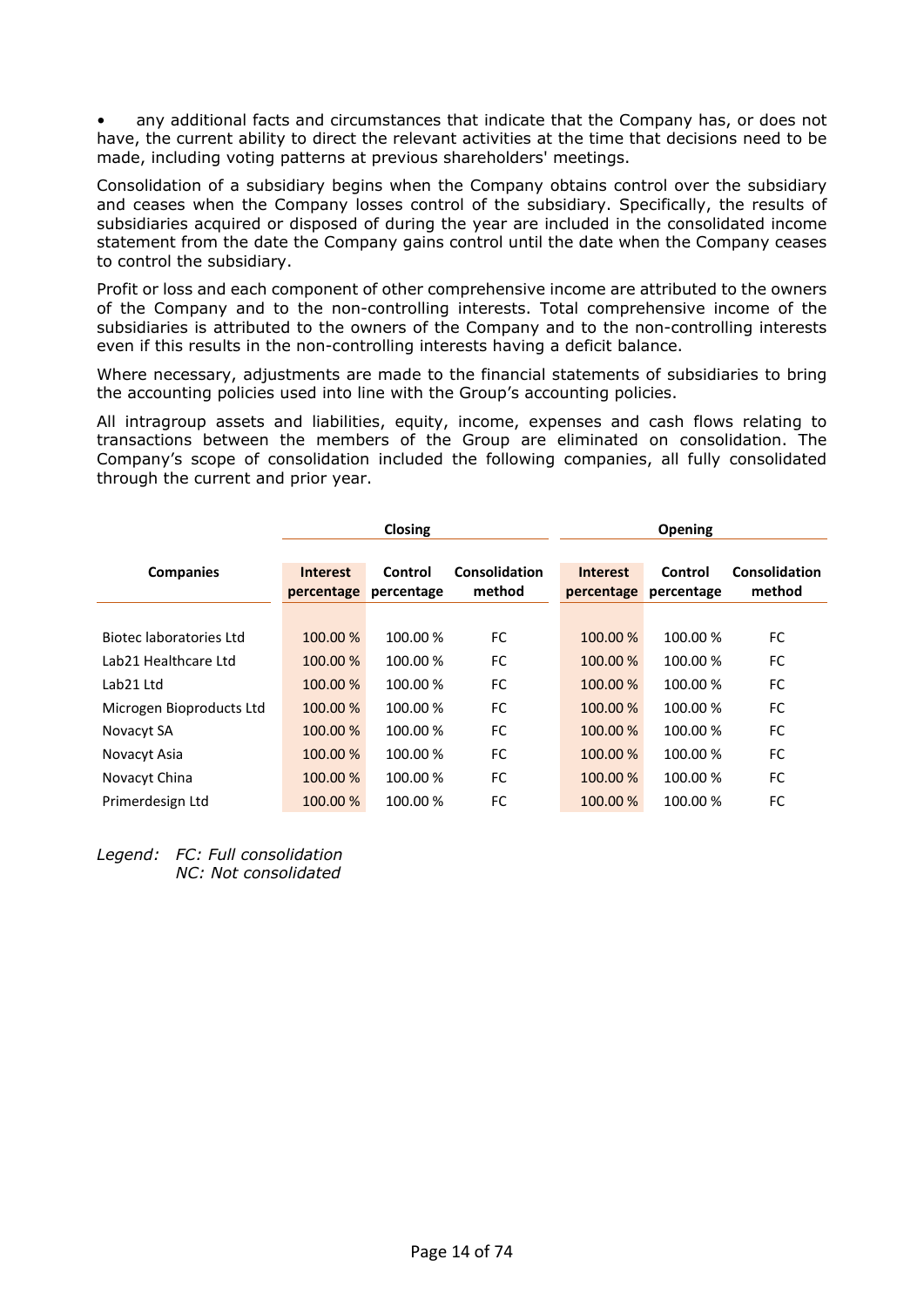#### **Consolidation methods**

The consolidated historical financial information is prepared using uniform accounting policies for transactions and other similar events in similar circumstances.

#### <sup>o</sup> **Elimination of intercompany transactions**

The intercompany balances arising from transactions between consolidated companies, as well as the transactions themselves, including income, expenses and dividends, are eliminated.

#### <sup>o</sup> **Translation of accounts denominated in foreign currency**

The historical financial information is presented in '000 Euros. The financial statements of companies whose functional currency is not the Euro are translated into Euros as follows:

- balance sheet items are translated at the closing exchange rate, excluding equity items, which are stated at historical rates; and
- transactions in the income statement and statement of cash flows are translated at the average annual exchange rate.

Translation differences on earnings and equity are recognised directly in other comprehensive income under "Translation reserve" for the portion attributable to the Group. On disposal of a foreign company, the translation differences relating thereto and recognised in other comprehensive income are reclassified to profit or loss.

Exchange differences arising from intragroup balances are recognised as exchange losses or gains in the consolidated income statement.

#### **Going concern**

The directors have, at the time of approving the financial statements, a reasonable expectation that the Company has adequate resources to continue in operational existence for the foreseeable future. Thus they adopt the going concern basis of accounting in preparing the financial statements.

The going concern model covers the period up to and including April 2020. In making this assessment the Directors have considered the following elements:

- the working capital requirements of the business;
- a positive cash balance at 31 December 2018 of  $£1,132,000;$
- the repayment of the current bond borrowings according to the agreed repayment schedules;
- earn out payments in respect of previous acquisitions
- draw down of funds from time to time from the  $\epsilon$ 5,000,000 convertible bond facility including the initial €2,000,000 received upon completion.

Further bond issuances beyond the initial  $\epsilon$ 2,000,000 upon signing are dependent on certain conditions, such as a cool down period, average daily volume and minimum share price prior to each draw down request. The Company anticipates being able to draw sufficient funds to support its working capital requirements, but as they are outside of the Company's direct control, complete certainty cannot be given and waivers may be used where necessary.

Additional capital receipts from the disposals of the Clinical labs and NOVAprep businesses and the potential strategic partnering of the Primerdesign animal health business have not been factored into the Group's cash flow forecast. Any such funds received would help reduce the need and mitigate the risk of further bond issuances.

Failure to meet the conditions within the convertible bond facility could place uncertainty on the going concern principle applied in preparing the financial statements insofar as the company may in this case not be able to repay its debts and dispose of its assets in the ordinary course of its business. The going concern principle applied for the period ended 31 December 2018 could in that case prove inappropriate.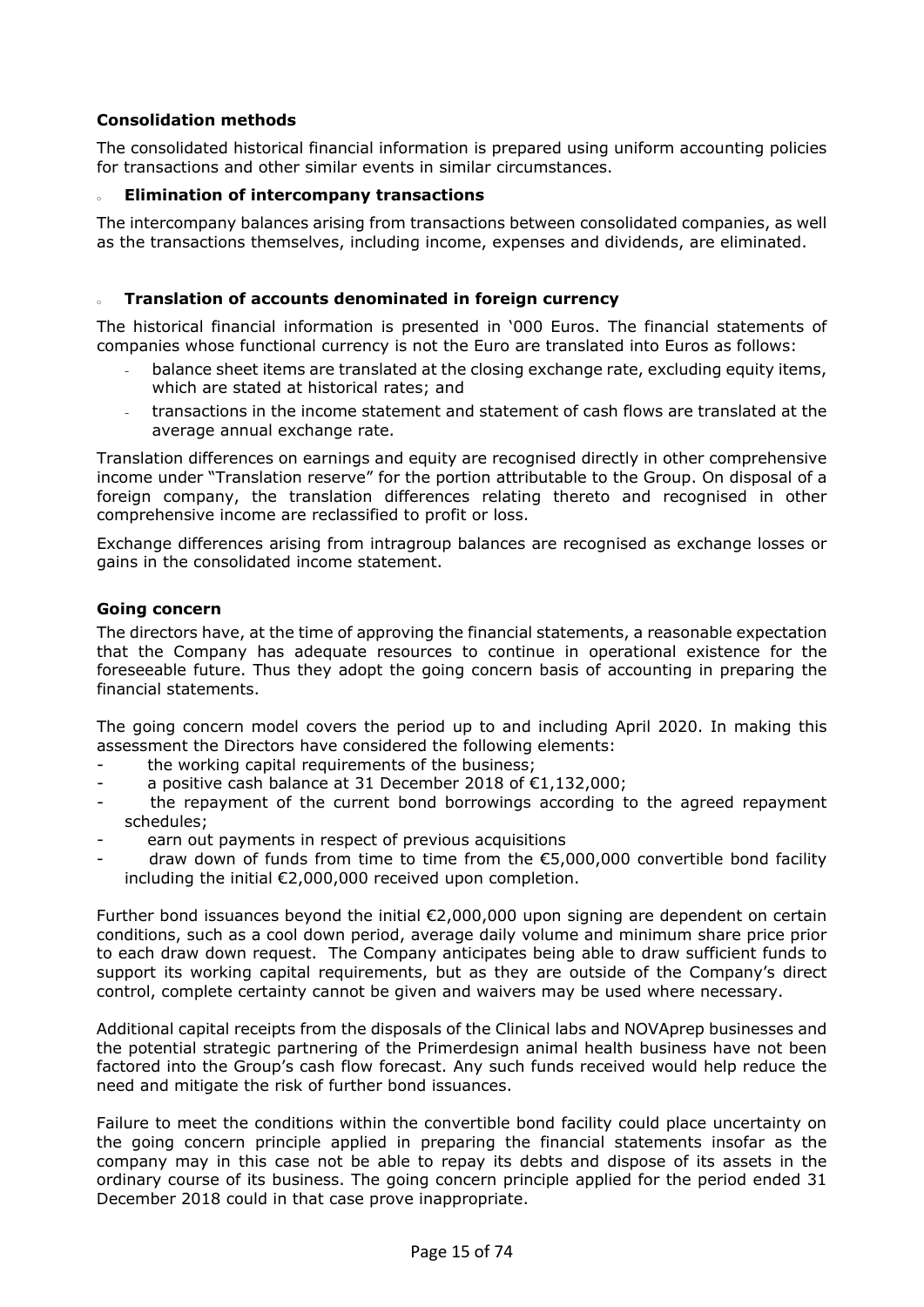#### **Business combinations and measurement of goodwill**

#### <sup>o</sup> **Business combinations**

Business combinations are accounted for using the purchase method (see IFRS 3R).

Each time it takes over a company or group of companies constituting a business, the Group identifies and measures the assets acquired and liabilities assumed, most of which are carried at fair value. The difference between the fair value of the consideration transferred, including the recognised amount of any non-controlling interest in the acquiree and the net amount recognised in respect of the identifiable assets acquired and liabilities assumed measured at fair value, is recognised as goodwill.

Pursuant to IFRS 3R, the Group applies the following principles:

- transaction costs are recognised immediately as operating expenses when incurred;
- any purchase price adjustment of an asset or a liability assumed is estimated at fair value at the acquisition date, and the initial assessment may only subsequently be adjusted against goodwill in the event of new information related to facts and circumstances existing at the acquisition date if this assessment occurs within the 12 month allocation period after the acquisition date. Any adjustment of the financial liability recognised in respect of an additional price subsequent to the intervening period or not meeting these criteria is recognised in the Group's comprehensive income;
- any negative goodwill arising on acquisition is immediately recognised as income; and
- for step acquisitions, the achievement of control triggers the re-measurement at fair value of the interest previously held by the Group in profit or loss; loss of control results in the re-measurement of the possible residual interest at fair value in the same way.

For companies acquired during the year, only the results for the period following the acquisition date are included in the consolidated income statement.

#### **Measurement of goodwill**

Goodwill is broken down by cash-generating unit (CGU) or group of CGUs, depending on the level at which goodwill is monitored for management purposes. In accordance with IAS 36, none of the CGUs or groups of CGUs defined by the Group are greater in size than an operating segment.

#### <sup>o</sup> **Impairment testing**

Goodwill is not amortised, but is subject to impairment testing when there is an indication of loss of value, and at least once a year at the reporting date.

Such testing consists of comparing the carrying amount of an asset to its recoverable amount. The recoverable amount of an asset, a CGU or a group of CGUs is the greater of its fair value less costs to sell and its value in use. Fair value less costs to sell is the amount obtainable from the sale of an asset, a CGU or a group of CGUs in an arm's length transaction between well-informed, willing parties, less the costs of disposal. Value in use is the present value of future cash flows expected to arise from an asset, a CGU or a group of CGUs.

It is not always necessary to determine both the fair value of an asset less costs to sell and its value in use. If either of these amounts exceeds the carrying amount of the asset, the asset is not impaired and it is not necessary to estimate the other amount.

#### **Intangible fixed assets**

#### <sup>o</sup> **Customer relationships**

In accordance with IFRS 3, the Company's acquisition of Primerdesign and the Omega Infectious Diseases business resulted in the recognition of the value of the acquired customer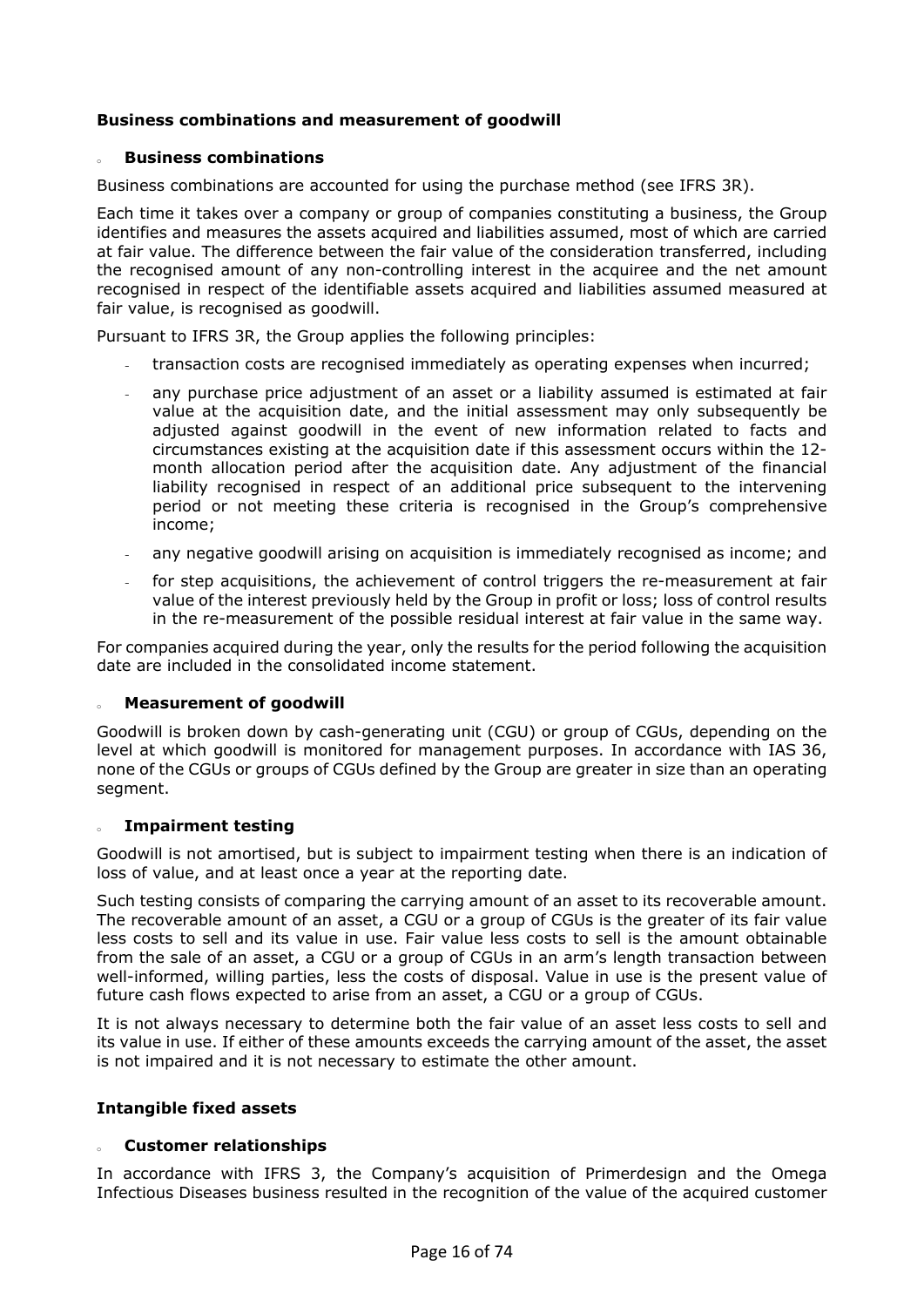base on the balance sheet. The value of these assets was determined by discounting the additional margin generated by customers after remuneration of the contributing assets.

Customer relationships will be amortised on a straight-line basis over nine years.

#### <sup>o</sup> **Trademark**

The acquisition price of Primerdesign by the Company was also "allocated" in part to the Primerdesign trademark. The value of this asset was determined by discounting the cash flows that could be generated by licensing the trademark, estimated as a percentage of revenue derived from information available on comparable assets.

The acquisition price of the Omega Infectious Diseases business by the Company led to the recognition of a number of trademarks. The value of this asset was determined by discounting the cash flows that could be generated by licensing the trademark, estimated as a percentage of revenue derived from information available on comparable assets.

Both trademarks are amortised on a straight-line basis over nine years.

#### **Other intangible assets**

Intangible assets include licences recognised at cost and amortised over useful lives of between 7 and 20 years.

#### **Intangible assets under construction**

Pursuant to IAS 38, the Group capitalises development costs (external costs and personnel expenses), provided that they meet the following criteria:

- the Group has the intention, as well as the financial and technical capacity, to complete the development project;
- the asset will generate future economic benefits; and
- the cost of the intangible asset can be measured reliably.

Assets under construction are not amortised until the development programme has been completed and the asset brought into use. Other research and development expenses not meeting the criteria set out above are expensed directly.

#### **Property, plant and equipment**

Items of property, plant and equipment are recognised at their acquisition cost (purchase price plus incidental expenses and acquisition costs).

#### **Depreciation and amortisation**

Property, plant and equipment and intangible assets are depreciated or amortised on a straight-line basis, with major components identified separately where appropriate, based on the following estimated useful lives:

| Leasehold improvements:             | Straight-line basis $-$ 2 to 15 years |
|-------------------------------------|---------------------------------------|
| Trademark:                          | Straight-line basis - 9 years         |
| Customers:                          | Straight-line basis $-9$ years        |
| Industrial machinery and equipment: | Straight-line basis $-3$ to 6 years   |
| General fittings, improvements:     | Straight-line basis $-3$ to 5 years   |
| Transport equipment:                | Straight-line basis $-5$ years        |
| Office equipment:                   | Straight-line basis $-3$ years        |
| Computer equipment:                 | Straight-line basis $-2$ to 3 years   |
|                                     |                                       |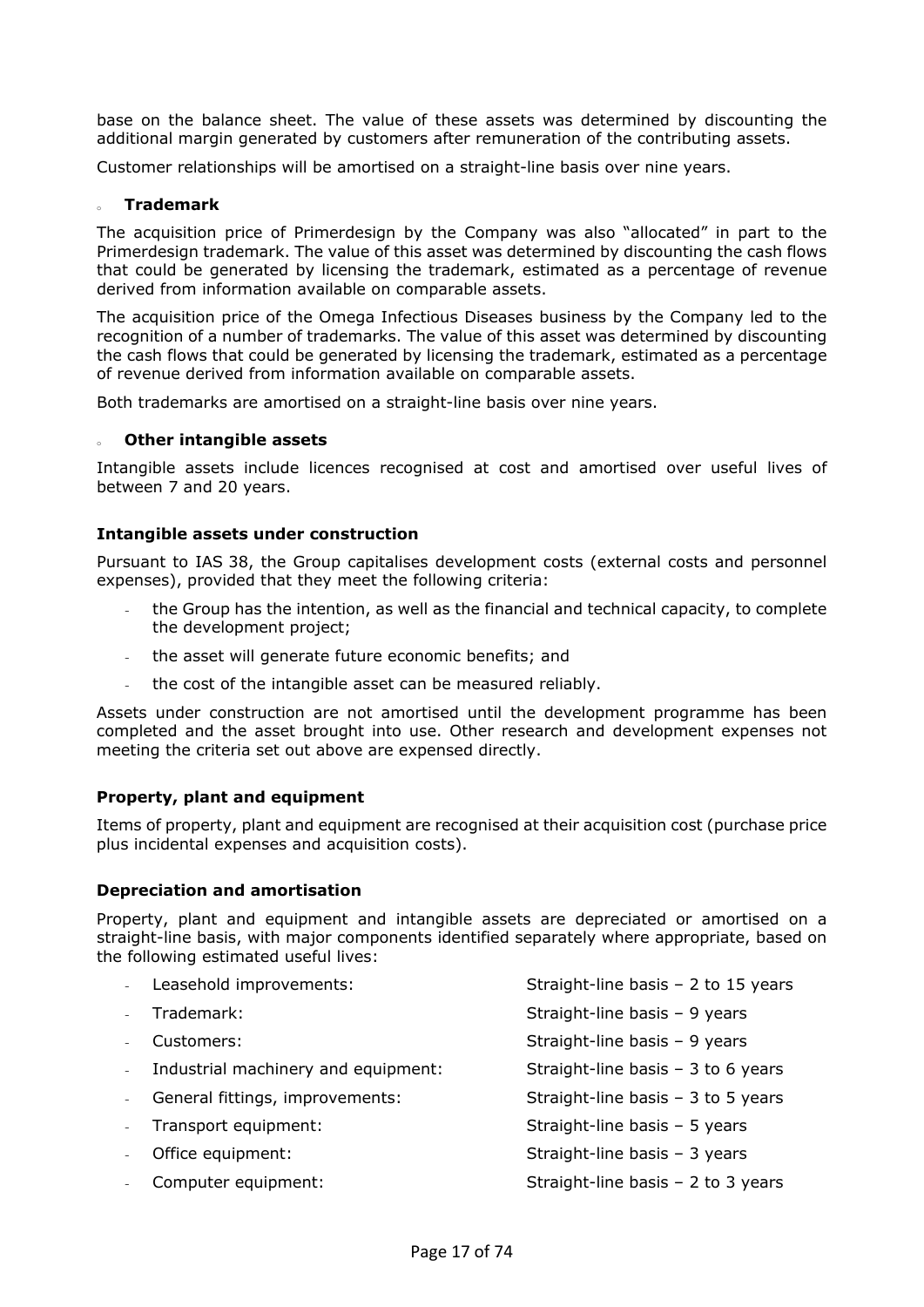The depreciation or amortisation of fixed assets begins when they are ready for use and ceases at their disposal, scrapping or reclassification as assets held for sale in accordance with IFRS 5.

Given the nature of its assets, the Group does not recognise residual value on the items of property, plant and equipment it uses.

Depreciation and amortisation methods and useful lives are reviewed at each reporting date and revised prospectively if necessary.

#### **Asset impairment**

Depreciable and non-depreciable assets are subject to impairment testing when indications of loss of value are identified. In assessing whether there is any indication that an asset may be impaired, the Company considers the following external and internal indicators:

External indicators:

- drop in the market value of the asset (to a greater extent than would be expected solely from the passage of time or the normal use of the asset);
- significant changes with an adverse effect on the entity, either having taken place during the period or expected to occur in the near future, in the technical, economic or legal environment in which the Company operates or in which the asset is used; and
- increases in market interest rates or other market rates of return during the year when it is likely that such increases will significantly reduce the market value and/or value in use of the asset.

#### Internal indicators:

- existence of indication of obsolescence or physical damage of an asset unforeseen in the depreciation or amortisation schedule;
- significant changes in the way the asset is used;
- weaker-than-expected performance by the asset; and
- significant reduction in the level of cash flow generated by the asset.

If there is an indication of impairment, the recoverable amount of the asset is compared with its carrying amount. The recoverable amount is the greater of fair value less costs to sell and value in use. Value in use is the present value of future cash flows expected to flow from an asset over its estimated useful life.

The recoverable amount of assets that do not generate independent cash flows is determined by that of the cash-generating unit (CGU) to which it belongs, a CGU being the smallest homogeneous group of identifiable assets generating cash flows that are largely independent of other assets or groups of assets.

The carrying amount of an asset is its gross value less, for depreciable fixed assets, accumulated depreciation and impairment losses.

In the event of loss of value, an impairment charge is recognised in profit or loss. Impairment is reversed in the event of a change in the estimate of the recoverable value or if indications of loss of value disappear. Impairment is recognised under "Depreciation, amortisation and provisions for impairment of property, plant and equipment and intangible assets" in the income statement.

Intangible assets not subject to amortisation are tested for impairment at least once a year.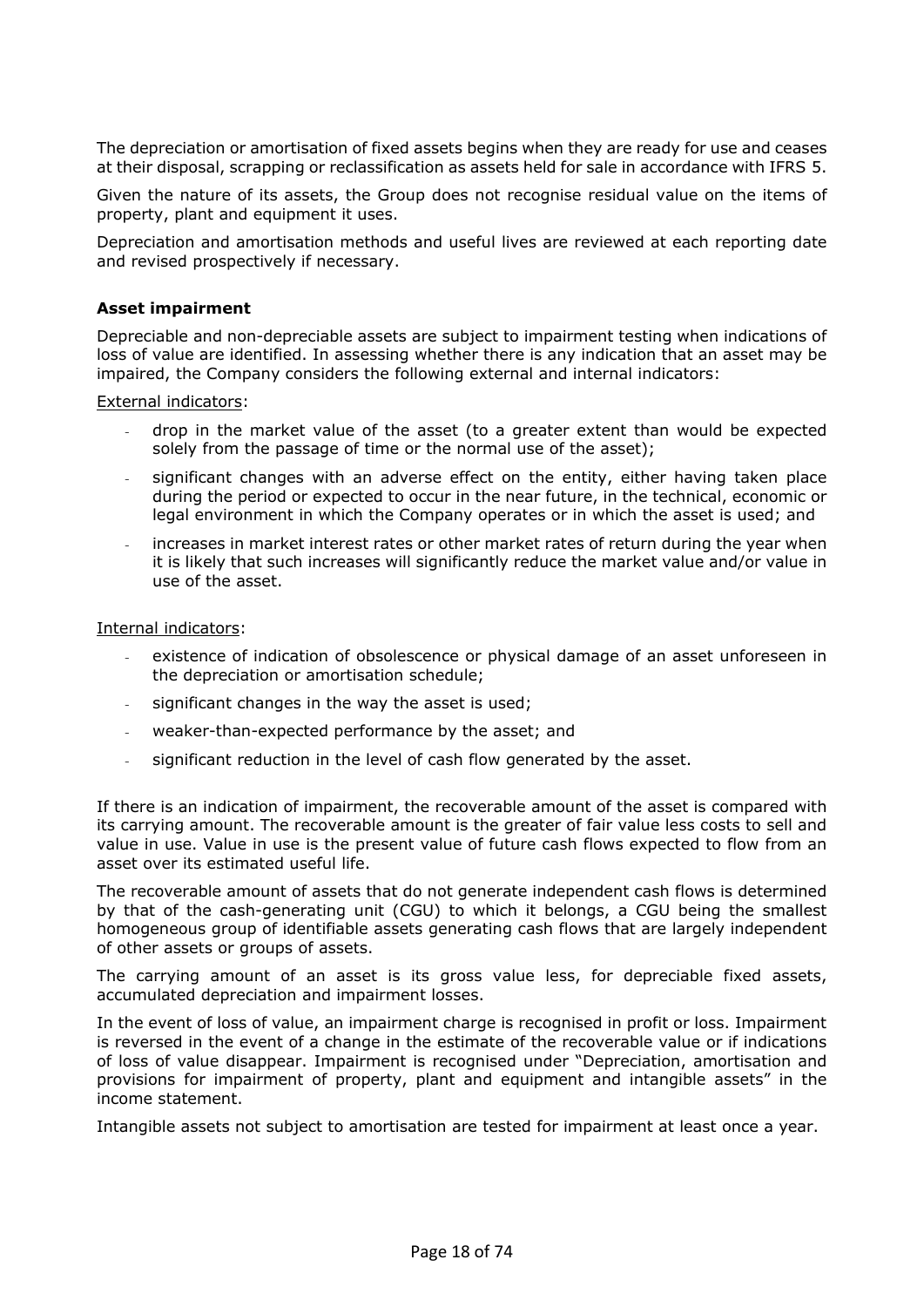#### **Leases**

Leases in which the Group is the lessee are analysed on the basis of their substance and financial reality, and are classified either as operating leases or finance leases.

#### <sup>o</sup> **Finance leases**

A finance lease is a lease that transfers substantially all the risks and rewards incidental to ownership of an asset to the lessee. It is treated as the acquisition of an asset by the lessee, financed by a loan granted by the lessor.

The Group does not have any finance leases.

#### <sup>o</sup> **Operating leases**

An operating lease is a contract that does not transfer substantially all the risks and rewards incidental to ownership to the lessee. Lease payments under an operating lease are expensed on a straight-line basis over the entire lease term, even if payments are not made with the same regularity.

The lease agreement for the Company's offices in Vélizy has been analysed as an operating lease.

A provision for restoration of leased office space to good condition has been set aside to address the contractual obligations arising from lease contracts.

#### **Inventories**

Inventories are carried at the lesser of their acquisition cost and their recoverable amount. The acquisition cost of inventories includes materials and supplies, and, where applicable, personnel expenses incurred in transforming inventories into their current state. It is calculated using the weighted average cost method. The recoverable amount represents the estimated selling price less any marketing, sales and distribution expenses.

The gross value of goods and supplies includes the purchase price and incidental expenses.

A provision for impairment, equal to the difference between the gross value determined in accordance with the above terms and the current market price or the realisable value less any proportional selling costs, is recognised when the gross value is greater than the other stated item.

#### **Trade receivables**

Trade receivables are recognised upon transfer of ownership, which generally corresponds to delivery for sales of goods and the rendering of the service for services.

Receivables are recorded at their fair value, which corresponds most often to their nominal value. Receivables may be impaired by means of a provision, to take into account any difficulties in recovering the outstanding amounts. Provisions for impairment are determined by comparing the acquisition cost and the likely realisable value, which is defined as the present value of the estimated recoverable amounts.

Trade receivables have not been discounted, because the effect of doing so would be immaterial.

#### **Cash and cash equivalents**

Cash equivalents are held in order to meet short-term cash commitments rather than for investment or other purposes. For an investment to qualify as a cash equivalent, it must be readily convertible into a known amount of cash and be subject to an insignificant risk of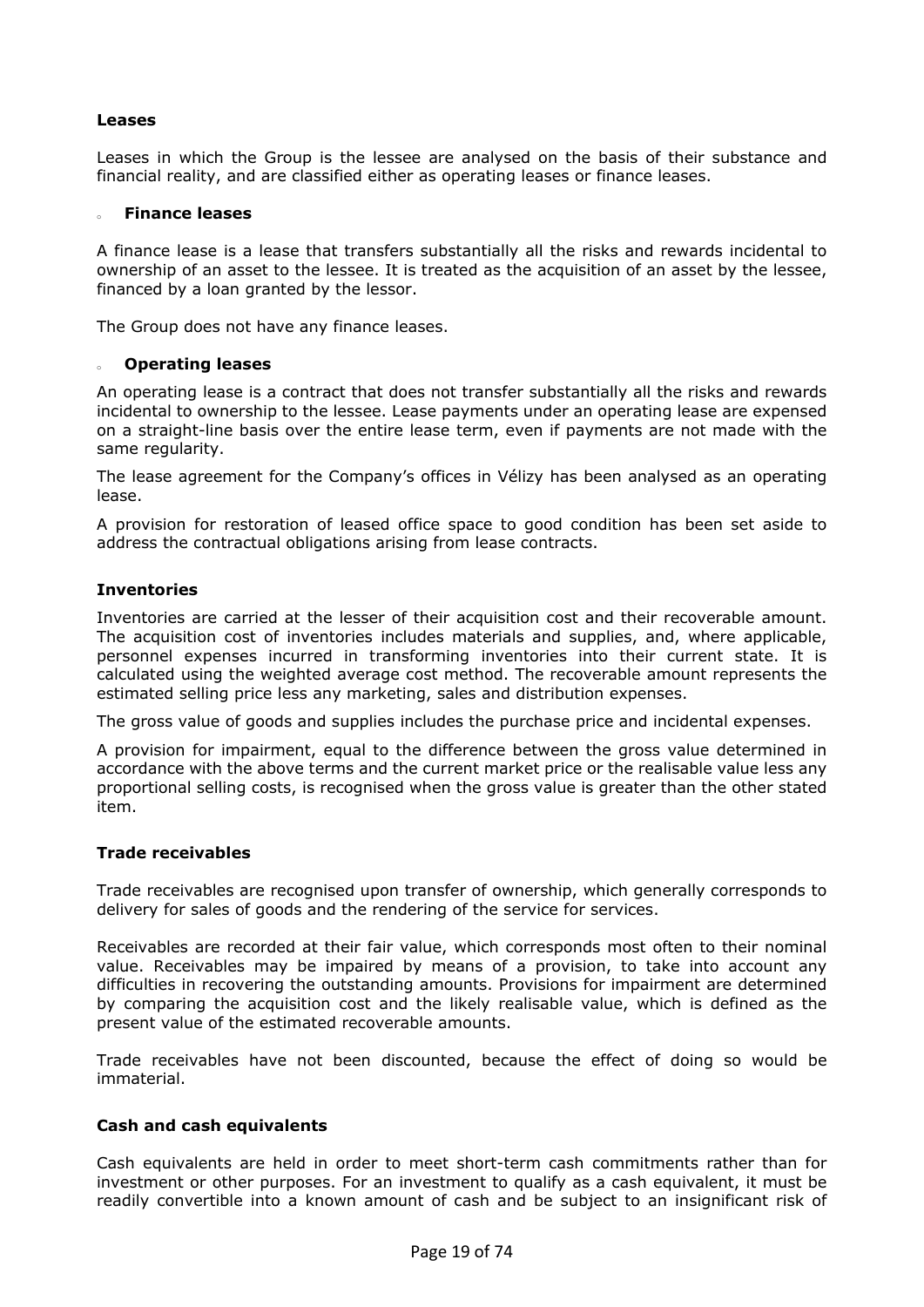change in value. Cash and cash equivalents comprise cash funds, current bank accounts and marketable securities (cash Undertakings for Collective Investment in Transferable Securities "UCITS", negotiable debt securities, etc.) that can be liquidated or sold within a very short time (generally less than three months at the acquisition date) and which have a negligible risk of change in value. All such items are measured at fair value, with any adjustments are recognised in profit or loss.

#### **Financial liabilities**

Borrowings are initially recognised at fair value. They are subsequently accounted for using the amortised cost method, based on the effective interest rate. Under this principle, any arranging costs are carried in the balance sheet item relating to the relevant borrowings and amortised in financial expense over the life of the loan.

• Compound financial instruments

Some financial instruments contain both a liability and an equity component. This is notably the case of the Obligations Convertibles en Actions avec Bons de Souscription d'Actions (convertible bonds with warrants attached), "OCABSAs", which are bonds convertible into shares with warrants. The various components of these instruments are accounted for and presented separately according to their substance, as defined in IAS 32 "Financial Instruments: Disclosure and Presentation". The amortised cost is calculated on the basis of the liability only, once the equity component and, in this case, the embedded derivative have been separated.

• Primerdesign contingent consideration

The Company negotiated contingent consideration for the acquisition of the Primerdesign securities with the Primerdesign's former shareholders, subject to the achievement of a revenue target. The final payment will be made in 2019.

In accordance with IAS 39, the financial liability has been re-measured at its fair value as of the balance sheet date to take into account changes in the exchange rate of sterling on the one hand and the discounting of the liability on the other hand.

• Omega ID contingent consideration

Under the terms of the asset purchase agreement, the total consideration, to be fully satisfied through cash consideration:

(ii)  $£175,000$  paid after twelve months upon completion of technology transfer and;

(iii)  $£200,000$  paid upon the successful accreditation of the Axminster, UK production facility to certain standards (expected to be achieved inside 12 months of acquisition date).

• Trade payables

Trade payables are obligations to provide cash or other financial assets. They are recognised in the balance sheet when the Group becomes a party to a transaction generating liabilities of this nature. Trade and other payables are recognised in the balance sheet at fair value on initial recognition, except if settlement is to occur more than 12 months after recognition. In such cases, they are measured using the amortised cost method. The use of the effective interest rate method will result in the recognition of a financial expense in the income statement. Trade and other payables are eliminated from the balance sheet when the corresponding obligation is extinguished.

Trade payables have not been discounted, because the effect of doing so would be immaterial.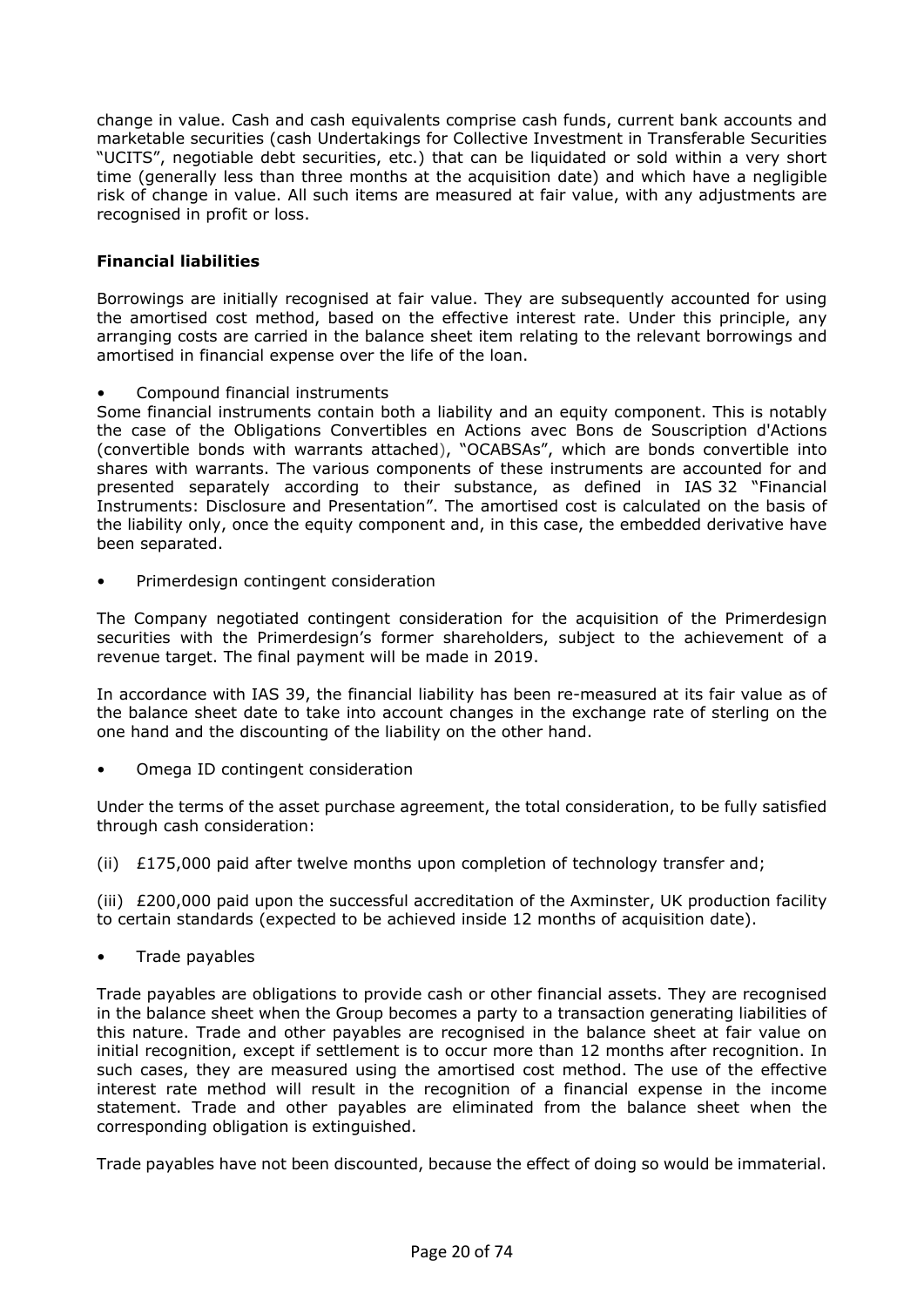#### **Provisions**

In accordance with IAS 37 "Provisions, Contingent Liabilities and Contingent Assets", a provision is recognised when the Group has a current obligation as of the reporting date in respect of a third party and it is probable or certain that there will be an outflow of resources to this third party, without at least equivalent consideration from the said third party. Provisions for risks and charges cover the amount corresponding to the best estimate of the future outflow of resources required to settle the obligation.

The provisions are for the restoration of leased premises, an industrial relations litigation, and a long term management incentive plan.

#### **Long Term Incentive Plan**

Novacyt granted certain employees to purchase shares under a long term management incentive plan adopted on 1 November 2017. The exercise price is set at the share price on the grant date and the options will be settled in cash. The options will fully vest on the third anniversary of the grant date. The payment expenses are calculated under IFRS 2 "Sharebased payments". The accounting charge is spread across the vesting period to reflect the services received and a liability recognized on the balance sheet.

#### **Employee benefits**

Group employees receive short-term benefits (paid leave, sick leave, etc.) and postemployment benefits via defined contribution and defined benefit plans (retirement bonuses, pensions, etc.).

For defined-contribution plans, payments made by the Group are expensed in the period in respect of which they are due.

Post-employment benefits relate mainly to retirement bonuses, and solely cover the Company's employees. Defined benefits are the subject of a calculation performed by an actuary, based on the following parameters:

- retirement at the age of 64 for managers;
- retirement at the age of 62 for non-managers;
- wage increases at a rate of  $3\%$  per annum, i.e. the long-term inflation rate plus  $1\%$ ;
- discount rate of 1.4% in 2017 and 1.6% in 2018, in line with the average rate of private sector bonds issued in Euros (blue chip) for durations equivalent to the commitments in question;
- staff turnover based on the Group's actual experience: projection of 0.5 resignations over the next 12 months;
- life expectancy based on the Insee 2012-2014 mortality table; and
- Average rate of social security contributions of 40.16% in 2017 and 41.51% in 2018.

Rights expressed as months of wages resulting from the application of national agreements and the "Pharmaceuticals, pharmacy, veterinary products: production & trade" collective agreement. Retirement benefits are expensed when due. The provision for this expense is reversed in the same period.

Following the announcement of the disposal of the NOVAprep activity, the provision for retirement benefit obligations was transferred to the line "Liabilities of discontinued operations".

#### **Discontinued operations and assets held for sale**

Discontinued operations and assets held for sale are restated in accordance with IFRS 5.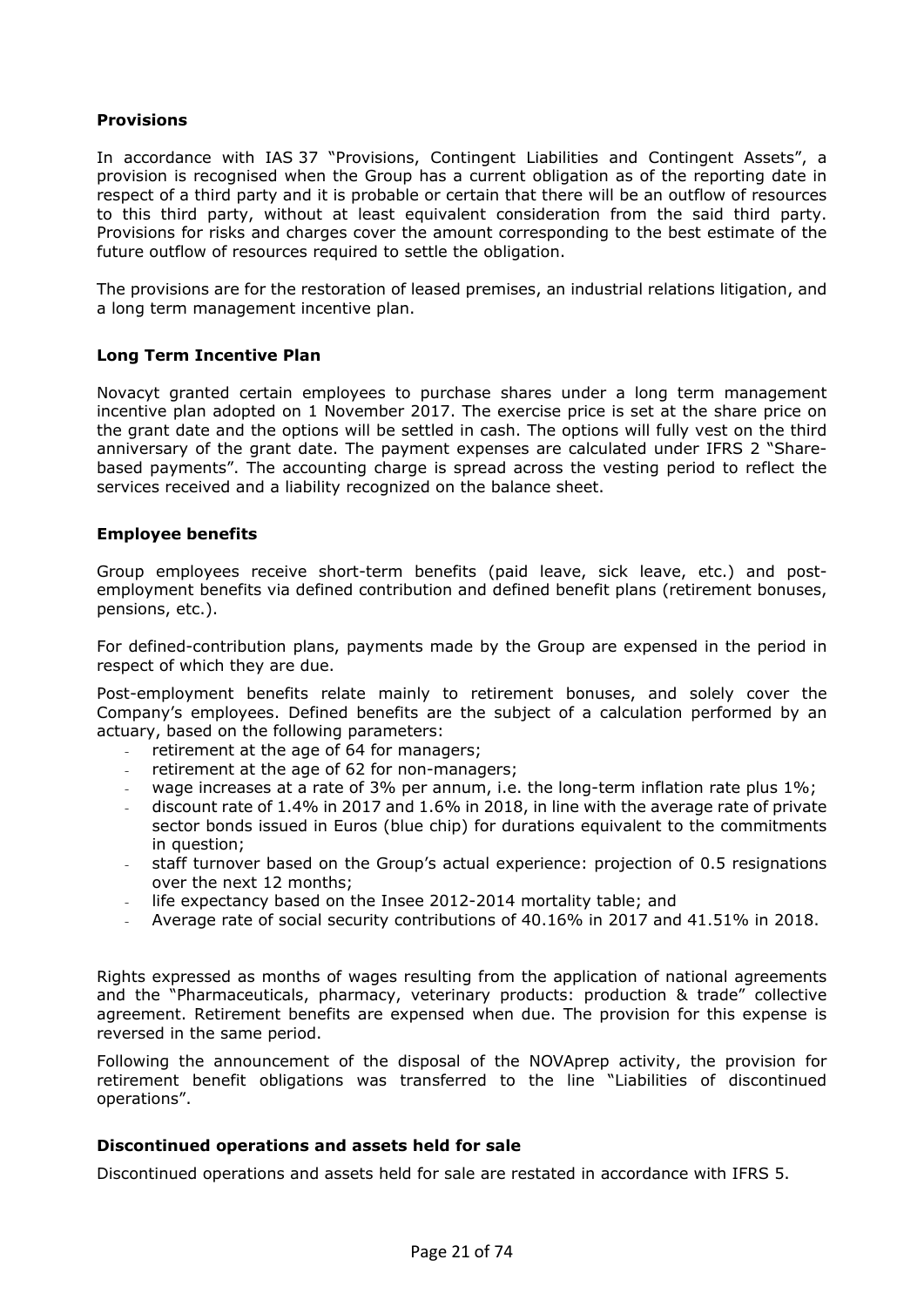A discontinued operation is a component of an entity that has been disposed of or is classified as held for sale, and:

- Represents a separate major line of business or geographical area of operations,
- Is part of a plan to dispose of, or
- Is a subsidiary acquired solely with a view to resale.

As per IFRS 5 we have presented discontinued operations as follows:

In the statement of profit and loss and other comprehensive income: a single amount comprising the total of:

- The post-tax profit or loss of the discontinued operation,
- The post-tax gain or loss recognised on the measurement to fair value less costs to sell, and
- The post-tax gain or loss recognised on the disposal of assets or the disposal group making up the discontinued operation.

The analysis of the single amount is presented in the note.

This restatement, which concerns only the NOVAprep activity, is made for both years to ensure comparability.

In the statement of cash flows: the net cash flow attributable to the operating, investing and financing activities of discontinued operations have been disclosed separately.

In the statement of financial position: the assets and liabilities of a disposal group have been presented separately from other assets. The same applies for liabilities of a disposal group classified as held for sale.

This restatement is made in the accounts 2018 to reflect the intention to dispose of the NOVAprep activity (held by Novacyt S.A.) and of the Clinical Lab business (held by Lab21 Ltd.).

#### **Consolidated revenue**

The applicable standard is IFRS 15 "Revenues from contracts with customers". Revenue is measured at the fair value of the consideration received or receivable and represents amounts receivable for goods and services provided in the normal course of business, net of discounts, VAT and other sales-related taxes. Revenue is reduced for estimated customer returns, rebates and other similar allowances.

#### *Sale of goods*

Revenue from the sale of goods is recognised when all the following conditions are satisfied:

- The Group has transferred to the buyer the significant risks and rewards of ownership of the goods;
- The Group retains neither continuing managerial involvement to the degree usually associated with ownership nor effective control over the goods sold;
- The amount of revenue can be measured reliably;
- It is probable that the economic benefits associated with the transaction will flow to the entity; and
- The costs incurred or to be incurred in respect of the transaction can be measured reliably.

#### **The activity of NOVAprep**

All the revenues generated by the NOVAprep activity were reclassified on the line "Loss from discontinued operations". As a result, NOVAprep no longer contributes to the consolidated revenues of the group.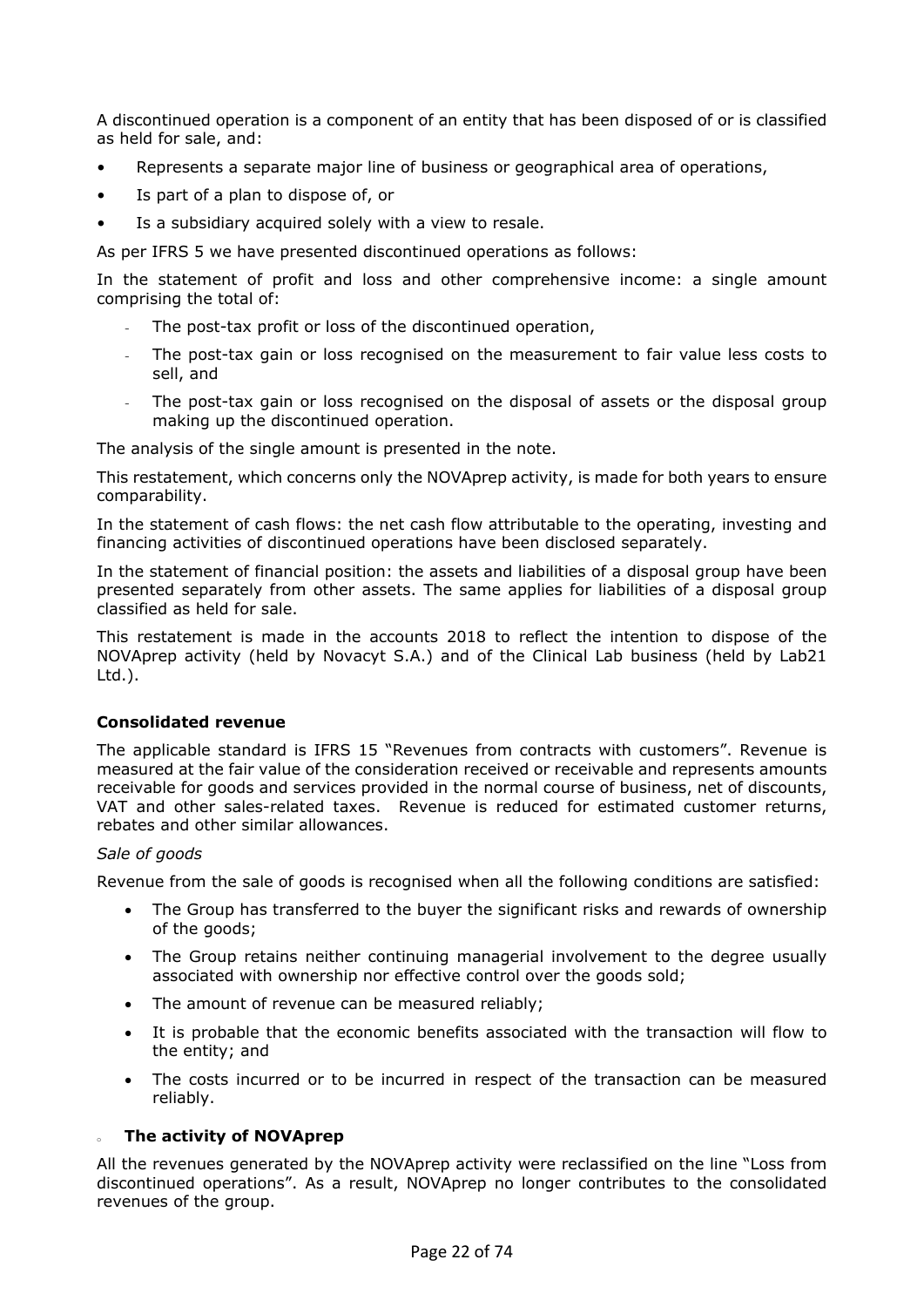#### <sup>o</sup> **The activity of Lab21 and its subsidiaries**

Lab21 provides laboratory-based diagnostic services. Revenue is recognised when the service is rendered (diagnosis made).

Lab21's subsidiaries manufacture and sell reagents and kits for bacterial and blood tests.

Revenue is recognised upon delivery of products sold and, where appropriate, after formal customer acceptance.

#### <sup>o</sup> **Primerdesign's activity**

Primerdesign designs, manufactures and distributes test kits for certain diseases in humans, animals and food products. These kits are intended for laboratory use and rely on "polymerase chain reaction" technology. Revenue is recognised when the test kits are sold. The company accounts for the sale of the product upon delivery.

#### **Taxation**

The tax expense represents the sum of the tax currently payable and deferred tax.

#### *Current tax*

The tax currently payable is based on taxable profit for the year. Taxable profit differs from net profit as reported in the income statement because it excludes items of income or expense that are taxable or deductible in other years and it further excludes items that are never taxable or deductible. The group's liability for current tax is calculated using tax rates that have been enacted or substantively enacted by the balance sheet date.

#### *Deferred tax*

Deferred tax is the tax expected to be payable or recoverable on differences between the carrying amounts of assets and liabilities in the financial statements and the corresponding tax bases used in the computation of taxable profit, and is accounted for using the balance sheet liability method. Deferred tax liabilities are generally recognised for all taxable temporary differences and deferred tax assets are recognised to the extent that it is probable that taxable profits will be available against which deductible temporary differences can be utilised. Such assets and liabilities are not recognised if the temporary difference arises from the initial recognition of goodwill or from the initial recognition (other than in a business combination) of other assets and liabilities in a transaction that affects neither the taxable profit nor the accounting profit.

Deferred tax liabilities are recognised for taxable temporary differences arising on investments in subsidiaries and associates, and interests in joint ventures, except where the group is able to control the reversal of the temporary difference and it is probable that the temporary difference will not reverse in the foreseeable future. Deferred tax assets arising from deductible temporary differences associated with such investments and interests are only recognised to the extent that it is probable that there will be sufficient taxable profits against which to utilise the benefits of the temporary differences and they are expected to reverse in the foreseeable future.

The carrying amount of deferred tax assets is reviewed at each balance sheet date and reduced to the extent that it is no longer probable that sufficient taxable profits will be available to allow all or part of the asset to be recovered.

Deferred tax is calculated at the tax rates that are expected to apply in the period when the liability is settled or the asset is realised based on tax laws and rates that have been enacted or substantively enacted at the balance sheet date. Deferred tax is charged or credited in the income statement, except when it relates to items charged or credited in other comprehensive income, in which case the deferred tax is also dealt with in other comprehensive income.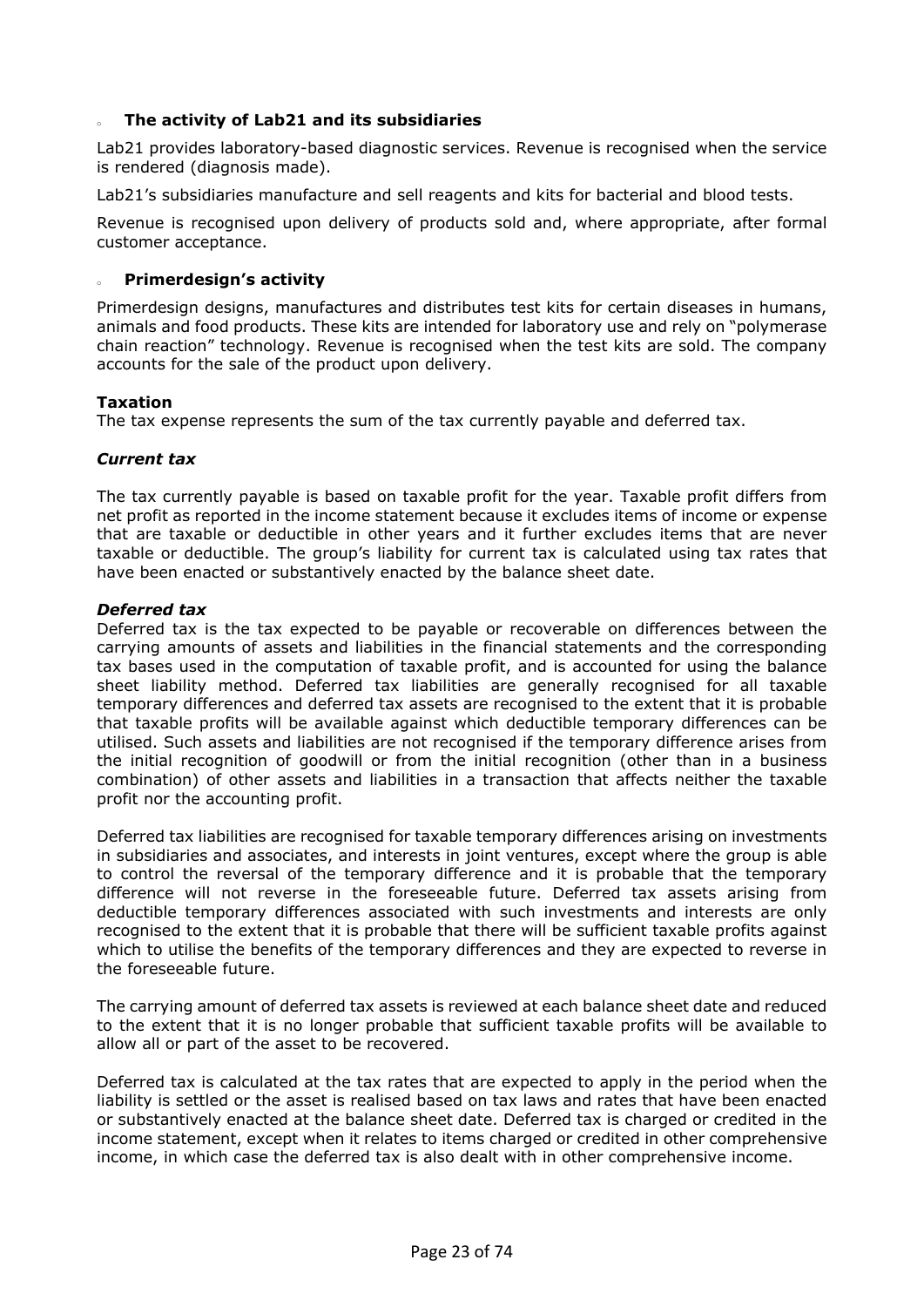The measurement of deferred tax liabilities and assets reflects the tax consequences that would follow from the manner in which the Group expects, at the end of the reporting period, to recover or settle the carrying amount of its assets and liabilities.

Deferred tax assets and liabilities are offset when there is a legally enforceable right to set off current tax assets against current tax liabilities and when they relate to income taxes levied by the same taxation authority and the Group intends to settle its current tax assets and liabilities on a net basis.

#### *Current tax and deferred tax for the year*

Current and deferred tax are recognised in profit or loss, except when they relate to items that are recognised in other comprehensive income or directly in equity, in which case, the current and deferred tax are also recognised in other comprehensive income or directly in equity respectively. Where current tax or deferred tax arises from the initial accounting for a business combination, the tax effect is included in the accounting for the business combination.

#### **Current and deferred tax**

A deferred tax liability is recognised on timing differences related to accelerated depreciation. It only covers Primerdesign.

#### **Government subsidies**

Directly taxed industrial and commercial companies that record research expenditure are entitled to a tax credit in France, which is the case for Novacyt S.A. The tax credit is calculated per calendar year and deducted from the tax payable by the company in respect of the year during which research expenses were incurred. Tax credits that cannot be deducted from tax expense are refunded to the Company. The granting of the tax credit is independent of the Group's tax position. The Group has accordingly elected to treat it as a subsidy. It appears in an item covering subsidies in the income statement.

The Lab21 subgroup companies and Primerdesign also benefit from tax credits for their research activities. Such tax credits are treated as subsidies in the income statement.

In France, the law amending the 2012 budget introduced a new tax credit from 1 January 2013, known as the competitiveness and employment tax credit (*crédit d'impôt pour la compétitivité et l'emploi* – CICE). Its calculation is based on a portion of the salaries paid to employees of French companies. It is paid by the state, regardless of the position of the entity in respect of corporation tax. It has been decided to classify this income as a reduction in personnel expenses.

#### **Loss per share**

The Group reports basic and diluted losses per common share. Basic losses per share is calculated by dividing the profit attributable to common shareholders of the Company by the weighted average number of common shares outstanding during the period.

Diluted losses per share is determined by adjusting the profit attributable to common shareholders by the weighted average number of common shares outstanding, taking into account the effects of all potential dilutive common shares, including options. These options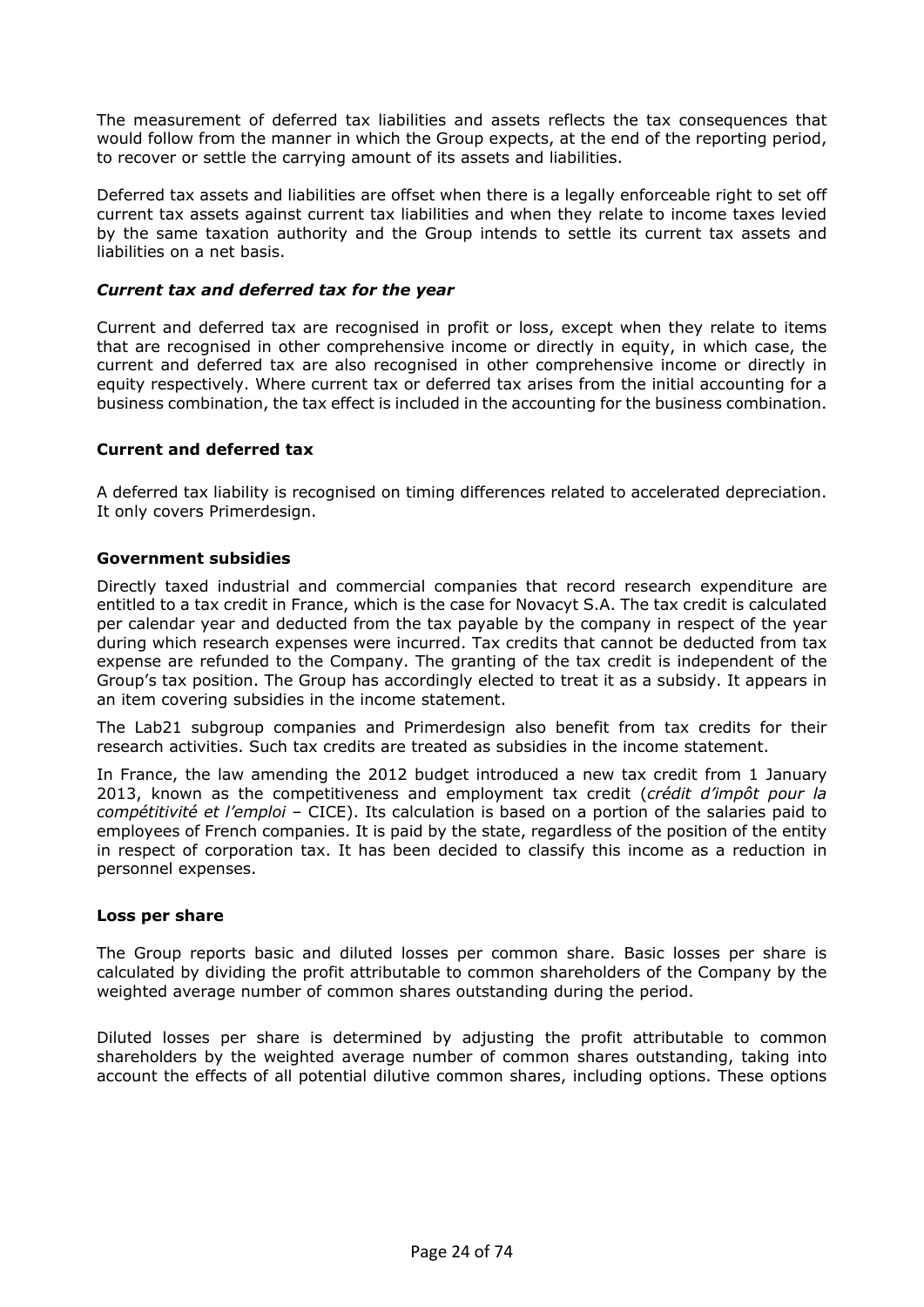are taken into account for the calculation of the loss per share only if their exercise price is higher than the market price

#### **Exceptional items**

Exceptional items are those costs or incomes that in the view of the Board of Directors, require separate disclosure by virtue of their size or incidence, and are charged/credited in arriving at operating profit in the historical financial information.

The exceptional items relate to the costs in relation to the acquisition of the Omega business as shown in note 13, and other one-off income and expenses as detailed in note 14.

#### **Loss from discontinued operations**

On the 11<sup>th</sup> December 2018, Novacyt announced its intention to sell the NOVAprep business and thus is presenting its financial results in accordance with the IFRS 5 accounting rule on discontinued operations. As a result, all revenues and charges generated by this activity are presented on a single line, below the net result.

### **4. CRITICAL ACCOUNTING JUDGEMENTS AND KEY SOURCES OF ESTIMATE UNCERTAINTY**

The preparation of the financial information in accordance with IFRS requires management to exercise judgement on the application of accounting policies, and to make estimates and assumptions that affect the amounts of assets and liabilities, and income and expenses. The underlying estimates and assumptions, made in accordance with the going concern principle, are based on past experience and other factors deemed reasonable in the circumstances. They serve as the basis for the exercise of judgement required in determining the carrying amounts of assets and liabilities that cannot be obtained directly from other sources. Actual amounts may differ from these estimates. The underlying estimates and assumptions are reviewed continuously. The impact of changes in accounting estimates is recognised in the period of the change if it affects only that period, or in the period of the change and subsequent periods if such periods are also affected.

#### **Critical accounting judgements in applying the Group's accounting policies**

The following is a critical judgement, apart from those involving estimations (which are dealt with separately below), that the directors have made in the process of applying the Group's accounting policies and that have the most significant effect on the amounts recognised in the historical financial information.

#### • **Discount rate used to determine the carrying amount of the Group's defined benefit obligation**

The Group's defined benefit obligation is discounted at a rate set by reference to market yields at the end of the reporting period on high quality corporate bonds. Significant judgement is required when setting the criteria for bonds to be included in the population from which the yield curve is derived. The most significant criteria considered for the selection of bonds include the issue size of the corporate bonds, quality of the bonds and the identification of outliers which are excluded.

The areas where assumptions and estimates are material in relation to the historical financial information are the measurement of goodwill resulting from the Company's acquisition of the Lab21 subgroup and Primerdesign (see note 18), the carrying amounts and useful lives of intangible assets (see note 19), deferred taxes (see note 22), trade receivables (see note 24)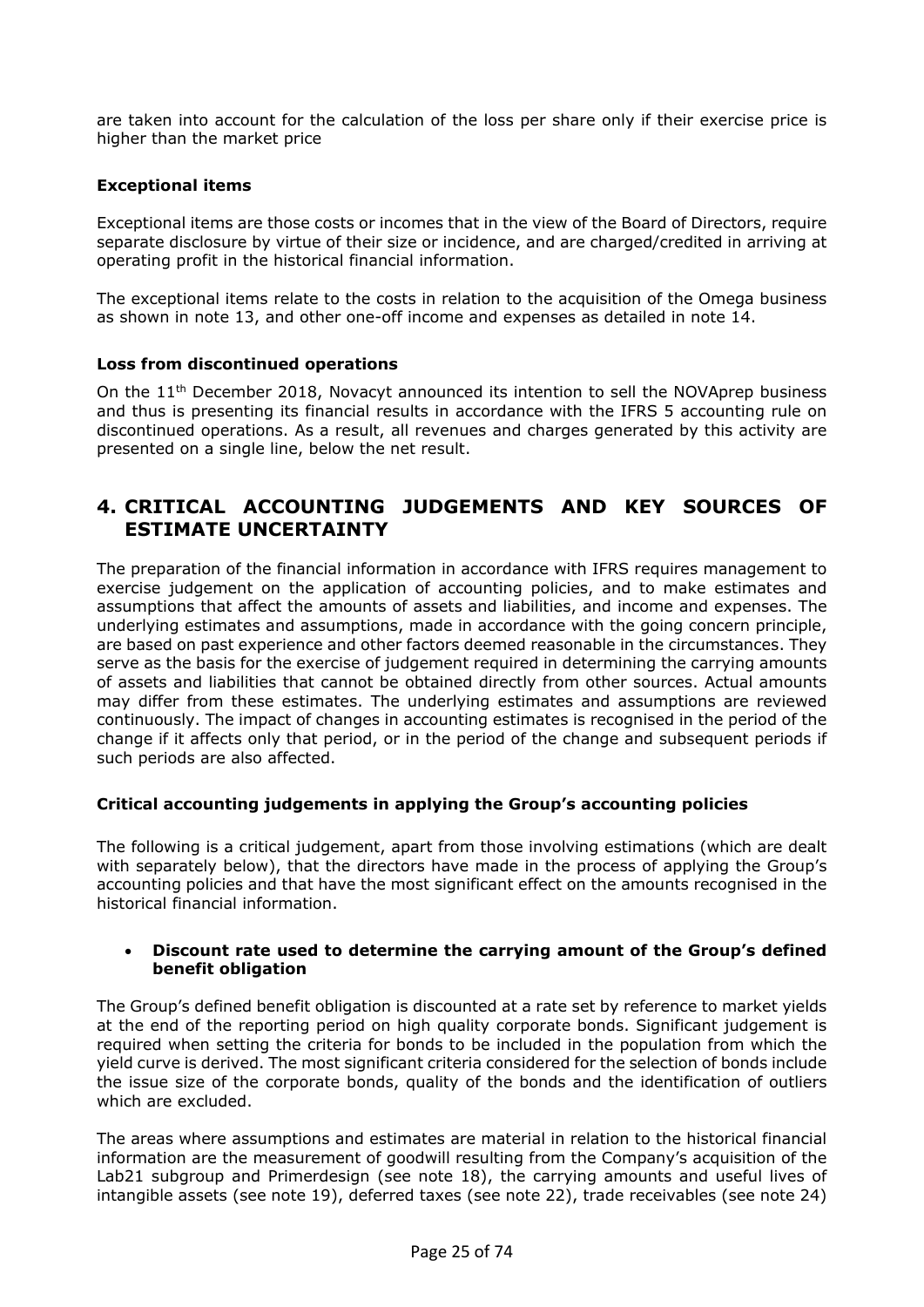and provisions for risks and other provisions related to the operating activities (see note 29).

#### **Key sources of estimation uncertainty**

The Group has a number of key sources of estimation uncertainty as listed below. Of these items only the measurement of goodwill, the measurement of useful lives of intangible assets, measurement of fair value of assets and liabilities in business combinations, recognition of deferred taxes and the value trade and other receivables are considered likely to give material adjustment. Others are areas of estimates not material.

#### • **Measurement of goodwill**

Goodwill is tested for impairment on an annual basis. The recoverable amount of goodwill is determined mainly on the basis of forecasts of future cash flows.

The total amount of anticipated cash flows reflects management's best estimate of the future benefits and liabilities expected for the relevant cash-generating unit (CGU).

The assumptions used and the resulting estimates sometimes cover very long periods, taking into account the technological, commercial and contractual constraints associated with each CGU.

These estimates are mainly subject to assumptions in terms of volumes, selling prices and related production costs, and the exchange rates of the currencies in which sales and purchases are denominated. They are also subject to the discount rate used for each CGU.

The value of the goodwill is tested whenever there are indications of impairment and reviewed at each annual closing date or more frequently should this be justified by internal or external events.

| Amounts in '000 €      | Year ended 31<br><b>December</b><br>2018 | Year ended 31<br><b>December</b><br>2017 |
|------------------------|------------------------------------------|------------------------------------------|
|                        |                                          |                                          |
| Goodwill Lab21         | 17,709                                   | 19,042                                   |
| Impairment of goodwill | 9,101                                    | 9,786                                    |
| Net value              | 8,608                                    | 9,256                                    |
|                        |                                          |                                          |
| Goodwill Primerdesign  | 7,210                                    | 7,210                                    |
| Impairment of goodwill |                                          |                                          |
| Net value              | 7,210                                    | 7,210                                    |
|                        |                                          |                                          |
| Goodwill Omega ID      | 316                                      |                                          |
| Impairment of goodwill |                                          |                                          |
| Net value              | 316                                      |                                          |
|                        |                                          |                                          |
| <b>Total Goodwill</b>  | 16,134                                   | 16,466                                   |

The carrying amount of goodwill at the balance sheet and related impairment loss over the periods are shown below:

#### • **Measurement and useful lives of intangible assets**

Other intangible assets (except for goodwill) are considered to have a finite economic useful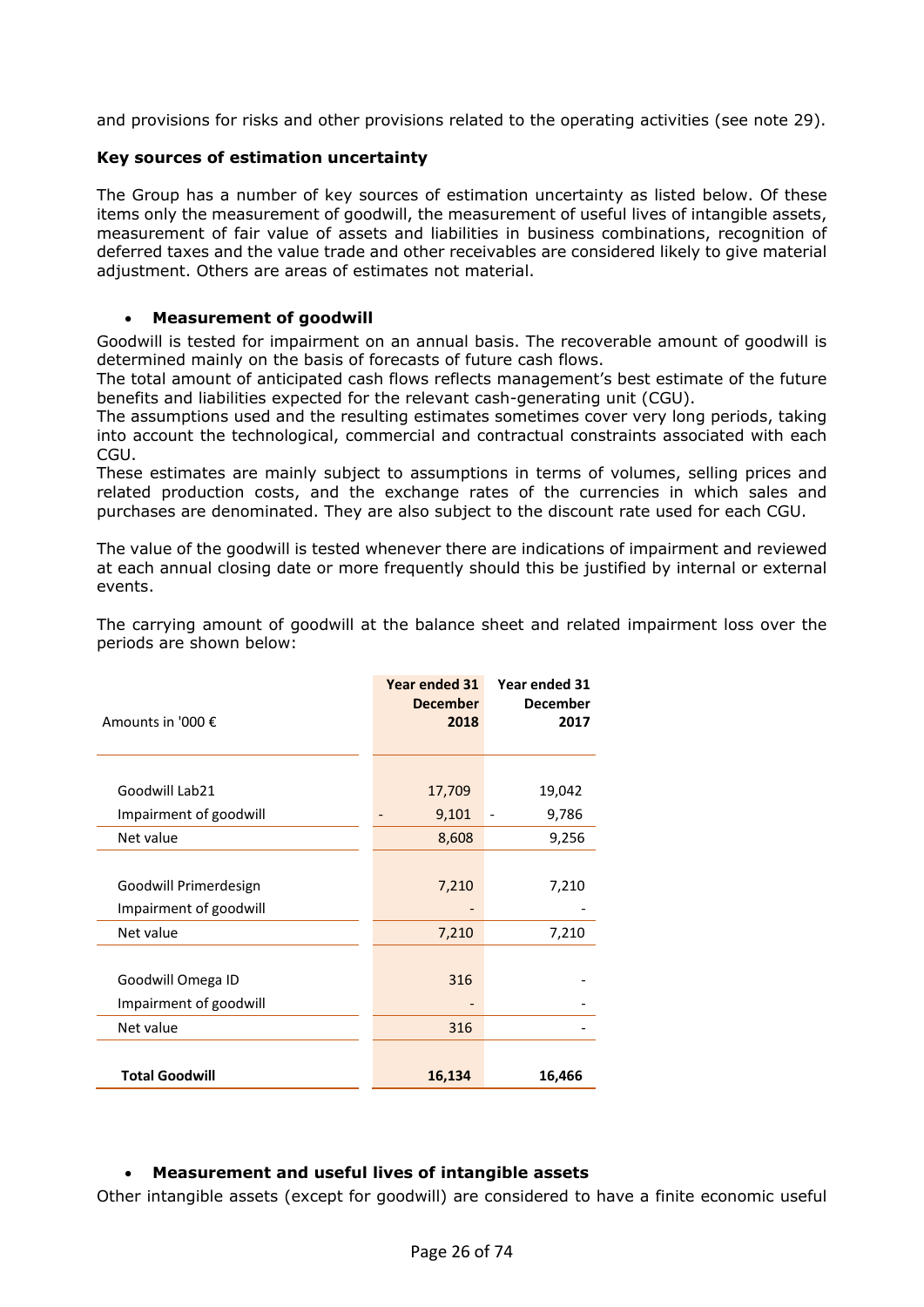life. They are amortised over their estimated useful lives that are reviewed at each reporting date. In the event of impairment, an estimate of the asset's recoverable amount is made.

The main intangible assets requiring estimates and assumptions are the Primerdesign and Omega trademarks and the customer relationships attached to the two businesses.

The value of the intangible assets is tested whenever there are indications of impairment and reviewed at each annual closing date or more frequently should this be justified by internal or external events.

#### o **Trademark**

The value of this asset was determined by discounting the cash flows that could be generated by licensing the trademark, estimated as a percentage of revenue derived from information available on comparable assets.

This asset is amortised on a straight-line basis over a period of nine years, estimated as its useful life. It is also is tested for impairment. Its recoverable amount is determined on the basis of forecasts of future cash flows. The total amount of anticipated cash flows reflects management's best estimate of the future benefits and liabilities expected from the operation of the trademark.

The assumptions used and the resulting estimates are subject to discount rate, percentage of revenue and useful life assumptions.

The carrying amount of the trademarks at 31 December 2018 is €700,000 including the new trademark from the Omega business acquired on 2018 for €246,000 and after an amortisation of € 205,000 recognised in 2016, 2017 and 2018.

#### o **Customer relationships**

The value of this asset was determined by discounting the additional margin generated by customers after remuneration of the contributing assets.

Customer relationships are amortised on a straight-line basis over a period of nine years, estimated as its useful life. It is also is tested for impairment. Its recoverable amount is determined on the basis of forecasts of future cash flows over an estimated period of time. The total amount of anticipated cash flows reflects management's best estimate of the future benefits and liabilities expected from customer relationships.

The assumptions used and the resulting estimates are subject to assumptions in respect of the discount rate, additional margin generated by customers after remuneration of contributing assets and useful lives.

The carrying amount of the customer relationships at 31 December 2018 is  $\epsilon$  3,823,000 including the new customer relationships from the Omega business acquired on 2018 for € 1,291,000, and after amortisation of € 1,144,000 recognised in 2016, 2017 and 2018.

#### • **Business combinations**

As part of the acquisitions of Lab21 and Primerdesign, the identifiable assets and liabilities acquired, including intangible assets, were recognised at their fair value in accordance with IFRS 3 'Business combinations'. The determination of the fair values on acquired assets and liabilities is based to a considerable extent, on management's estimation.

#### • **Deferred taxes**

Deferred tax assets are only recognised only insofar as it is probable that the Group will have future taxable profits against which the corresponding temporary difference can be offset. Deferred tax assets are reviewed at each balance sheet date and impaired in the event of a risk of non-recovery.

For deferred tax assets on tax loss carry forwards, the Group uses a multi-criteria approach that takes into account the recovery timeframe based on the strategic plan, but which also factors in the strategy for the long-term recovery of tax losses in each country.

On the basis of the analysis performed, considering that the deferred tax losses could not be used within a reasonable period of time, the Group has decided not to recognise any deferred tax asset.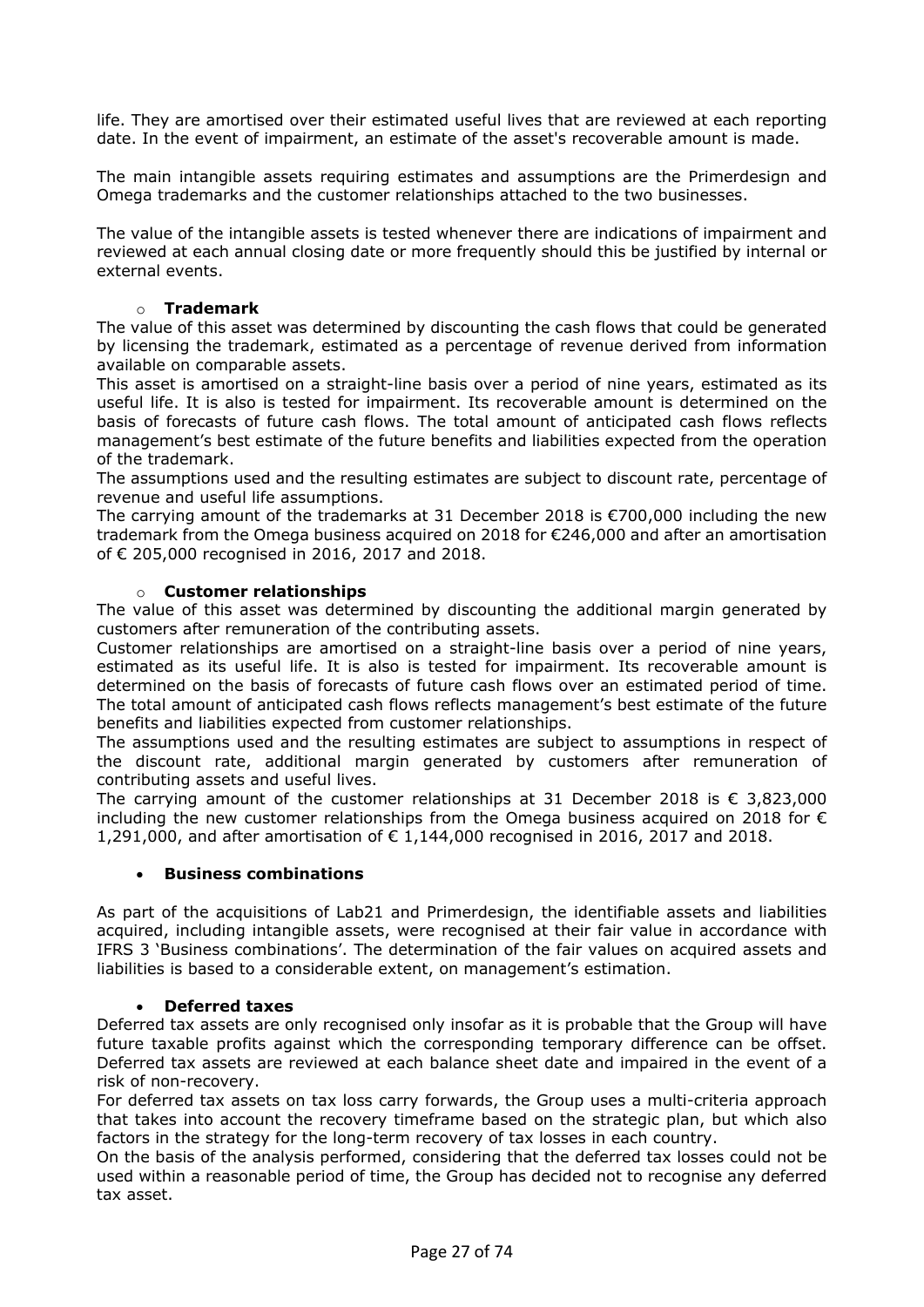#### • **Trade and other receivables**

An estimate of the risks of non-receipt based on commercial information, current economic trends and the solvency of individual customers is made in order to determine the need for impairment on a customer-by-customer basis.

#### • **Provisions**

The carrying amount of provisions as at 31 December 2017 and 2018 are as per the table below:

| Amounts in '000 €                                                                                                                            | Year ended 31<br><b>December</b><br>2018 | Year ended 31<br><b>December</b><br>2017 |
|----------------------------------------------------------------------------------------------------------------------------------------------|------------------------------------------|------------------------------------------|
| Retirement benefit obligations<br>Provisions for restoration of premises<br>Long term management incentive plan<br>Provisions for litigation | -<br>148<br>20<br>100                    | 14<br>140<br>18<br>50                    |
|                                                                                                                                              | 268                                      | 222                                      |

#### o **Pensions and other post-employment benefits**

The Group's assessment of the assets and liabilities relating to pension liabilities and other post-employment commitments requires the use of statistical data and other parameters designed to anticipate future developments. These parameters include actuarial assumptions such as the discount rate, the rate of wage increases, the retirement date, and the turnover and mortality rates. Actuarial calculations are performed by actuaries independently of the Group. At the date of preparation of the financial information, the Group considers that the assumptions used to evaluate these commitments are appropriate and justified.

#### o **Provisions for restoration of premises**

The amount of provisions is determined by management on the basis of available information, experience and, in some cases, expert estimates.

When these obligations are settled, the amount of the costs or penalties that are ultimately incurred or paid may differ significantly from the amounts initially provisioned and regularly reviewed, and may therefore have a significant effect on the Group's future results.

To the Group's knowledge, there is no indication to date that the parameters adopted as a whole are not appropriate, and there are no known developments that could significantly affect the amounts of provisions.

#### o **Litigations**

Certain of the Group's subsidiaries may be party to regulatory, judicial or arbitration proceedings that, in view of the relating uncertainties, may have a material impact on the Group's financial position.

The Group's management lists current proceedings, regularly reviews their progress and assesses the need to establish appropriate provisions or to change their amount if the occurrence of events during the course of the proceedings necessitates a reassessment of the risk. Internal or external advisors are involved in determining the costs that may be incurred. The decision to set aside provisions to cover a risk and the amount of such provisions are based on the risk assessment on a case-by-case basis, management's assessment of the unfavourable nature of the outcome of the proceeding in question (probability) and the ability to reliably estimate the associated amount.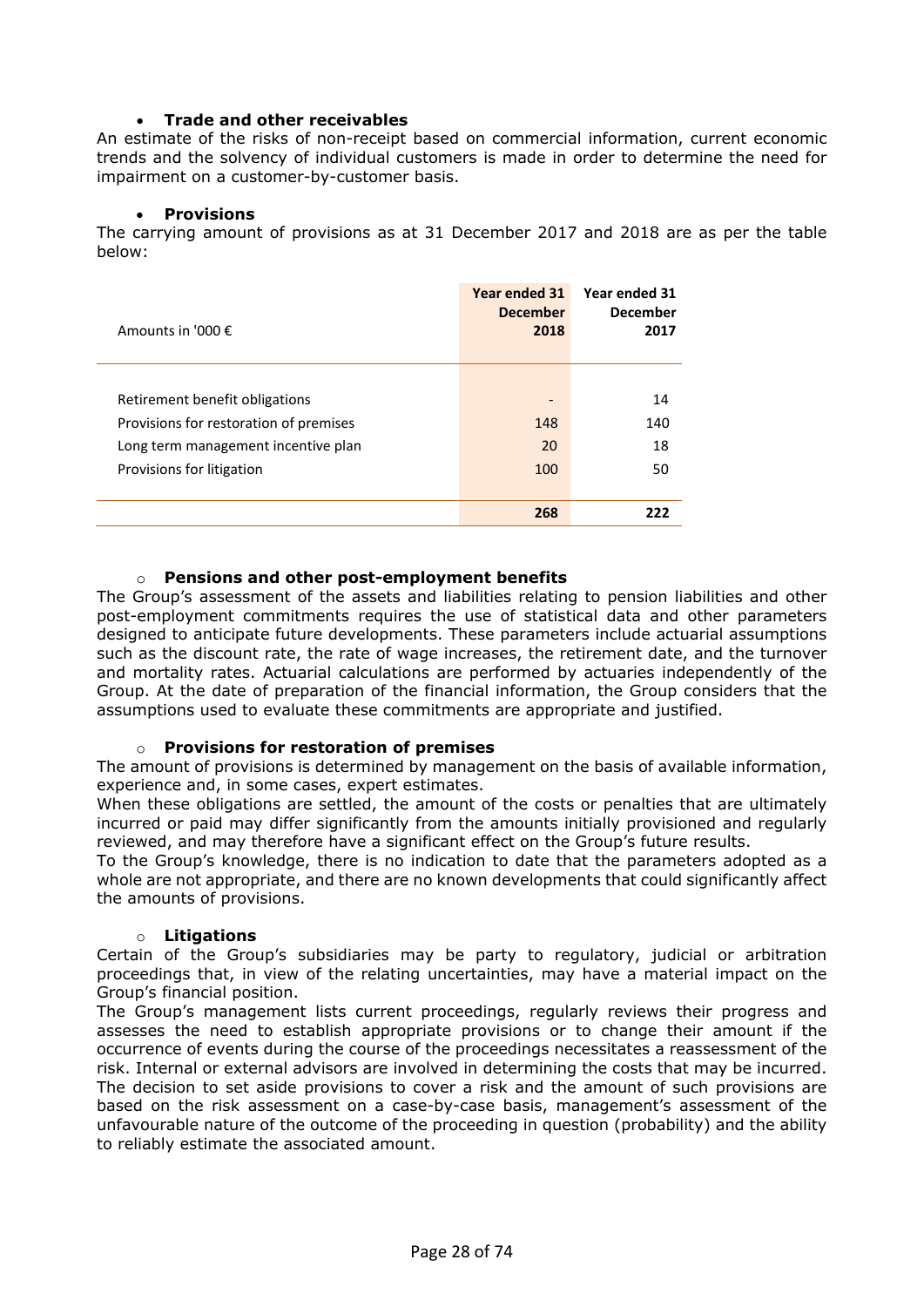### **5. REVENUE**

The table below shows revenue from ordinary operations:

| Amounts in '000 €  | Year ended 31<br><b>December</b><br>2018 | Year ended 31<br><b>December</b><br>2017 |
|--------------------|------------------------------------------|------------------------------------------|
|                    |                                          |                                          |
| Manufactured goods | 12,537                                   | 11,345                                   |
| Services           | 754                                      | 1,015                                    |
| Traded goods       | 77                                       | 59                                       |
| Other              | 354                                      | 330                                      |
|                    |                                          |                                          |
|                    | 13,721                                   | 12,749                                   |

A portion of the Group's revenue is generated in foreign currencies (particularly in sterling). The group has not hedged against the associated currency risk.

The breakdown of revenue by operating segment and geographic area is presented in note 6.

### **6. OPERATING SEGMENTS**

#### **Segment reporting**

Pursuant to IFRS 8, an operating segment is a component of an entity:

- that engages in business activities from which it may earn revenues and incur expenses (including revenues and expenses relating to transactions with other components of the same entity);
- whose operating results are regularly reviewed by the Group's chief executive and the managers of the various entities to make decisions regarding the allocation of resources to the segment and to assess its performance;
- for which discrete financial information is available.

The Group has identified three operating segments, whose performances and resources are monitored separately:

#### **Corporate and Cytology**

Previously, this segment represented the NOVAprep and French Group central costs. Following the announcement of the sale proceedings for NOVAprep, this segment now only shows the French Group central costs and the results of NOVAprep are shown in a single line – Discontinued Operations.

#### <sup>o</sup> **Corporate and Diagnostics**

This segment corresponds to diagnostic activities in laboratories, and the manufacturing and distribution of reagents and kits for bacterial and blood tests. This is the activity conducted by Lab21 and its subsidiaries. This segment also includes UK Group central costs.

#### <sup>o</sup> **Molecular testing**

This segment represents the activities of recently acquired Primerdesign, which designs, manufactures and distributes test kits for certain diseases in humans, animals and food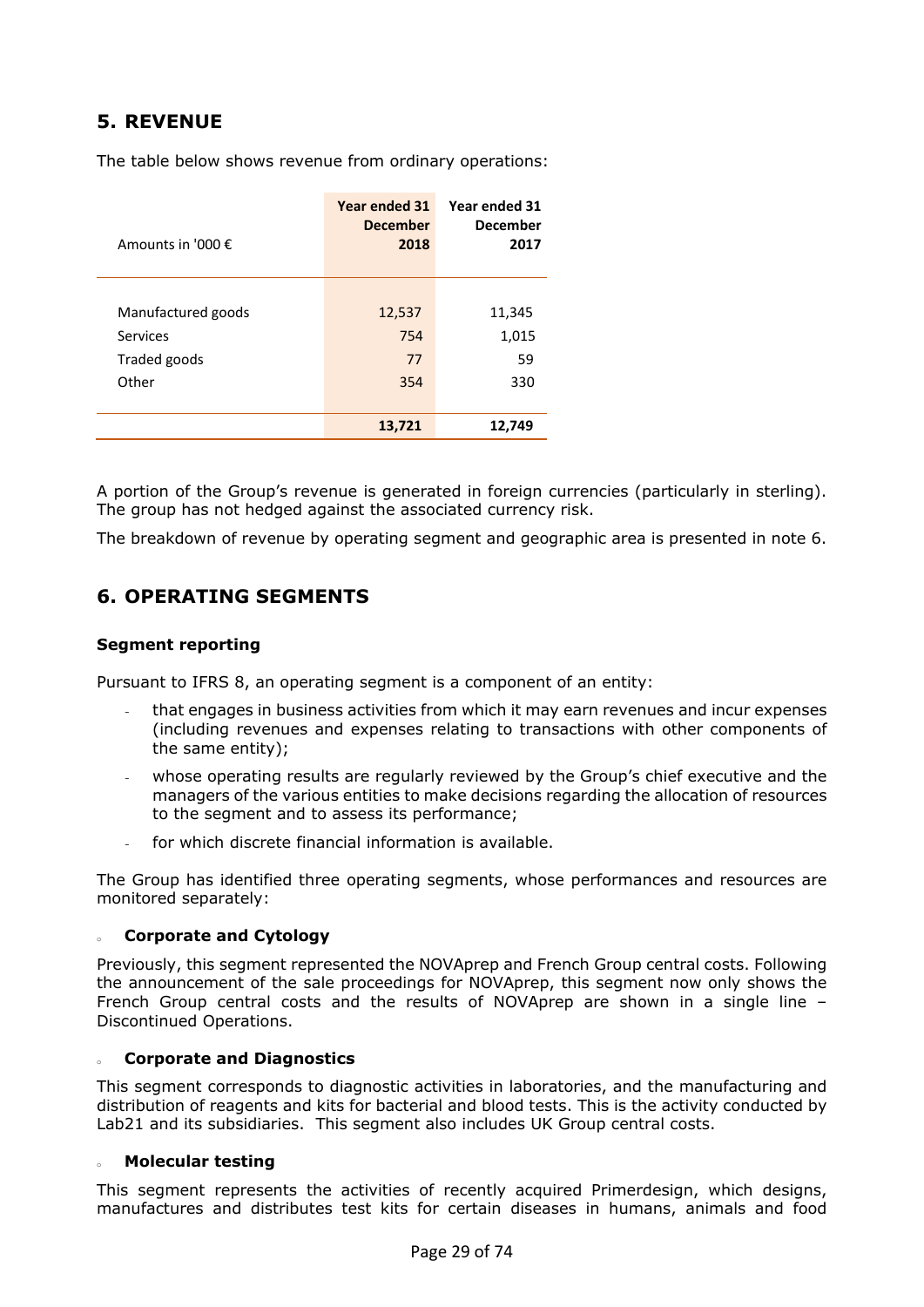products. These kits are intended for laboratory use and rely on "polymerase chain reaction" technology.

The Chief Operating Decision Maker is the Chief Executive Officer.

#### **Reliance on major customers**

The Group is not dependent on a particular customer, there are no customers generating sales accounting for over 10% of revenue.

#### **Breakdown of revenue by operating segment and geographic area**

<sup>o</sup> At 31 December 2018

| Amounts in '000 € | Corporate &<br>Cytology | Corporate &<br><b>Diagnostics</b> | <b>Molecular</b><br><b>Products</b> | <b>Total</b> |
|-------------------|-------------------------|-----------------------------------|-------------------------------------|--------------|
| Geographical area |                         |                                   |                                     |              |
| Africa            |                         | 715                               | 285                                 | 1,000        |
| Europe            |                         | 3,304                             | 2,811                               | 6,115        |
| Asia-Pacific      |                         | 1,738                             | 1,282                               | 3,020        |
| America           |                         | 795                               | 1,578                               | 2,372        |
| Middle East       |                         | 951                               | 262                                 | 1,213        |
| Revenue           |                         | 7,502                             | 6,218                               | 13,721       |

#### <sup>o</sup> At 31 December 2017

| Amounts in '000 € | Corporate &<br>Cytology | Corporate &<br><b>Diagnostics</b> | <b>Molecular</b><br><b>Products</b> | <b>Total</b> |
|-------------------|-------------------------|-----------------------------------|-------------------------------------|--------------|
| Geographical area |                         |                                   |                                     |              |
| Africa            |                         | 299                               | 363                                 | 662          |
| Europe            |                         | 3,347                             | 2,531                               | 5,878        |
| Asia-Pacific      |                         | 1,608                             | 1,656                               | 3,265        |
| America           |                         | 661                               | 1,192                               | 1,853        |
| Middle East       |                         | 739                               | 352                                 | 1,091        |
| Revenue           |                         | 6,655                             | 6,095                               | 12,749       |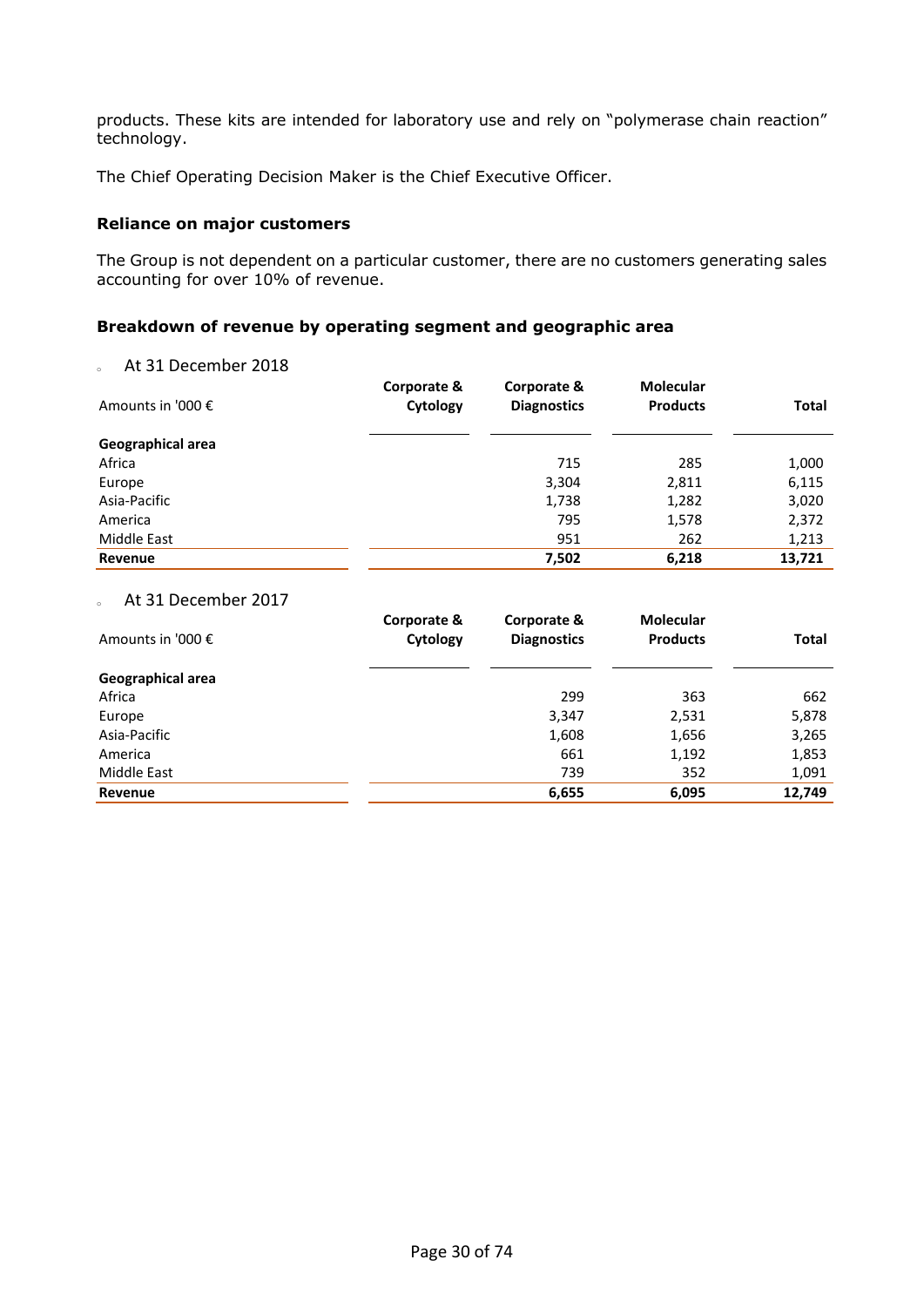## **Breakdown of result by operating segment**

<sup>o</sup> Year ended 31 December 2018

| Amounts in '000 €                                   | Corporate &<br>Cytology | Corporate &<br><b>Diagnostics</b> | <b>Molecular</b><br><b>Products</b> | <b>Total</b> |
|-----------------------------------------------------|-------------------------|-----------------------------------|-------------------------------------|--------------|
| Revenue                                             |                         | 7,503                             | 6,219                               | 13,721       |
| Cost of sales                                       |                         | $-4,147$                          | $-969$                              | $-5,116$     |
| Sales and marketing costs                           |                         | $-1,152$                          | $-1,302$                            | $-2,454$     |
| Research and development                            |                         | $-162$                            | $-244$                              | $-406$       |
| General & administrative expenses                   | $-959$                  | $-2,635$                          | $-2,525$                            | $-6,119$     |
| Governmental subsidies                              |                         | 75                                | $-125$                              | $-51$        |
| Operating profit/(loss) before exceptional<br>items | $-959$                  | $-519$                            | 1,054                               | $-425$       |
| Other operating income                              |                         |                                   |                                     |              |
| Other operating expenses                            | $-526$                  | $-337$                            | $-97$                               | $-960$       |
| <b>Operating profit/(loss)</b>                      | $-1,486$                | $-856$                            | 957                                 | $-1,385$     |
| Financial income                                    | 290                     | $-144$                            | 79                                  | 225          |
| Financial expense                                   | $-736$                  | $-180$                            | $-4$                                | $-919$       |
| Profit/(Loss) before tax                            | $-1,931$                | $-1,181$                          | 1,032                               | $-2,080$     |
| Tax (expense) / credit                              |                         |                                   | $-32$                               | $-32$        |
| Loss from discontinued activities                   | $-2,626$                |                                   |                                     | $-2,626$     |
| Profit/(Loss) after tax                             | $-4,557$                | $-1,181$                          | 1,001                               | $-4,738$     |
| Attributable to owners of the company               | $-4,557$                | $-1,181$                          | 1,001                               | $-4,738$     |
| Attributable to non-controlling interests           |                         |                                   |                                     |              |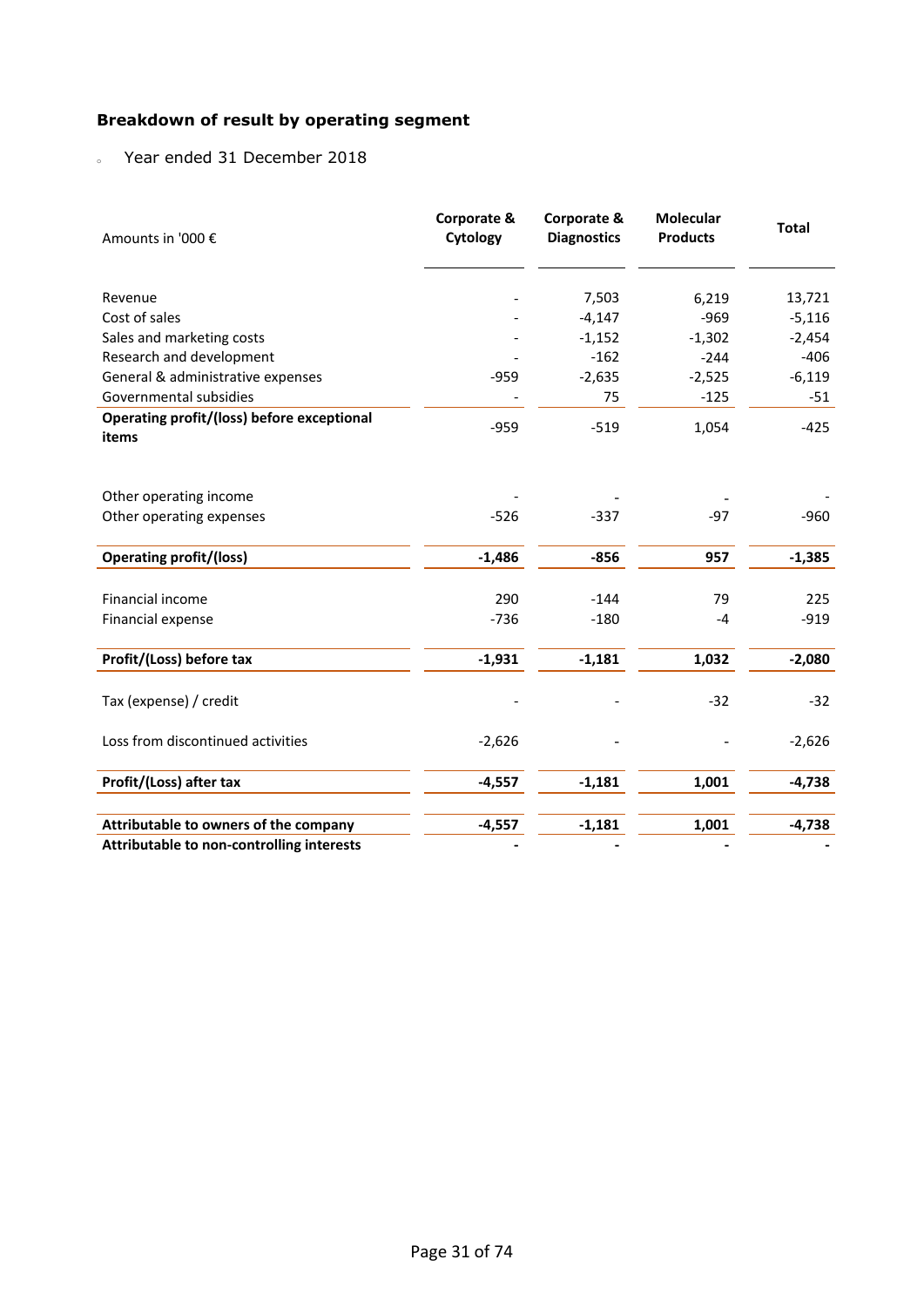#### o Year ended 31 December 2017

| Amounts in '000 €                                   | Corporate &<br>Cytology | Corporate 8<br><b>Diagnostics</b> | <b>Molecular</b><br><b>Products</b> | <b>Total</b>   |
|-----------------------------------------------------|-------------------------|-----------------------------------|-------------------------------------|----------------|
|                                                     |                         |                                   |                                     |                |
| Revenue                                             |                         | 6654                              | 6095                                | 12749          |
| Cost of sales                                       |                         | $-3671$                           | $-1170$                             | $-4840$        |
| Sales and marketing costs                           |                         | $-1015$                           | $-959$                              | $-1974$        |
| Research and development                            |                         | $-113$                            | $-513$                              | $-626$         |
| General & administrative expenses                   | $-849$                  | $-2364$                           | $-2279$                             | $-5492$        |
| Governmental subsidies                              |                         | 119                               | 127                                 | 245            |
| Operating profit/(loss) before exceptional<br>items | $-849$                  | $-391$                            | 1 3 0 1                             | 62             |
| Other operating income                              | 16                      |                                   |                                     | 16             |
| Other operating expenses                            | $-1661$                 | $-503$                            | $-33$                               | $-2197$        |
| <b>Operating profit/(loss)</b>                      | $-2494$                 | $-894$                            | 1 2 6 8                             | $-2119$        |
| <b>Financial income</b>                             | 556                     | -99                               | 9                                   | 466            |
| Financial expense                                   | $-1564$                 | $-257$                            | $-18$                               | $-1839$        |
| Profit/(Loss) before tax                            | $-3502$                 | $-1249$                           | 1 2 5 9                             | $-3492$        |
| Tax (expense) / credit                              | $-2$                    |                                   | 3                                   | $\overline{2}$ |
| Loss from discontinued activities                   | $-1951$                 |                                   |                                     | $-1951$        |
| Profit/(Loss) after tax                             | $-5455$                 | $-1249$                           | 1 2 6 2                             | $-5442$        |
| Attributable to owners of the company               | $-5455$                 | $-1249$                           | 1 2 6 2                             | $-5442$        |

The 2017 consolidated income statement is presented to reflect the impacts of the application of IFRS 5 relative to discontinued operations, by restating the NOVAprep activity on a single line "Loss from discontinued operations".

Segment assets and liabilities are not reported to the Chief Operating Decision Maker on a segmental basis and are therefore not disclosed.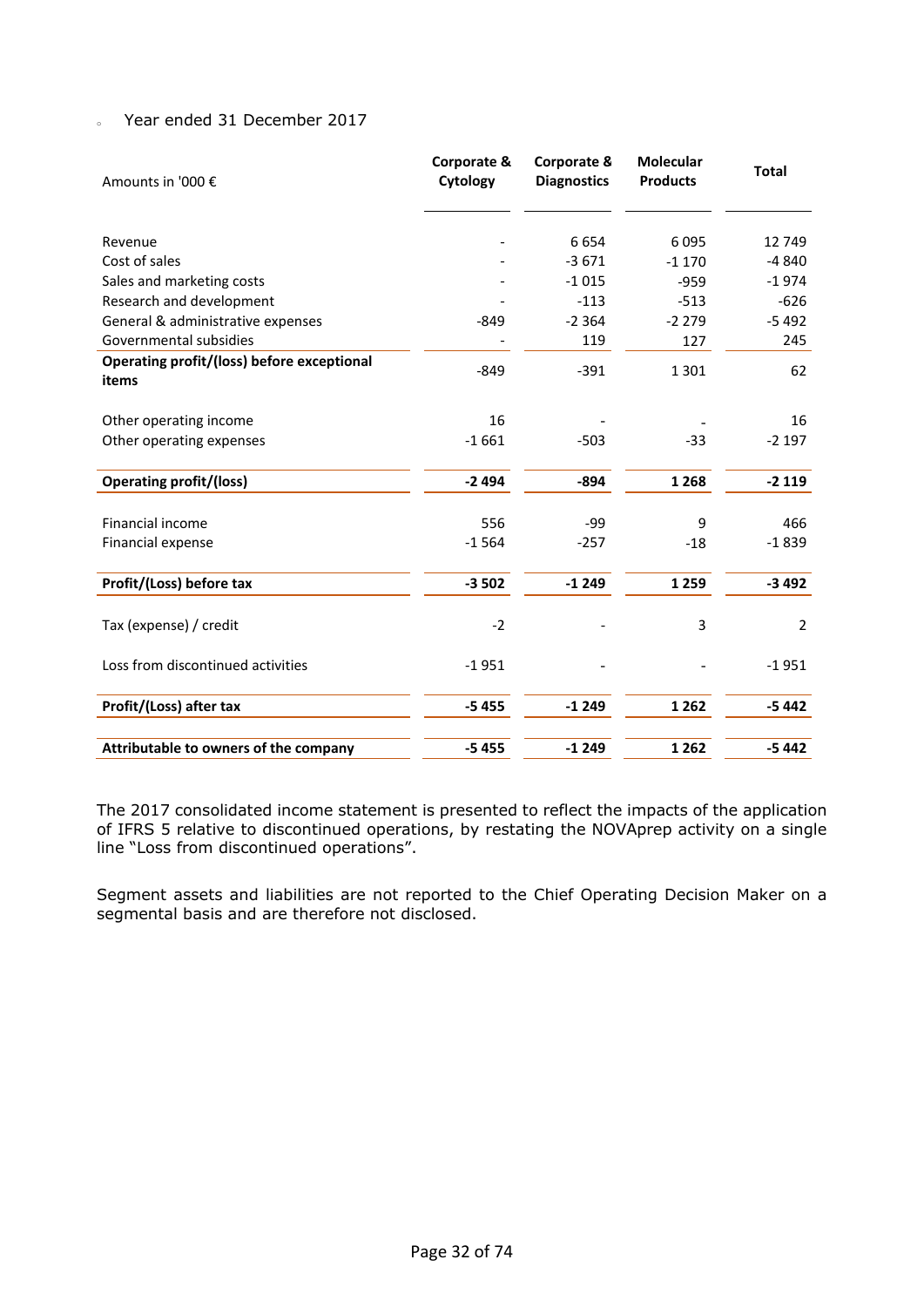# **7. COST OF SALES**

| Amounts in '000 €                                                            | Year ended 31<br>December 2018 | Year ended 31<br>December 2017 |
|------------------------------------------------------------------------------|--------------------------------|--------------------------------|
| Purchases and movement in inventories of raw<br>materials and other supplies | 3,804                          | 3,382                          |
| Purchases and movement in inventories of traded goods                        | 64                             | - 163                          |
| Movement in finished goods and work in progress                              | $-628$                         | $-59$                          |
| Change in stock provision                                                    | $-2$                           | $-17$                          |
| Non-stock items and supplies<br>Freight costs                                | 68<br>177                      | 18<br>165                      |
| Direct labour<br>Other                                                       | 1,584<br>50                    | 1,331<br>45                    |
|                                                                              | 5,116                          | 4,840                          |

# **8. SALES, MARKETING AND DISTRIBUTION EXPENSES**

| Amounts in '000 $\epsilon$                                 | Year ended 31<br>December 2018 | Year ended 31<br>December 2017 |
|------------------------------------------------------------|--------------------------------|--------------------------------|
|                                                            |                                |                                |
| Remuneration of intermediaries and fees                    | 25                             | 140                            |
| Advertising expenses                                       | 252                            | 231                            |
| Distribution expenses                                      | 344                            | 289                            |
| Employee compensation and social security<br>contributions | 1,470                          | 1,099                          |
| Travel and entertainment expenses                          | 218                            | 195                            |
| Other sales and marketing expenses                         | 146                            | 20                             |
|                                                            | 2,454                          | 1.974                          |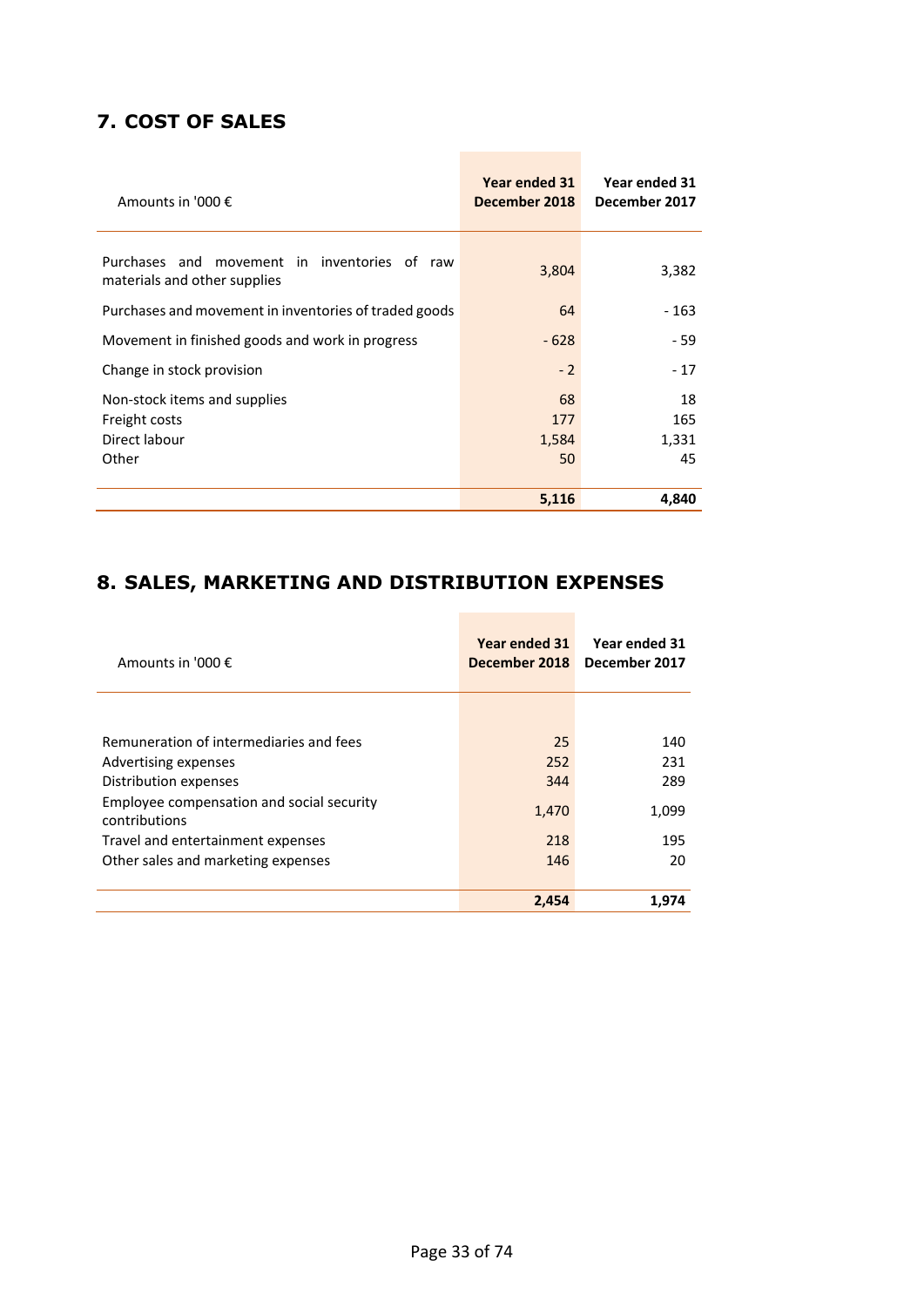## **9. RESEARCH AND DEVELOPMENT EXPENSES**

| Amounts in '000 €                                                            | Year ended 31<br><b>December</b><br>2018 | Year ended 31<br><b>December</b><br>2017 |
|------------------------------------------------------------------------------|------------------------------------------|------------------------------------------|
| Employee compensation and social security<br>contributions<br>Other expenses | 328<br>78                                | 539<br>88                                |
|                                                                              | 406                                      | 626                                      |

### **10. GENERAL AND ADMINISTRATIVE EXPENSES**

| Amounts in '000 €                                                           | Year ended 31<br><b>December</b><br>2018 | Year ended 31<br><b>December</b><br>2017 |
|-----------------------------------------------------------------------------|------------------------------------------|------------------------------------------|
| Purchases of non-stored raw materials and supplies                          | 243                                      | 224                                      |
|                                                                             | 49                                       | 41                                       |
| Subcontracting                                                              |                                          |                                          |
| Lease and similar payments                                                  | 418                                      | 408                                      |
| Maintenance and repairs                                                     | 136                                      | 131                                      |
| Insurance premiums                                                          | 110                                      | 135                                      |
| Legal and professional fees                                                 | 875                                      | 674                                      |
| Travel and entertainment expenses                                           | 145                                      | 151                                      |
| <b>Banking services</b>                                                     | 66                                       | 61                                       |
| Employee compensation and social security<br>contributions                  | 2,520                                    | 2,286                                    |
| Allowances to and reversals of depreciation,<br>Amortisation and provisions | 1,030                                    | 744                                      |
| Other general and administrative expenses                                   | 527                                      | 637                                      |
|                                                                             | 6,119                                    | 5,492                                    |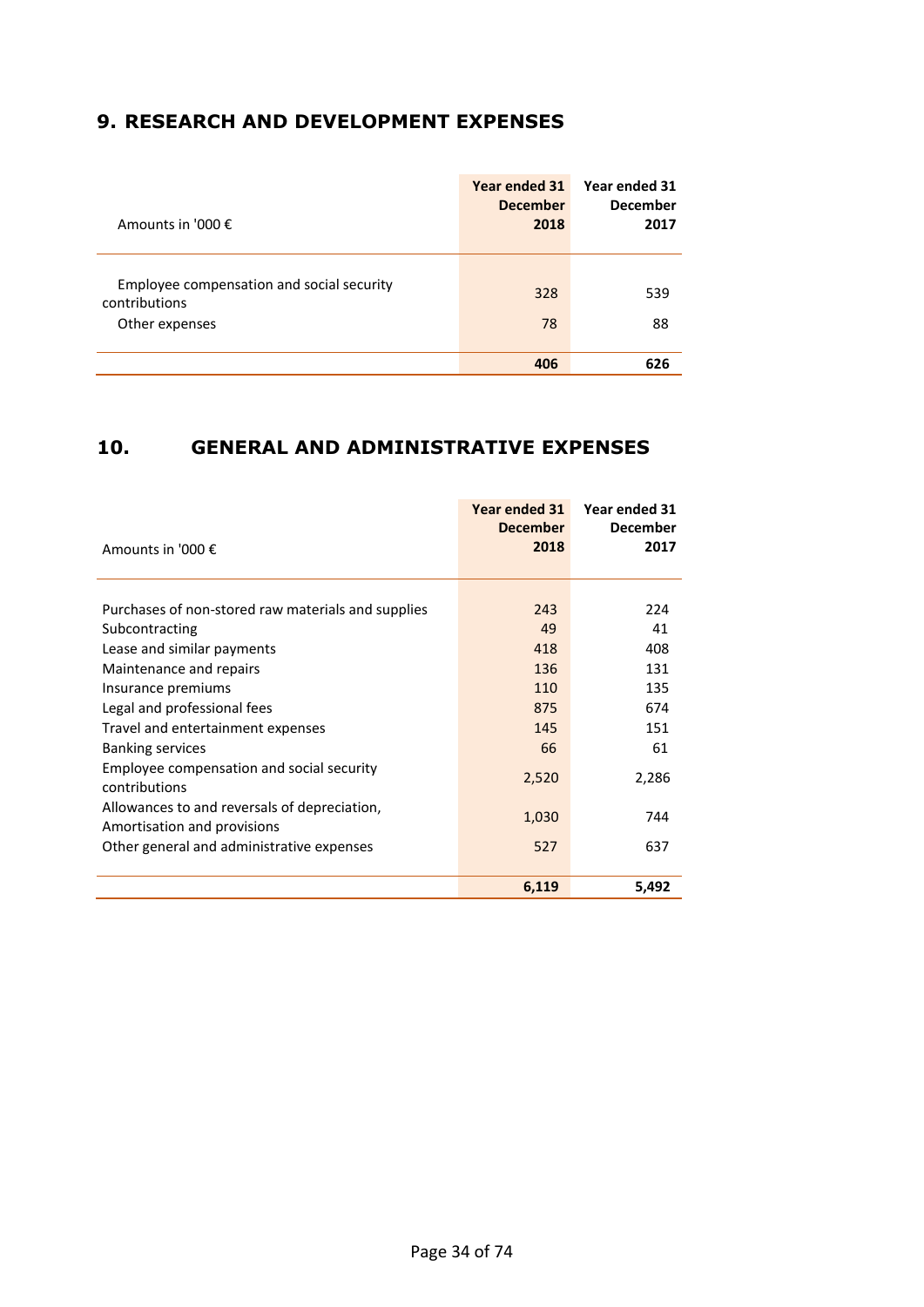### **11. EMPLOYEE BUSINESS UNIT SPLIT**

The breakdown of employees (including executive directors) between the three segments as of the reporting date is as follows:

|                           | Year-ended<br>31 December<br>2018 | Year-ended<br>31 December<br>2017 |
|---------------------------|-----------------------------------|-----------------------------------|
| Corporate & Cytology      | $\qquad \qquad \blacksquare$      |                                   |
| Corporate & Diagnostics   | 65                                | 62                                |
| <b>Molecular Products</b> | 46                                | 38                                |
|                           |                                   |                                   |
|                           | <b>111</b>                        | 100                               |

### **12. GOVERNMENTAL SUBSIDIES**

Directly taxed industrial and commercial companies that record research expenditure are entitled to a tax credit in France, which is the case of Novacyt S.A. Other companies within the Group, located chiefly in the United Kingdom, benefit from a similar scheme. The tax credit is calculated per calendar year and deducted from the tax payable by the company in respect of the year during which research expenses were incurred. Tax credits that cannot be deducted from tax expense are refunded to the company. The granting of the tax credit is independent of the Group's tax position.

This tax credit is treated as an operating subsidy or, more exactly, as a governmental subsidy.

| Amounts in '000 €    | Year ended<br>31 December<br>2018 | Year ended<br>31 December<br>2017 |
|----------------------|-----------------------------------|-----------------------------------|
| Government subsidies | $-51$                             | 245                               |
|                      | $-51$                             | 245                               |

### **13. COSTS RELATED TO ACQUISITIONS**

On 28 June 2018, the UK Company Lab21 Healthcare Ltd completed an asset purchase agreement for the Infection Diseases business of the company called Omega Diagnostics Ltd. The acquisition was accounted for as a business combination under IFRS, accordingly, the costs related to the acquisition of €201,000 was expensed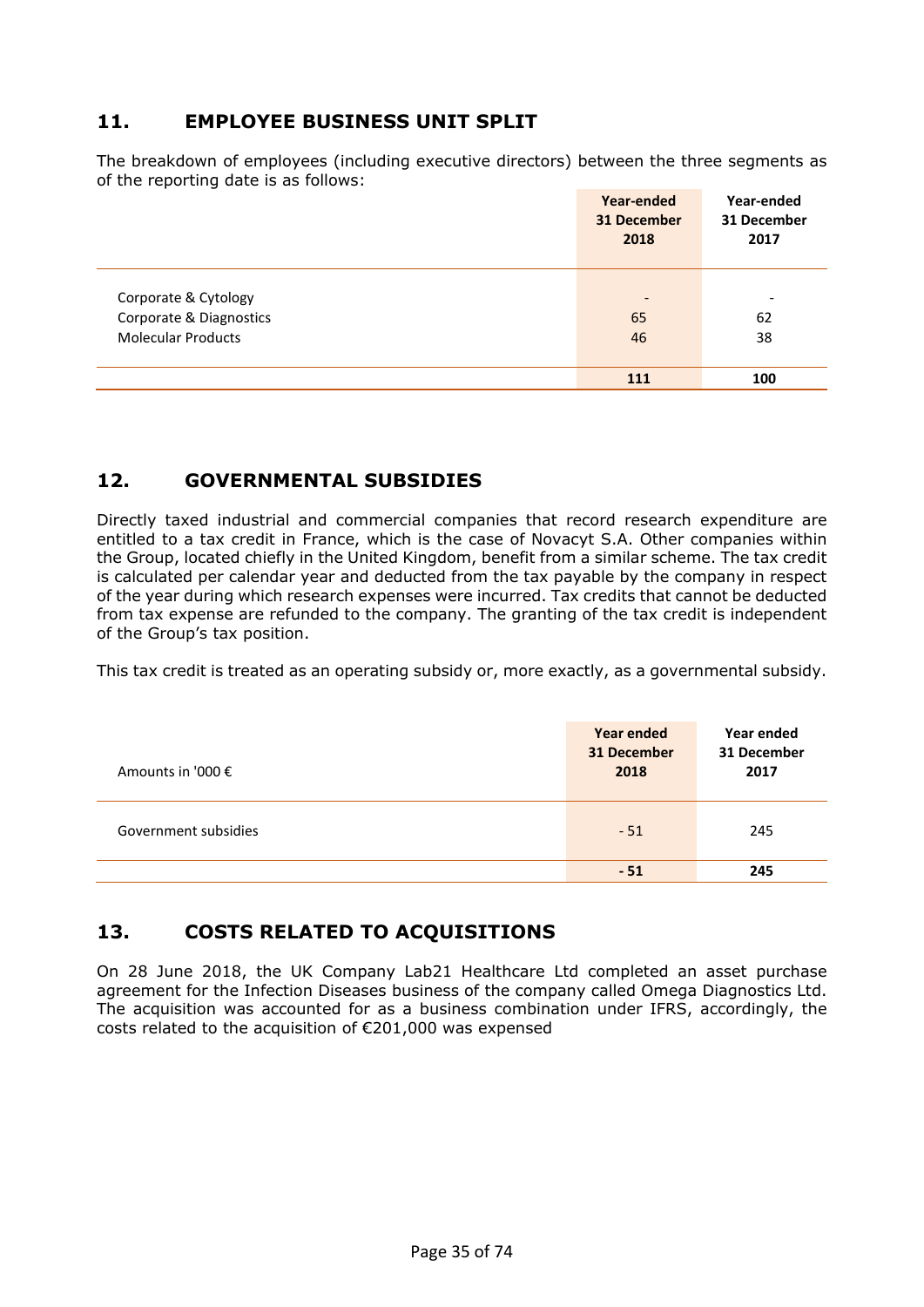### **14. OTHER OPERATING INCOME AND EXPENSES**

| Amounts in '000 €                       | Year ended<br>31 December<br>2018 | Year ended<br>31 December<br>2017 |
|-----------------------------------------|-----------------------------------|-----------------------------------|
| Other operating income                  |                                   | 16                                |
| Other operating income                  |                                   | 16                                |
|                                         |                                   |                                   |
| Provision for litigation with employees | - 46                              | $-171$                            |
| Restructuring expenses                  | $-183$                            | - 78                              |
| <b>Business sale expenses</b>           | $-104$                            | $\overline{\phantom{0}}$          |
| Acquisition related expenses            | $-379$                            |                                   |
| IPO preparation                         | $-87$                             | $-1,631$                          |
| Relocation expenses                     |                                   | $-176$                            |
| Other expenses                          | $-161$                            | $-141$                            |
| <b>Other operating expenses</b>         | - 960                             | $-2,197$                          |

The restructuring expenses of €78,000 in the year ended 31 December 2017 and €183,000 in the period ended 31 December 2018 relate to redundancy payments made to employees in relation to restructuring taken place during this period.

The IPO preparation expenses of  $E1,631,000$  in the year ended 31 December 2017 and €87,000 in the period ended 31 December 2018 relate to the fees incurred in preparation for the company's AIM listing in late 2017.

### **15. FINANCIAL INCOME AND EXPENSE**

|                                 | <b>Year ended</b><br>31 December | Year ended<br>31 December |
|---------------------------------|----------------------------------|---------------------------|
| Amounts in '000 €               | 2018                             | 2017                      |
|                                 |                                  |                           |
| Exchange gains                  | 102                              | 287                       |
| Change in fair value of options | 122                              | 140                       |
| Other financial income          |                                  | 39                        |
|                                 |                                  |                           |
| <b>Financial income</b>         | 225                              | 466                       |
|                                 |                                  |                           |
| Interest on loans               | $-682$                           | $-1,202$                  |
| <b>Exchange losses</b>          | $-190$                           | $-251$                    |
| Contingent consideration        |                                  | - 386                     |
| Other financial expense         | $-47$                            |                           |
|                                 |                                  |                           |
| <b>Financial expense</b>        | $-919$                           | $-1,839$                  |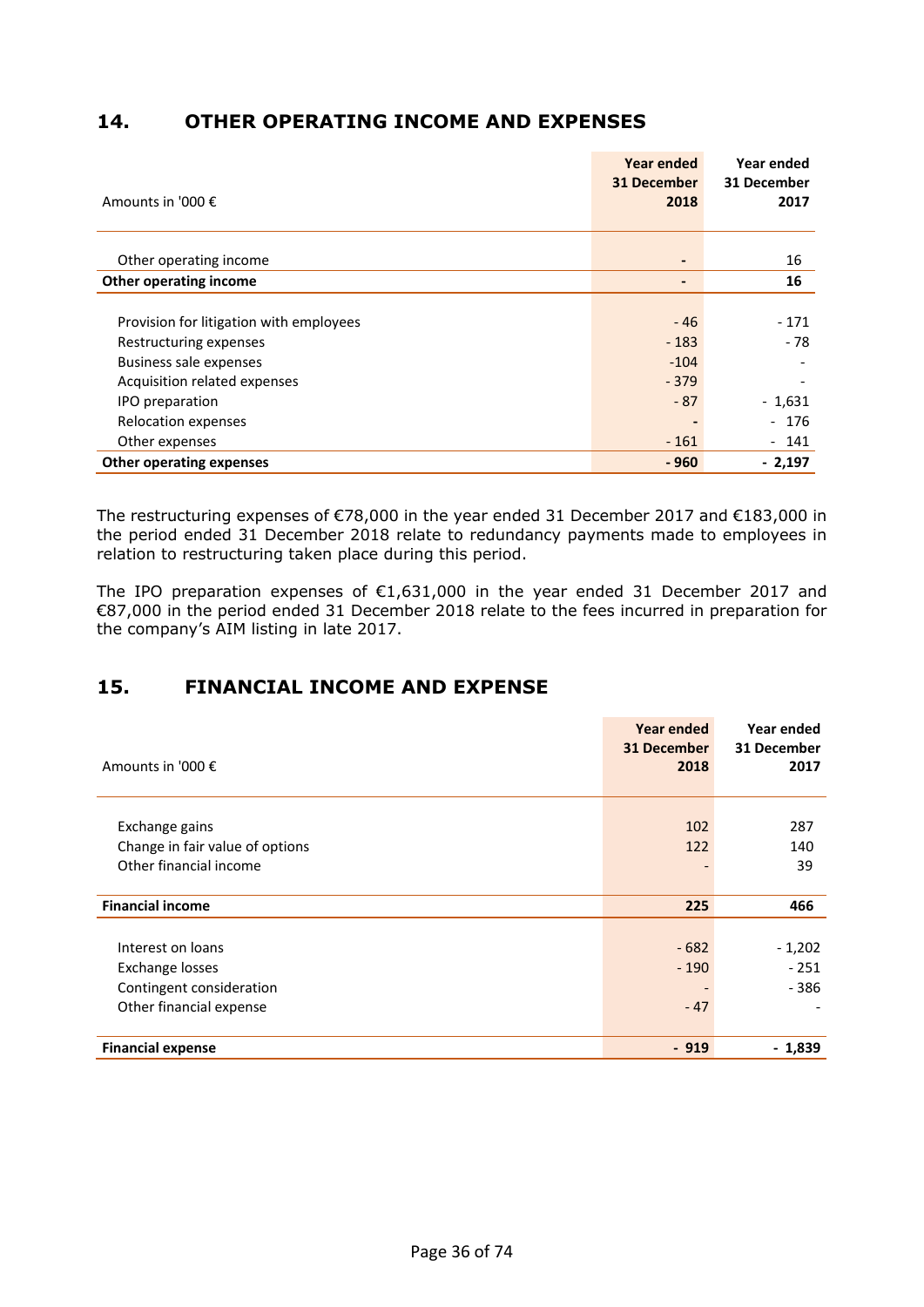## **Financial Income:**

### *Exchange gains*

Exchange gains resulted from recurring operations and from variations in sterling on the contingent consideration liability related to the Primerdesign acquisition.

### *Change in fair value of options*

The December 2017 balance relates to the revaluation of the Primerdesign warrants liability from €266,000 to €126,000.

The December 2018 balance relates to the revaluation of the Primerdesign warrants liability from €126,000 to €5,000.

### **Financial Expense:**

### *Interest on loans*

The interest charge is mainly related to the Kreos and Vatel bond notes.

### *Exchange Losses*

Exchange losses in 2017 and 2018 were mainly those recorded by the British company Lab21 Ltd on its operations and relate to the monthly revaluation of the Novacyt loan in Lab21 Ltd's books.

### *Contingent consideration:*

The contingent consideration in 2017 relates to the discounting of the contingent consideration liability in favour of Primerdesign shareholders.

## **16. INCOME TAX**

| Amounts in '000 €                        | <b>Year ended</b><br>31 December<br>2018 | Year ended<br>31 December<br>2017 |
|------------------------------------------|------------------------------------------|-----------------------------------|
| Corporation tax:                         |                                          |                                   |
| Current year                             | $-32$                                    | $\mathcal{L}$                     |
| Adjustment in respect of prior years     |                                          |                                   |
| Deferred tax                             |                                          |                                   |
| Total tax expenses for the year / period | $-32$                                    |                                   |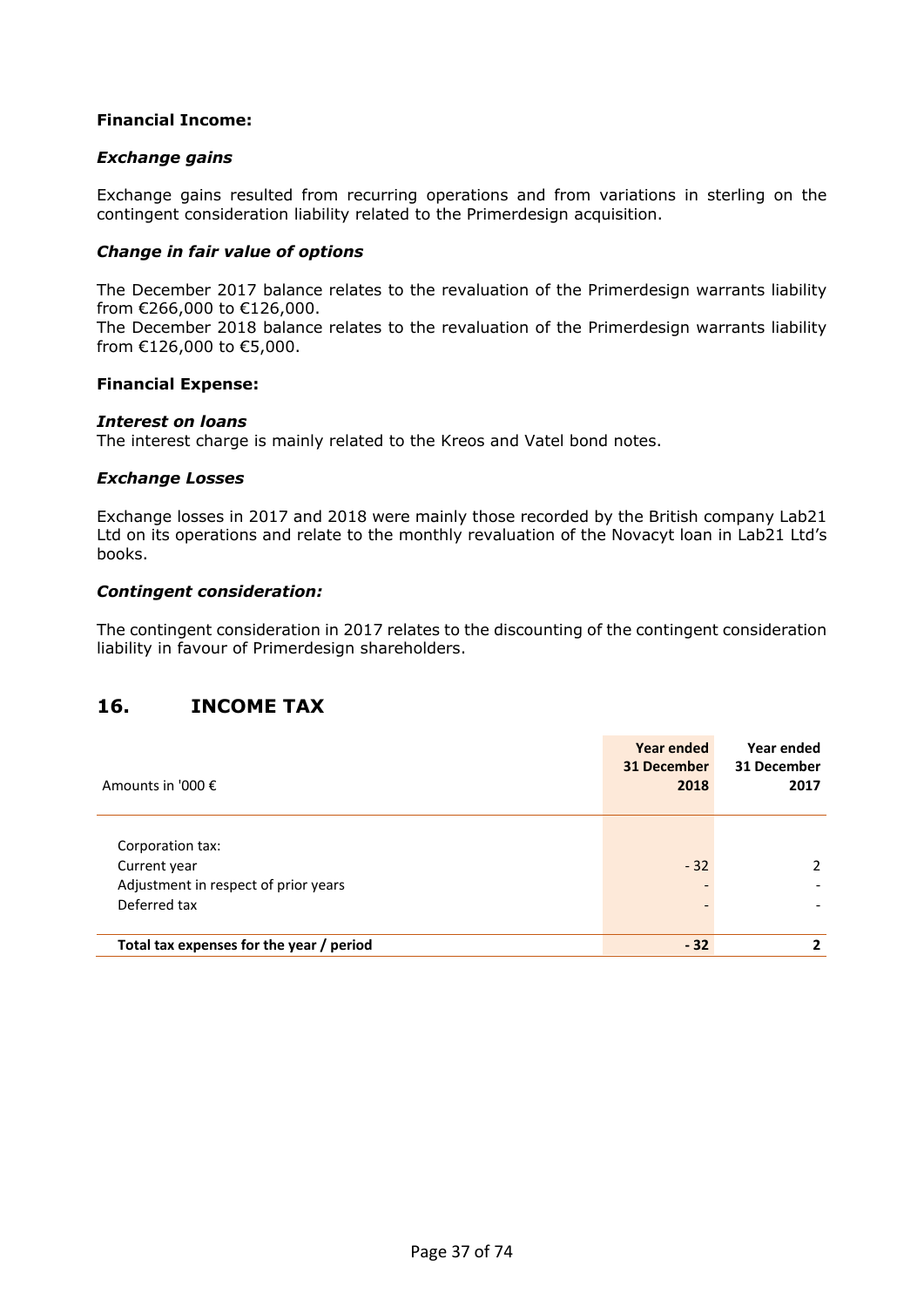The charge for the year / period can be reconciled to the profit in the income statement as follows:

| Amounts in '000 €                                                            | Year ended<br>31 December 2018 | Year ended<br>31 December 2017 |
|------------------------------------------------------------------------------|--------------------------------|--------------------------------|
| Loss before taxation                                                         | $-4,708$                       | -5,444                         |
| Tax at the French corporation tax rate (2018: 28%, 2017: 33.33%)             | $-1,318$                       | $-1,815$                       |
| Impact of the accelerated tax depreciation                                   | $-17$                          | 17                             |
| Effect of non-deductible expenses                                            | 10                             | $-523$                         |
| Other timing differences                                                     | 15                             | 140                            |
| Tax losses utilised                                                          |                                |                                |
| Impact of the tax group                                                      | $-159$                         |                                |
| Research tax expenditure enhancement                                         | $-120$                         |                                |
| Research tax credits                                                         | 32                             | $-191$                         |
| Losses not recognised for deferred tax                                       | 1,454                          | 2,082                          |
| Effect of different tax rate of subsidiaries operator of other jurisdictions | 71                             | 293                            |
| Total tax expense / income for the year                                      | $-32$                          | $\overline{2}$                 |

As at 31 December 2018 the Group has unused tax losses of €55,591,000 (2017: €48,118,000) available for offset against future profits. No deferred tax asset has been recognised in respect of such losses since visibility as to when taxable profits are available is insufficient.

The main consolidated companies do not pay income taxes, but receive tax credits for their research and development expenditures. These tax credits are recorded as "governmental subsidies" in the consolidated income statement.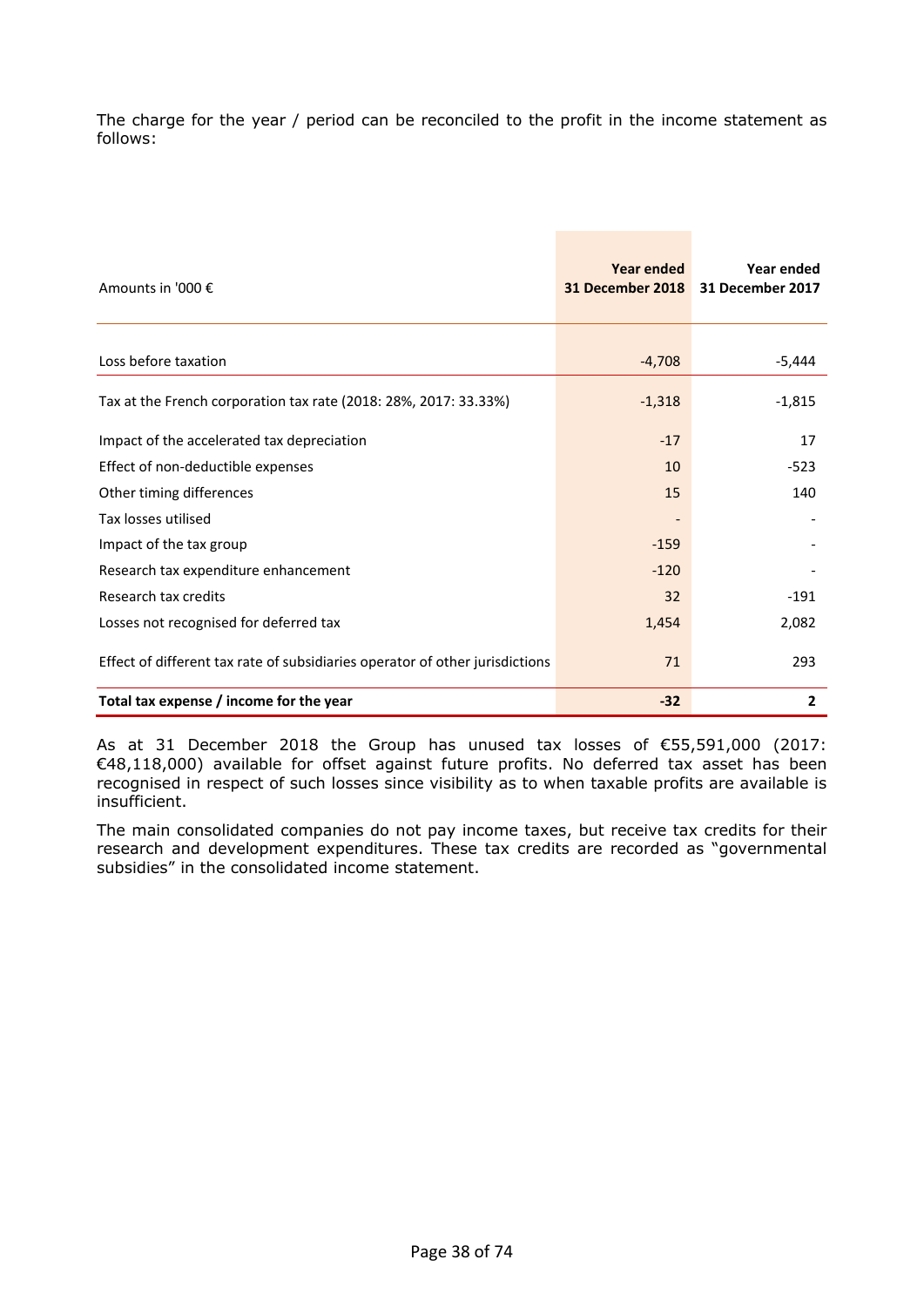## **17. LOSS PER SHARE**

Loss per share is calculated based on the weighted average number of shares outstanding during the period. Diluted loss per share is calculated based on the weighted average number of shares outstanding and the number of shares issuable as a result of the conversion of dilutive financial instruments. **Year ended**

| Amounts in 000' €                                                                | <b>Year ended</b><br>31 December<br>2018 | Year ended<br>31 December<br>2017 |
|----------------------------------------------------------------------------------|------------------------------------------|-----------------------------------|
| Net loss attributable to owners of the company<br>Impact of dilutive instruments | $-4,738$                                 | $-5,442$                          |
| Net loss attributable to owners of the company                                   | $-4,738$                                 | $-5,442$                          |
| Weighted average number of shares<br>Impact of dilutive instruments              | 37,664,342                               | 23,075,634                        |
| Weighted average number of diluted shares                                        | 37,664,342                               | 23,075,634                        |
|                                                                                  |                                          |                                   |
| Earnings per share (in Euros)                                                    | $-0.13$                                  | $-0.24$                           |
| Diluted earnings per share (in Euros)                                            | $-0.13$                                  | $-0.24$                           |
|                                                                                  |                                          |                                   |
| Loss per share from the continuing operations (in Euros)                         | $-0.06$                                  | $-0.15$                           |
| Diluted loss per share from the continuing operations (in Euros)                 | $-0.06$                                  | $-0.15$                           |
|                                                                                  |                                          |                                   |
| Loss per share from the discontinued operations (in Euros)                       | $-0.07$                                  | $-0.09$                           |
| Diluted Loss per share from the discontinued operations (in Euros)               | $-0.07$                                  | $-0.09$                           |

Pursuant to IAS 33, options whose exercise price is higher than the value of the Company's security were not taken into account in determining the effect of dilutive instruments.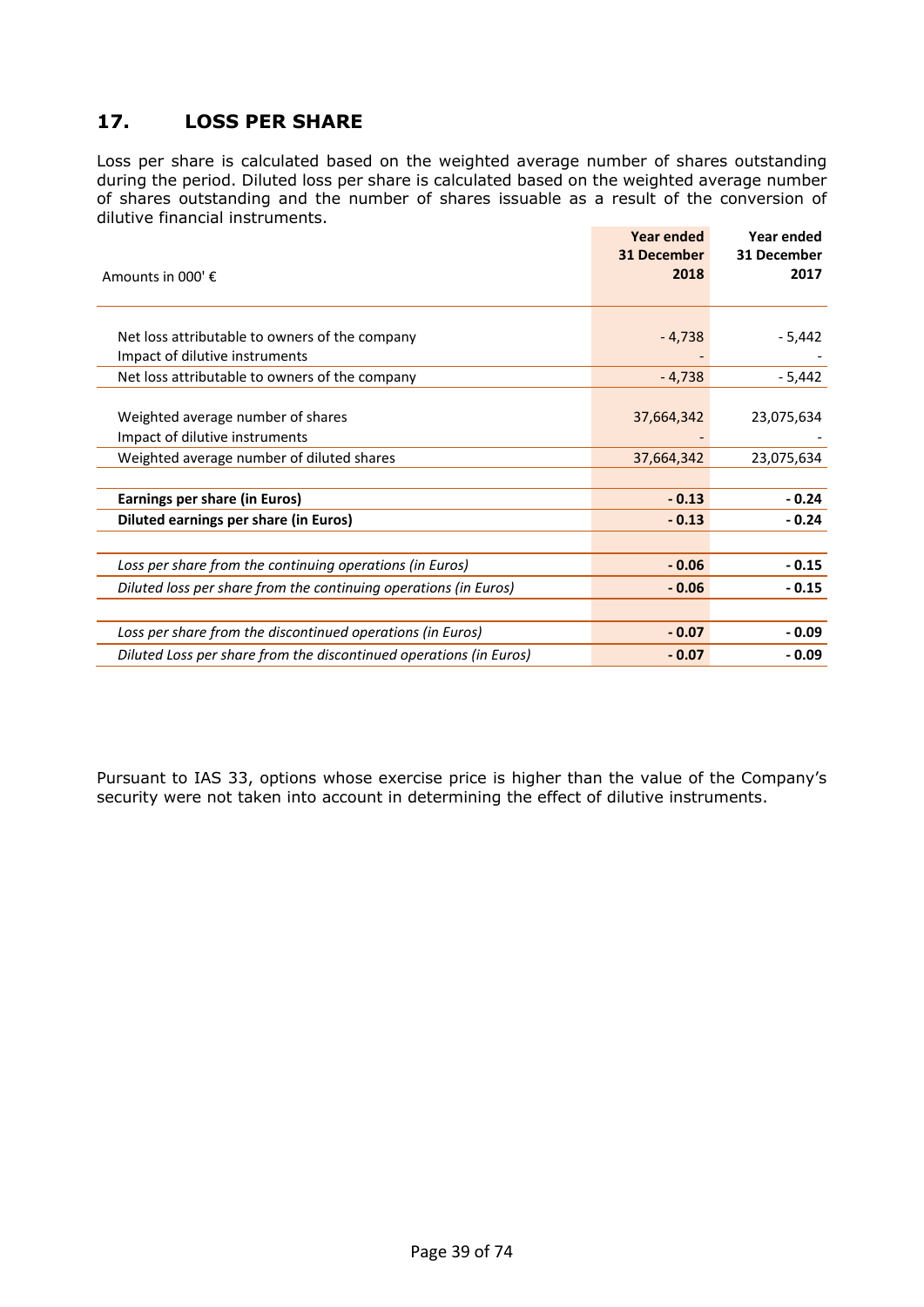## **18. GOODWILL**

Goodwill is the difference recognised, upon consolidation of a company, between the fair value of the purchase price of its shares and the net assets acquired and liabilities assumed, measured in accordance with IFRS 3.

**€'000**

| Cost                                                                                                                                         |                       |
|----------------------------------------------------------------------------------------------------------------------------------------------|-----------------------|
| At 1 January 2017                                                                                                                            | 26,252                |
| Recognised on acquisition of a subsidiary                                                                                                    |                       |
| At 31 December 2017                                                                                                                          | 26,252                |
| Recognised on acquisition of the Omega Infectious Diseases business<br><b>Exchange differences</b><br>Classified as a discontinued operation | 322<br>-6<br>$-1,333$ |
| At 31 December 2018                                                                                                                          | 25,235                |
| <b>Accumulated impairment losses</b><br>At 1 January 2017                                                                                    | 9,786                 |
| Exchange differences<br>Impairment losses for the period<br>Eliminated on disposal of a subsidiary<br>At 31 December 2017                    | 9,786                 |
| <b>Exchange differences</b><br>Impairment losses for the period<br>Classified as a discontinued operation<br>At 31 December 2018             | $-685$<br>9,101       |
| Carrying value at 31 December 2017<br>Carrying value at 31 December 2018                                                                     | 16,466<br>16,134      |

### <sup>o</sup> **Omega**

On 28 June 2018, the UK Company Lab21 Healthcare Ltd completed an asset purchase agreement for the Infection Diseases business of the company called Omega Diagnostics Ltd. The Infectious Diseases business specialises in the manufacture of a range of diagnostic kits, in particular for syphilis and febrile antigens, as well as a range of latex serology tests for rheumatoid factor, C-reactive protein, antistreptolysin and systemic lupus erythematosus.

Under IFRS requirements, this acquisition is considered as a business. It includes various assets, such as equipment, stock, trademarks and patents. It also includes two employees, whose employment contracts were transferred to Lab21 Healthcare Ltd via the TUPE process under which employees in the UK transfer with the activity on the same employment term.

The purchase price was £2,175,000 ( $\epsilon$ 2,456,000) broken down as follows:

| Cash disbursed                                                                        | €2.032.000 |
|---------------------------------------------------------------------------------------|------------|
| Deferred consideration for successfully supporting and handling over manufacturing    | €198.000   |
| Deferred consideration for successfully achieving a Category 3 facility accreditation | €226.000   |
| Total purchase price                                                                  | €2.456.000 |

The assets acquired and the liabilities assumed are as follows: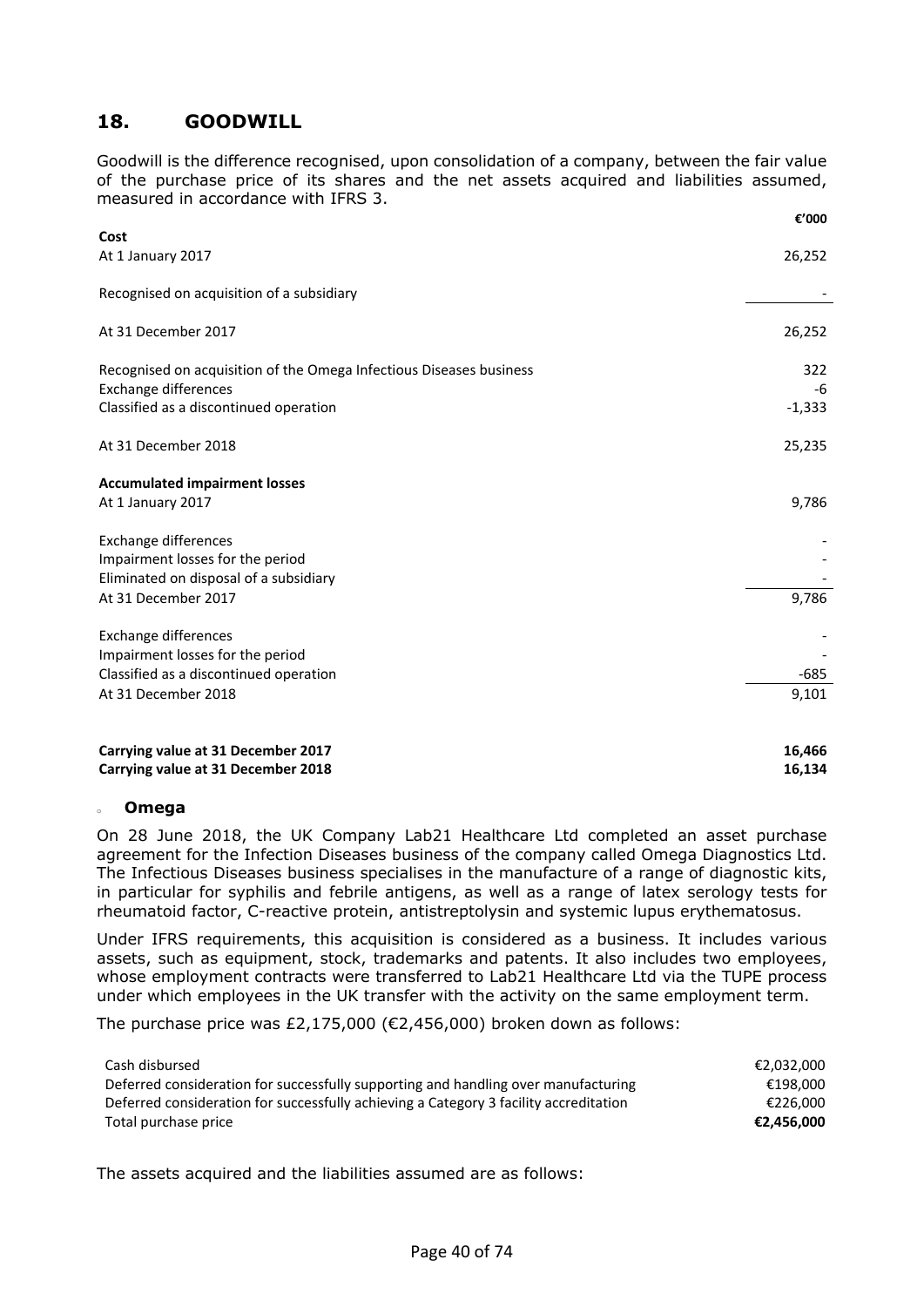| Net property, plant and equipment and intangible assets | €46.000    |
|---------------------------------------------------------|------------|
| Inventories                                             | €523.000   |
| Customer relationship                                   | €1.314.000 |
| Trademark                                               | €251.000   |
| Fair value of assets acquired and liabilities assumed   | €2.134.000 |
|                                                         |            |

**Goodwill €322,000**

Goodwill is a residual component calculated as the difference between the purchase price for the acquisition of control and the fair value of the assets acquired and liabilities assumed. It includes unrecognised assets such as the value of the personnel and know-how of the acquiree.

The value of "customer relationships" was determined by discounting the additional margin generated by customers after remuneration of the contributing assets.

The value of the trademark was determined by discounting the cash flows that could be generated by licensing the Omega trademark, estimated as a percentage of revenue derived from information available on comparable assets.

IFRS 3 provides for a period of 12 months from the takeover to complete the identification and measurement of the fair value of assets acquired and liabilities assumed. Therefore, until May 2019, the gross amount of goodwill is subject to adjustment.

## <sup>o</sup> **Lab21**

The impairment testing of the CGU as of 31 December 2018 was conducted by the DCF (discounted cash flow) method, with the key assumptions as follows:

- o Five-year business plan
- $\circ$  Extrapolation of cash flows beyond five years based on a growth rate of 1.5%.
- $\circ$  Discount rate corresponding to the expected rate of return on the market for a similar investment, regardless of funding sources, equal to 15%.

The implementation of this approach demonstrated that the value of the Enterprise Value amounted to  $\epsilon$ 12,534,000, which is greater than the carrying amount of this asset. As such, no impairment was recognised in the year ended 31 December 2018.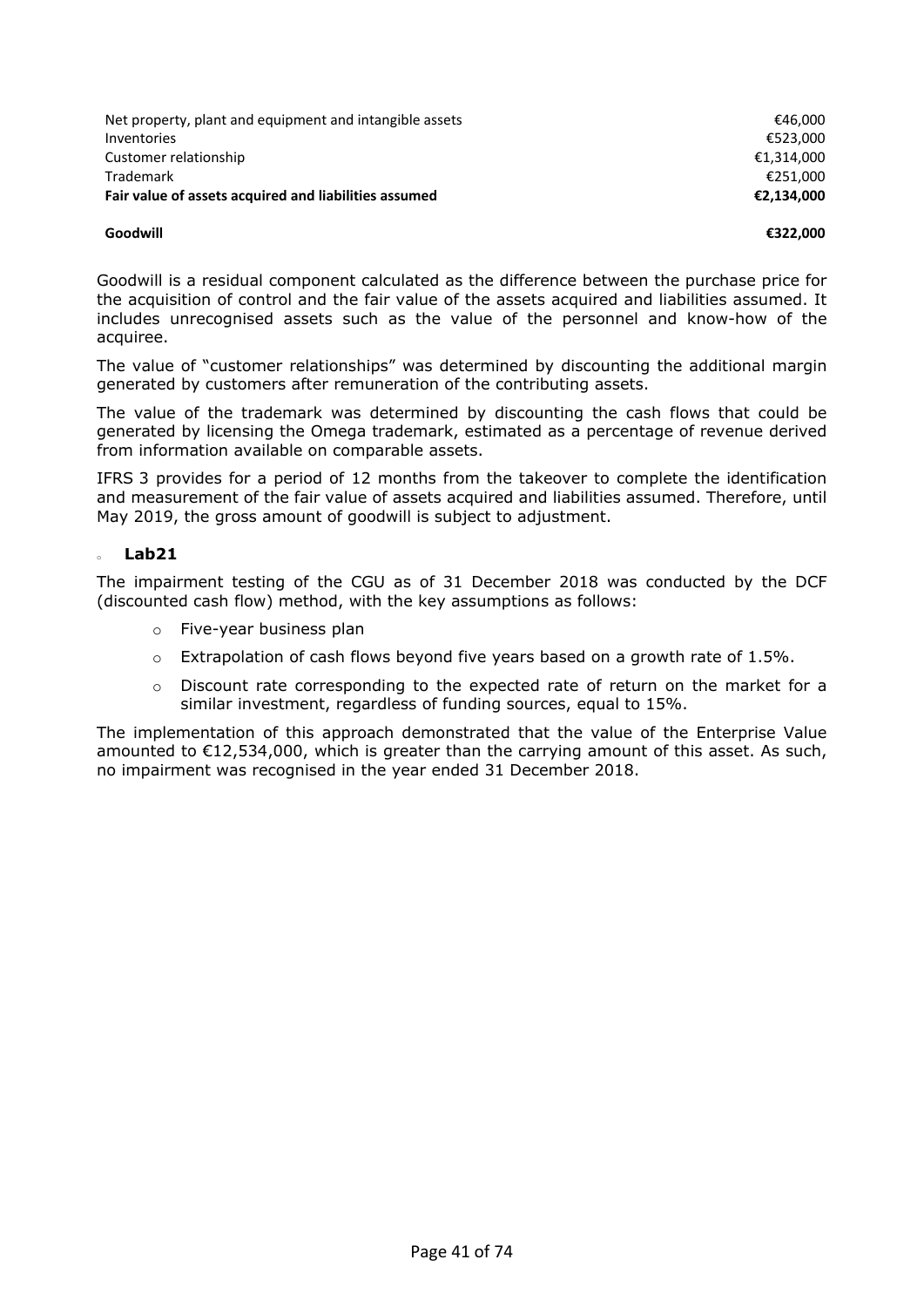|             |        | Terminal growth rates |        |        |        |        |        |        |  |  |  |
|-------------|--------|-----------------------|--------|--------|--------|--------|--------|--------|--|--|--|
|             | 12,534 | 0.0%                  | 0.5%   | 1.0%   | 1.5%   | 2.0%   | 2.5%   | 3.0%   |  |  |  |
|             | 12.5%  | 14,336                | 14,731 | 15,161 | 15,630 | 16,143 | 16,708 | 17,332 |  |  |  |
|             | 13.0%  | 13,735                | 14,093 | 14,480 | 14,901 | 15,361 | 15,864 | 16,418 |  |  |  |
|             | 13.5%  | 13,179                | 13,503 | 13,854 | 14,234 | 14,648 | 15,098 | 15,592 |  |  |  |
| rates       | 14.0%  | 12,663                | 12,959 | 13,277 | 13,621 | 13,994 | 14,399 | 14,841 |  |  |  |
|             | 14.5%  | 12,183                | 12,454 | 12,744 | 13,056 | 13,394 | 13,759 | 14,157 |  |  |  |
|             | 15.0%  | 11,737                | 11,984 | 12,249 | 12,534 | 12,840 | 13,171 | 13,530 |  |  |  |
| <b>WACC</b> | 15.5%  | 11,319                | 11,546 | 11,789 | 12,049 | 12,328 | 12,629 | 12,954 |  |  |  |
|             | 16.0%  | 10,929                | 11,137 | 11,360 | 11,598 | 11,853 | 12,127 | 12,422 |  |  |  |
|             | 16.5%  | 10,562                | 10,755 | 10,959 | 11,178 | 11,411 | 11,662 | 11,931 |  |  |  |
|             |        |                       |        |        |        |        |        |        |  |  |  |

**Sensitivity of the value derived from the Discounted Cash Flow model to change in the assumptions used for Lab21 acquisition**

This sensitivity table shows the difference in the recoverable amounts of the Enterprise Value depending on change in the discount rate (WACC) and the perpetual growth rate. The sensitivity analysis shows that an increase of 1 percent in the WACC would not result in the need to impair the Lab21 goodwill.

## **Primerdesign:**

The impairment testing of the CGU as of 31 December 2018 was conducted by the DCF (discounted cash flow) method, with the key assumptions as follows:

- o Five-year business plan
- $\circ$  Extrapolation of cash flows beyond five years based on a growth rate of 1.5%.
- $\circ$  Discount rate corresponding to the expected rate of return on the market for a similar investment, regardless of funding sources, equal to 19.8%.

The implementation of this approach demonstrated that the value of the Enterprise Value amounted to €22,830,000 which is greater than the carrying amount of this asset. As such, no impairment was recognised in the year ended 31 December 2018.

**Sensitivity of the value derived from the Discounted Cash Flow model to change in the assumptions used for Primerdesign acquisition**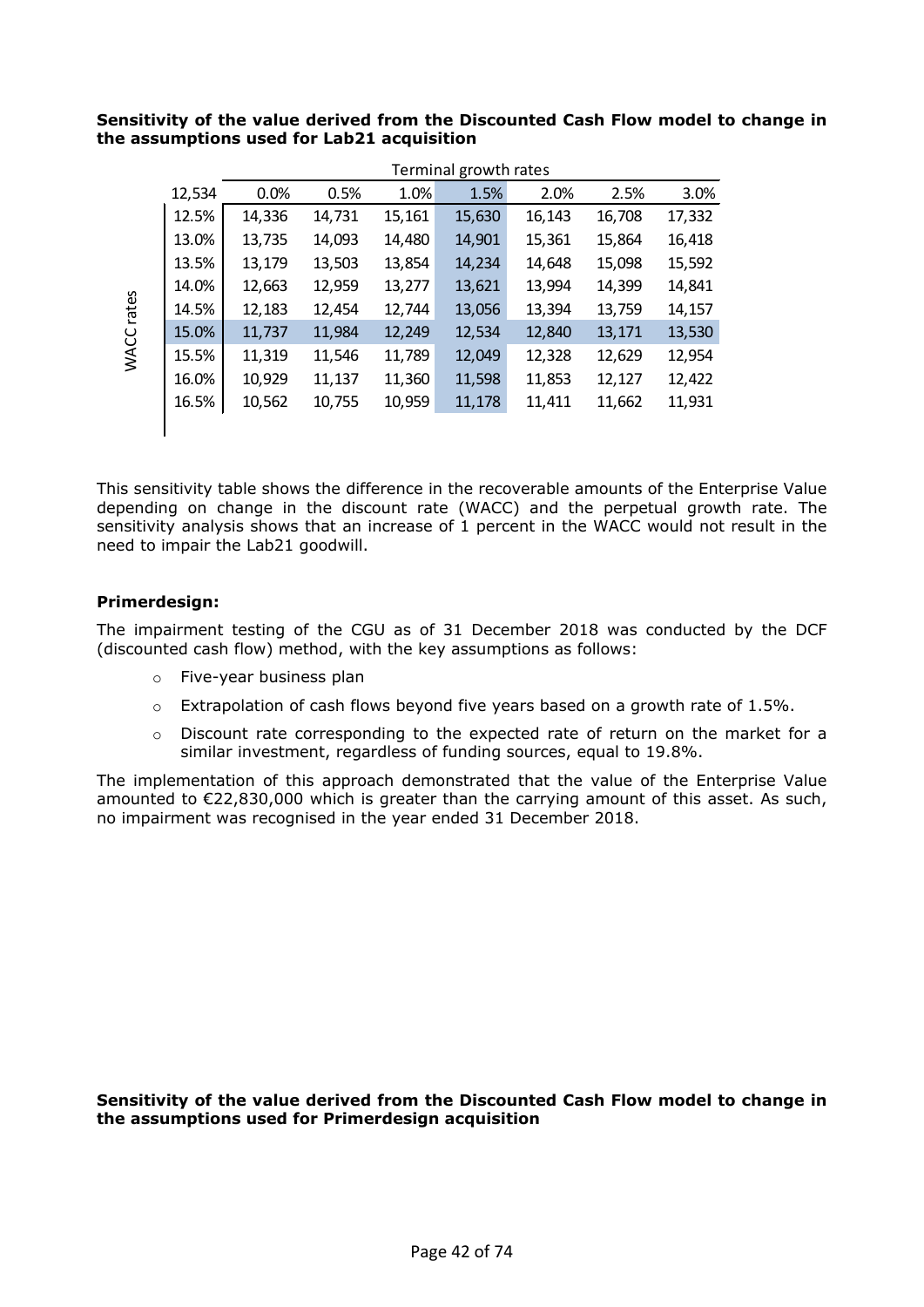|             |        | Terminal growth rates |        |        |        |        |        |        |  |  |  |
|-------------|--------|-----------------------|--------|--------|--------|--------|--------|--------|--|--|--|
|             | 22,830 | 0.0%                  | 0.5%   | 1.0%   | 1.5%   | 2.0%   | 2.5%   | 3.0%   |  |  |  |
|             | 15.0%  | 25,577                | 25,824 | 26,089 | 26,374 | 26,680 | 27,011 | 27,370 |  |  |  |
|             | 16.0%  | 24,769                | 24,977 | 25,200 | 25,438 | 25,693 | 25,967 | 26,262 |  |  |  |
|             | 17.0%  | 24,058                | 24,235 | 24,424 | 24,625 | 24,840 | 25,069 | 25,314 |  |  |  |
| rates       | 18.0%  | 23,428                | 23,580 | 23,742 | 23,913 | 24,095 | 24,288 | 24,495 |  |  |  |
|             | 19.0%  | 22,866                | 22,997 | 23,136 | 23,283 | 23,439 | 23,604 | 23,779 |  |  |  |
|             | 19.8%  | 22,458                | 22,576 | 22,700 | 22,830 | 22,968 | 23,114 | 23,268 |  |  |  |
| <b>WACC</b> | 20.0%  | 22,362                | 22,476 | 22,596 | 22,723 | 22,857 | 22,999 | 23,148 |  |  |  |
|             | 21.0%  | 21,907                | 22,007 | 22,112 | 22,222 | 22,338 | 22,460 | 22,589 |  |  |  |
|             | 22.0%  | 21,495                | 21,583 | 21,675 | 21,771 | 21,872 | 21,978 | 22,090 |  |  |  |
|             |        |                       |        |        |        |        |        |        |  |  |  |

This sensitivity table shows the difference in the recoverable amounts of the Enterprise Value depending on change in the discount rate (WACC) and the perpetual growth rate. The sensitivity analysis shows that an increase of 1 percent in the WACC would not result in the need to impair the Primerdesign goodwill.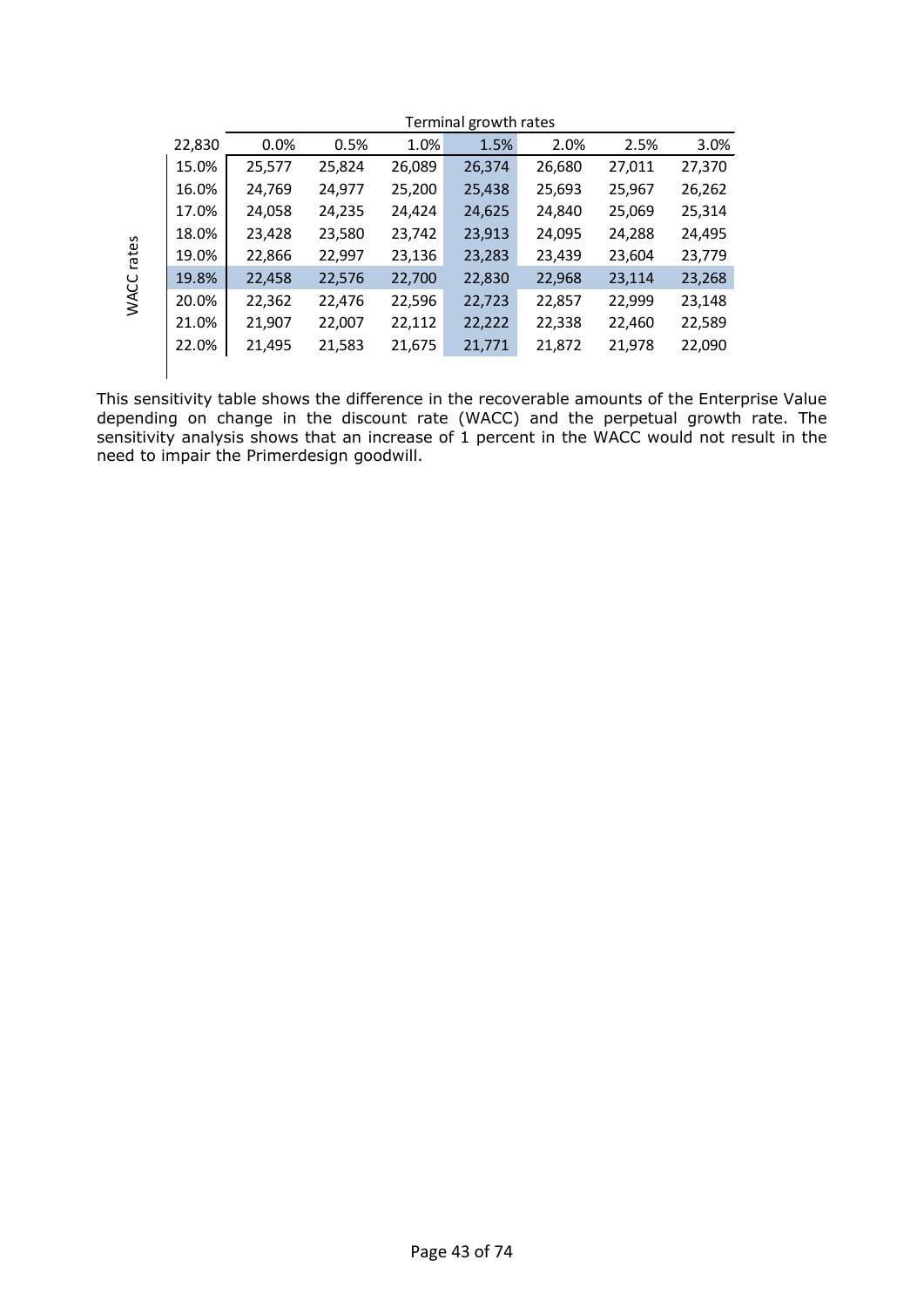## **19. OTHER INTANGIBLE ASSETS**

|                                            |           |                              |                          |                          |                              | <b>Effect of</b><br>foreign |             |
|--------------------------------------------|-----------|------------------------------|--------------------------|--------------------------|------------------------------|-----------------------------|-------------|
|                                            | At        |                              |                          |                          |                              | exchange                    | At          |
|                                            | 1 January |                              |                          |                          | <b>Charge for</b>            | rate                        | 31 December |
| Amounts in '000 €                          | 2018      | <b>Additions</b>             | <b>Disposals</b>         | Reclass.                 | the period                   | changes                     | 2018        |
|                                            |           |                              |                          |                          |                              |                             |             |
| Cost                                       |           |                              |                          |                          |                              |                             |             |
| Development costs                          | 199       | 139                          |                          | 111                      |                              | -8                          | 441         |
| Concessions, patents and similar<br>rights | 1,810     | 82                           | $\overline{\phantom{a}}$ | $-1,789$                 | $\qquad \qquad \blacksquare$ | $-2$                        | 101         |
| Software                                   | 164       | 87                           | -44                      | 67                       | $\qquad \qquad \blacksquare$ | $-3$                        | 271         |
| Trademark                                  | 659       | 251                          |                          |                          |                              | $-5$                        | 905         |
| Customer base                              | 3,676     | 1,316                        |                          |                          |                              | $-25$                       | 4,907       |
| Other intangible assets                    | 113       |                              |                          | $-114$                   |                              |                             |             |
|                                            | 6,622     | 1,874                        | $-44$                    | $-1,725$                 | -                            | $-42$                       | 6,685       |
| <b>Amortisation</b>                        |           |                              |                          |                          |                              |                             |             |
| Development costs                          | $-60$     |                              |                          | $-15$                    | $-54$                        | 2                           | $-126$      |
| Concessions, patents and similar<br>rights | $-785$    | $\qquad \qquad \blacksquare$ |                          | 929                      | $-222$                       | 1                           | $-77$       |
| Software                                   | $-137$    |                              | 41                       | $-36$                    | $-58$                        | $\overline{2}$              | $-189$      |
| <b>Trademarks</b>                          | $-119$    |                              |                          |                          | $-87$                        | $\overline{\phantom{0}}$    | $-205$      |
| Customer base                              | $-664$    |                              |                          | $\overline{\phantom{a}}$ | $-481$                       | 1                           | $-1,144$    |
| Other intangible assets                    | $-18$     |                              |                          | 18                       | $\overline{\phantom{a}}$     | $\overline{\phantom{0}}$    |             |
|                                            | $-1,783$  | -                            | 41                       | 896                      | $-902$                       | $\overline{\mathbf{z}}$     | $-1,741$    |
| <b>Carrying amount</b>                     | 4,840     | 1,874                        | -3                       | $-829$                   | $-902$                       | $-35$                       | 4,944       |

|                                            |           |                          |                              |                          |                   | <b>Effect of</b><br>foreign |             |
|--------------------------------------------|-----------|--------------------------|------------------------------|--------------------------|-------------------|-----------------------------|-------------|
|                                            | At        |                          |                              |                          |                   | exchange                    | At          |
|                                            | 1 January |                          |                              |                          | <b>Charge for</b> | rate                        | 31 December |
| Amounts in '000 €                          | 2017      | <b>Additions</b>         | <b>Disposals</b>             | Reclass.                 | the period        | changes                     | 2017        |
| Cost                                       |           |                          |                              |                          |                   |                             |             |
| Development costs                          | 207       |                          | $\overline{\phantom{a}}$     |                          |                   | $-7$                        | 199         |
| Concessions, patents and similar<br>rights | 1,700     | 72                       | $\overline{\phantom{a}}$     | 39                       |                   | $-2$                        | 1,810       |
| Software                                   | 141       | 29                       | $\overline{\phantom{a}}$     | $\overline{\phantom{a}}$ |                   | - 5                         | 164         |
| Trademark                                  | 659       |                          |                              |                          |                   | $\overline{\phantom{0}}$    | 659         |
| Customer base                              | 3,676     | $\overline{\phantom{a}}$ | $\overline{\phantom{a}}$     |                          |                   | $\overline{\phantom{a}}$    | 3,676       |
| Other intangible assets                    | 43        | 112                      | $\overline{\phantom{a}}$     | $-39$                    | -                 | $-2$                        | 113         |
|                                            | 6,426     | 212                      | $\blacksquare$               | $\blacksquare$           | $\blacksquare$    | $-17$                       | 6,622       |
| Amortisation                               |           |                          |                              |                          |                   |                             |             |
| Development costs                          | $-20$     |                          |                              |                          | $-41$             | $\mathbf{1}$                | $-60$       |
| Concessions, patents and similar<br>rights | $-603$    |                          | $\overline{\phantom{a}}$     | $-39$                    | $-144$            | 2                           | $-785$      |
| Software                                   | $-126$    |                          | $\overline{\phantom{a}}$     | $\overline{\phantom{a}}$ | $-16$             | 5                           | $-137$      |
| <b>Trademarks</b>                          | $-46$     |                          |                              |                          | $-73$             |                             | $-119$      |
| Customer base                              | $-255$    |                          |                              |                          | $-409$            |                             | $-664$      |
| Other intangible assets                    | $-43$     |                          | $\blacksquare$               | 39                       | $-15$             | $\mathbf{1}$                | $-18$       |
|                                            | $-1,093$  | $\overline{a}$           |                              | $\blacksquare$           | $-698$            | 9                           | $-1,783$    |
| <b>Carrying amount</b>                     | 5,333     | 212                      | $\qquad \qquad \blacksquare$ | $\overline{\phantom{a}}$ | $-698$            | $\overline{\phantom{0}}$    | 4,840       |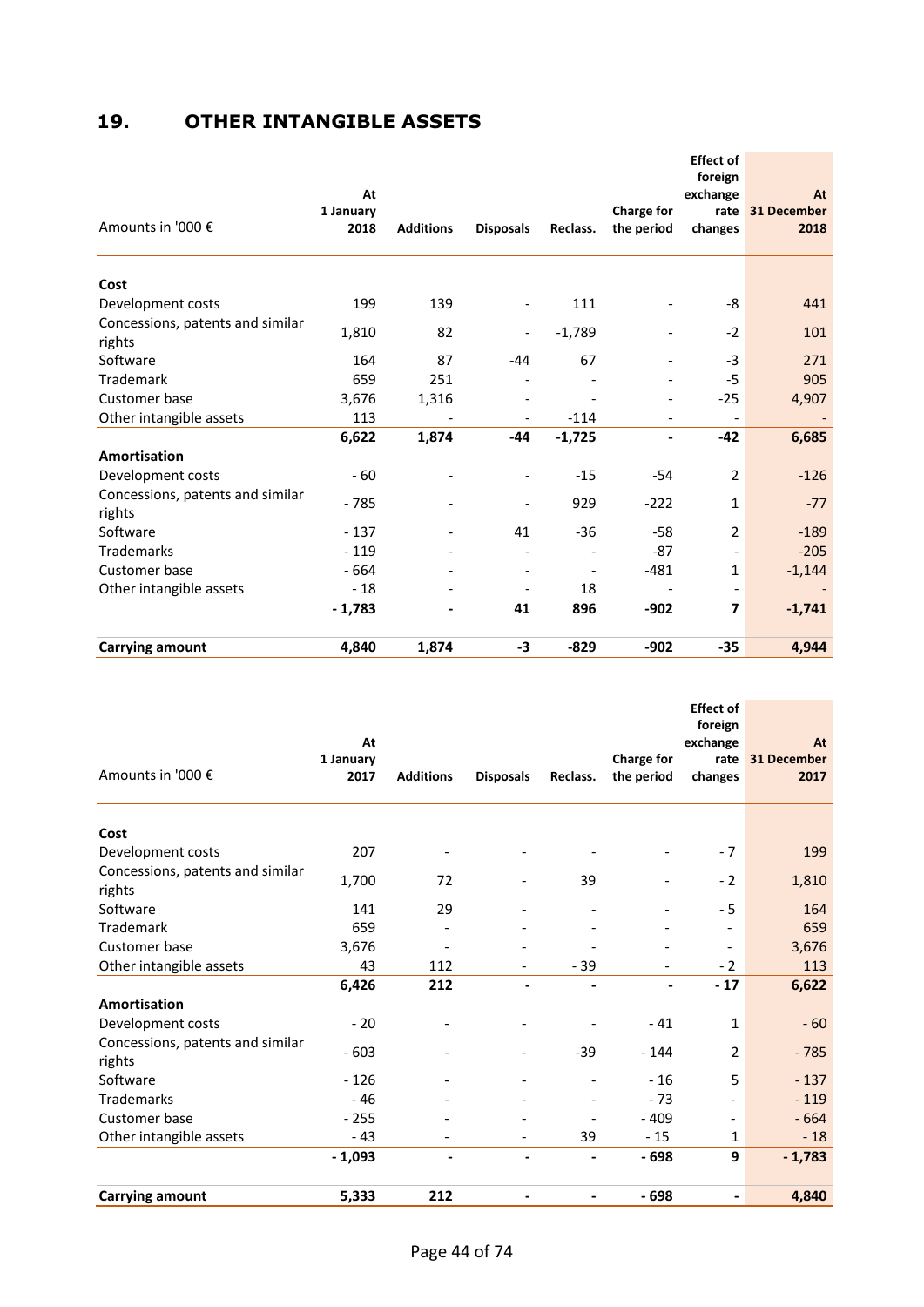# **20. PROPERTY, PLANT AND EQUIPMENT**

|                                 | At                |                  |                  |                                 | <b>Effect of</b><br>foreign<br>exchange |                         | At 31                   |
|---------------------------------|-------------------|------------------|------------------|---------------------------------|-----------------------------------------|-------------------------|-------------------------|
| Amounts in 000' €               | 1 January<br>2018 | <b>Additions</b> | <b>Disposals</b> | <b>Charge for</b><br>the period | rate<br>changes                         | Reclass. &<br>transfers | <b>December</b><br>2018 |
| Cost                            |                   |                  |                  |                                 |                                         |                         |                         |
| Technical facilities, equipment |                   |                  |                  |                                 |                                         |                         |                         |
| and tools                       | 2,339             | 290              |                  |                                 | $-17$                                   | $-1,503$                | 1,109                   |
| Office equipment                | 197               | 3                |                  |                                 | - 0                                     | $-147$                  | 53                      |
| Transport equipment             | 36                | 1                |                  |                                 | - 0                                     | $-35$                   | 2                       |
| Computer equipment              | 303               | 74               | $-1$             |                                 | - 5                                     | $-57$                   | 314                     |
| Leasehold improvements          | 1,030             | 54               | $-129$           |                                 | $-16$                                   | 79                      | 1,019                   |
| Property, plant and equipment   |                   |                  |                  |                                 |                                         |                         |                         |
| under construction              | 348               |                  | $-348$           |                                 |                                         |                         |                         |
|                                 | 4,254             | 423              | - 478            |                                 | - 39                                    | $-1,663$                | 2,497                   |
| <b>Accumulated depreciation</b> |                   |                  |                  |                                 |                                         |                         |                         |
| Technical facilities, equipment |                   |                  |                  |                                 |                                         |                         |                         |
| and tools                       | $-1,723$          |                  |                  | $-287$                          | 12                                      | 1,228                   | $-771$                  |
| Office equipment                | $-74$             |                  |                  | $-15$                           | 1                                       | 41                      | $-47$                   |
| Transport equipment:            | $-24$             |                  |                  | - 6                             | $\Omega$                                | 29                      | $-1$                    |
| Computer equipment              | $-254$            |                  | 1                | $-44$                           | 4                                       | 45                      | $-247$                  |
| Leasehold improvements          | $-258$            |                  | 129              | $-141$                          | 4                                       | 26                      | $-241$                  |
| Tangible assets under           |                   |                  |                  |                                 |                                         |                         |                         |
| construction                    | $-348$            | Ξ.               | 348              |                                 |                                         |                         |                         |
|                                 | $-2,681$          | -                | 478              | $-493$                          | 20                                      | 1,369                   | $-1,306$                |
| <b>Carrying amount</b>          | 1,573             | 423              | ٠                | $-493$                          | $-18$                                   | $-293$                  | 1,191                   |

| Amounts in 000' €                                   | At<br>1 January<br>2017 | <b>Additions</b>         | <b>Disposals</b> | <b>Charge for</b><br>the period | <b>Effect of</b><br>foreign<br>exchange<br>rate<br>changes | Reclass. &<br>transfers      | At 31<br><b>December</b><br>2017 |
|-----------------------------------------------------|-------------------------|--------------------------|------------------|---------------------------------|------------------------------------------------------------|------------------------------|----------------------------------|
| Cost                                                |                         |                          |                  |                                 |                                                            |                              |                                  |
| Technical facilities, equipment<br>and tools        | 2,304                   | 159                      | - 86             |                                 | $-38$                                                      | $\overline{\phantom{a}}$     | 2,339                            |
| Office equipment                                    | 45                      | 121                      | - 9              |                                 | - 3                                                        | 43                           | 197                              |
| Transport equipment                                 | 47                      | $\overline{2}$           | $-13$            |                                 |                                                            |                              | 36                               |
| Computer equipment                                  | 271                     | 41                       |                  |                                 | - 9                                                        | $\overline{\phantom{a}}$     | 303                              |
| Leasehold improvements                              | 513                     | 591                      | $-5$             |                                 | $-24$                                                      | $-43$                        | 1,030                            |
| Property, plant and equipment<br>under construction | 348                     |                          |                  |                                 |                                                            | $\overline{\phantom{a}}$     | 348                              |
|                                                     | 3,528                   | 914                      | $-113$           |                                 | $-75$                                                      | $\overline{\phantom{a}}$     | 4,254                            |
| <b>Accumulated depreciation</b>                     |                         |                          |                  |                                 |                                                            |                              |                                  |
| Technical facilities, equipment<br>and tools        | $-1,216$                |                          | 75               | $-275$                          | 27                                                         | $\overline{\phantom{a}}$     | $-1,723$                         |
| Office equipment                                    | $-40$                   |                          | 9                | $-25$                           | 2                                                          | $-21$                        | $-74$                            |
| Transport equipment:                                | $-13$                   |                          | 13               | $-7$                            | $\overline{\phantom{0}}$                                   | $\blacksquare$               | $-24$                            |
| Computer equipment                                  | $-582$                  |                          |                  | $-30$                           | 8                                                          | $\overline{\phantom{a}}$     | $-254$                           |
| Leasehold improvements                              | $-233$                  |                          | 5                | $-58$                           | 8                                                          | 21                           | $-258$                           |
| Tangible assets under<br>construction               | $-348$                  |                          |                  |                                 |                                                            | $\qquad \qquad \blacksquare$ | $-348$                           |
|                                                     | $-2,432$                | $\overline{\phantom{0}}$ | 102              | $-396$                          | 45                                                         | $\blacksquare$               | $-2,681$                         |
| <b>Carrying amount</b>                              | 1,096                   | 914                      | $-11$            | $-396$                          | - 30                                                       | $\blacksquare$               | 1,573                            |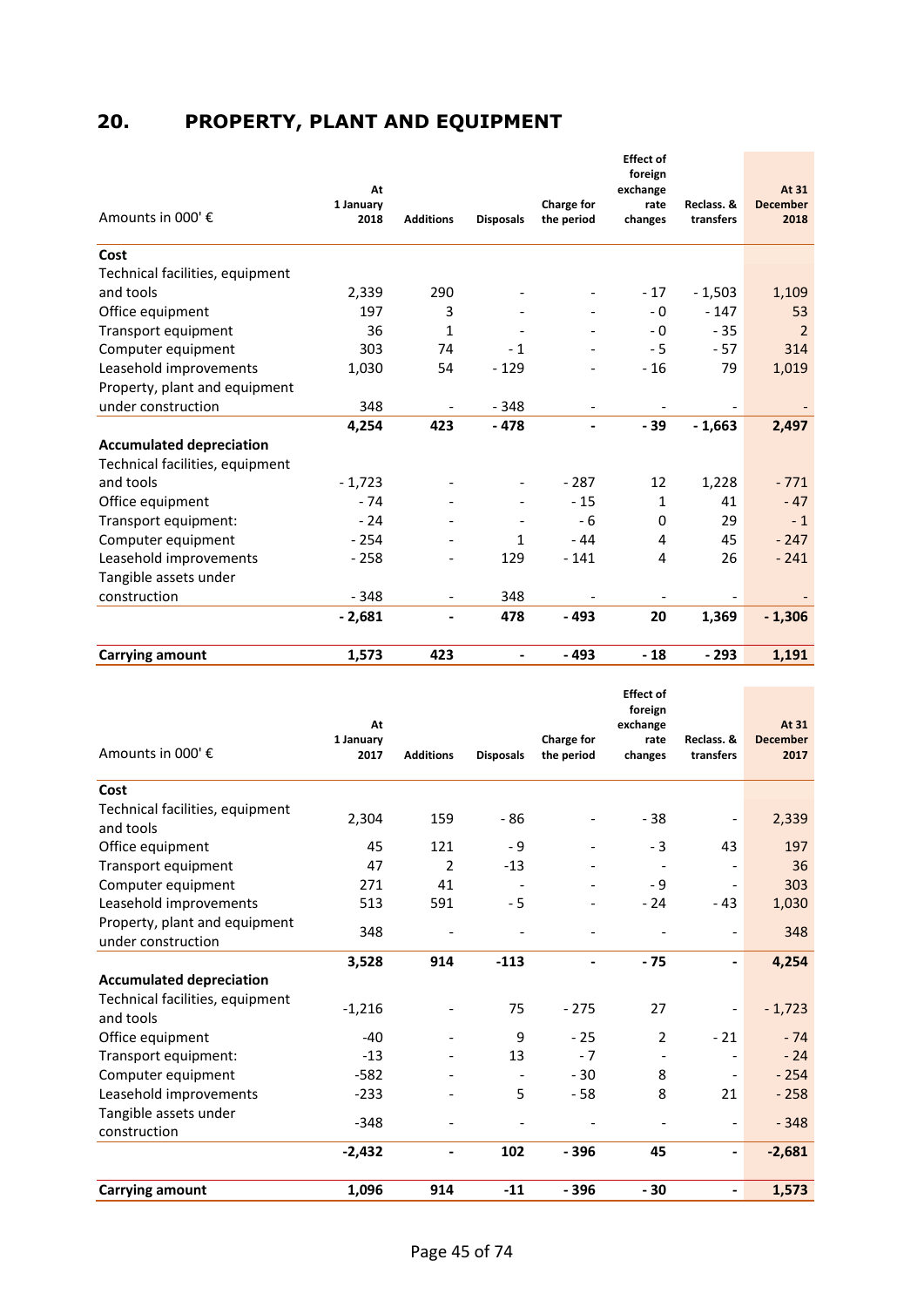## **21. NON-CURRENT FINANCIAL ASSETS**

| Amounts in '000 €                        | Year ended 31<br><b>December</b><br>2018 | Year ended 31<br><b>December</b><br>2017 |
|------------------------------------------|------------------------------------------|------------------------------------------|
|                                          |                                          |                                          |
| Rental deposits                          | 127                                      | 131                                      |
| Liquidity contract                       | 9                                        | 9                                        |
| Guarantee deposit - Distributor in China | 94                                       | 94                                       |
| Other                                    | 4                                        | 4                                        |
|                                          |                                          |                                          |
|                                          | 234                                      | 238                                      |

## **22. DEFERRED TAX ASSETS**

Most of Group's major companies has tax loss carry forwards. Their period of use is unlimited. No deferred tax assets have been recognised in the accounts since visibility as to when it will be possible to utilise the carry forwards against taxable profits is insufficient.

The following table shows the deferred tax assets not presented in the balance sheet.

| Amounts in '000 $\epsilon$                                                         | Year ended<br>31 December<br>2018 | Year ended<br>31 December<br>2017 |
|------------------------------------------------------------------------------------|-----------------------------------|-----------------------------------|
| Novacyt<br>Lab <sub>21</sub> Ltd<br>Lab Healthcare Ltd<br>Microgen Bioproducts Ltd | 8,386<br>4,637<br>913<br>83       | 6,975<br>4,698<br>1,172<br>47     |
| Total unrecognised deferred tax assets                                             | 14,019                            | 12,892                            |

## **23. INVENTORIES AND WORK IN PROGRESS**

| Amounts in '000 $\epsilon$ | <b>Year ended</b><br>31 December<br>2018 | Year ended<br>31 December<br>2017 |
|----------------------------|------------------------------------------|-----------------------------------|
|                            |                                          |                                   |
| Raw materials              | 1,044                                    | 931                               |
| Work in progress           | 564                                      | 135                               |
| Finished goods             | 739                                      | 562                               |
| Traded goods               | $\qquad \qquad \blacksquare$             | 316                               |
| Stock provisions           | $\qquad \qquad \blacksquare$             | $-2$                              |
|                            |                                          |                                   |
| <b>Total Inventories</b>   | 2,347                                    | 1,942                             |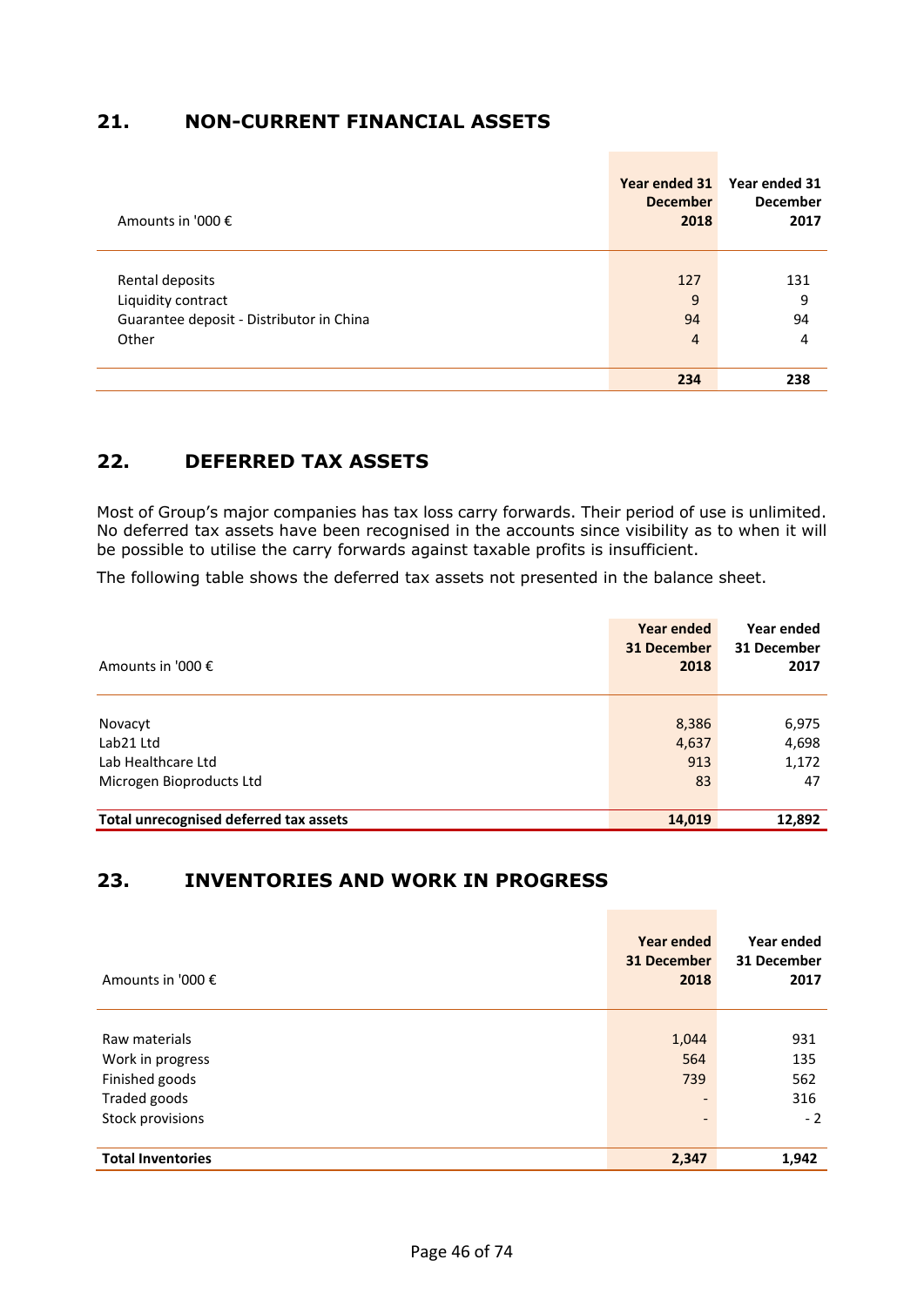## **24. TRADE AND OTHER RECEIVABLES**

## o Trade and other receivables

| Amounts in '000 $\epsilon$               | Year ended<br>31 December<br>2018 | Year ended<br>31 December<br>2017 |
|------------------------------------------|-----------------------------------|-----------------------------------|
|                                          |                                   |                                   |
| Trade and other receivables              | 3,332                             | 3,111                             |
| Allowance for doubtful debts             | $-47$                             | $-92$                             |
| Accrued income                           | 98                                | 117                               |
| Tax receivables (excluding income tax)   | 492                               | 489                               |
| Other receivables                        | 24                                | 180                               |
|                                          |                                   |                                   |
| <b>Total Trade and other receivables</b> | 3,900                             | 3,804                             |

. Amount receivable from the sale of goods can be analysed as follows:

| Amounts in '000 $\epsilon$                  | Year ended<br>31 December<br>2018 | Year ended<br>31 December<br>2017 |
|---------------------------------------------|-----------------------------------|-----------------------------------|
| Amount receivable not past due              | 1,481                             | 1,021                             |
| Amount receivable past due but not impaired | 1,805                             | 1,998                             |
| Amount receivable impaired (gross)          | 47                                | 92                                |
| Less impairment                             | $-47$                             | $-92$                             |
| <b>Total</b>                                | 3,285                             | 3,019                             |

## <sup>o</sup> Ageing of past due but not impaired receivables

| Amounts in '000 $\epsilon$                    | Year ended<br>31 December<br>2018 | Year ended<br>31 December<br>2017 |
|-----------------------------------------------|-----------------------------------|-----------------------------------|
| Not more than 3 months                        | 1,059                             | 1,707                             |
| More than 3 months but not more than 6 months | 65                                | 159                               |
| More than 6 months but not more than 1 year   | 69                                | 37                                |
| More than 1 year                              | 612                               | 94                                |
| <b>Total</b>                                  | 1,805                             | 1,998                             |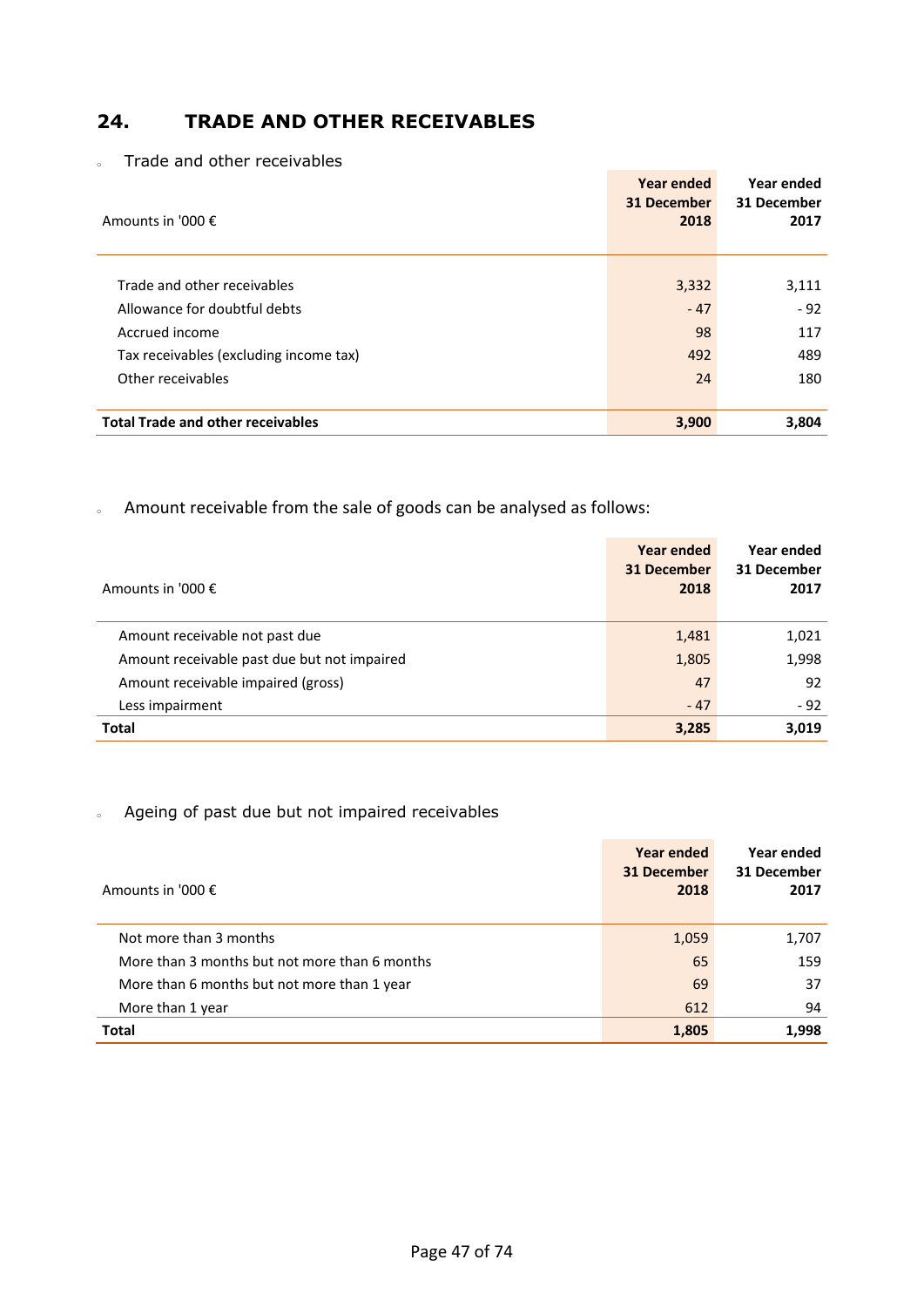. Ageing of past due and impaired receivables

| Amounts in '000 $\epsilon$                           | Year ended<br>31 December<br>2018 | Year ended<br>31 December<br>2017 |
|------------------------------------------------------|-----------------------------------|-----------------------------------|
| Balance at the beginning of the period               | 92                                | 140                               |
| Impairment losses recognised                         | 39                                | 86                                |
| Amounts written off during the year as uncollectible | 25                                | -5                                |
| Amounts recovered during the year                    | $-55$                             | $-124$                            |
| Impairment losses reversed                           | $-4$                              |                                   |
| Foreign exchange translation gains and losses        | $\overline{\phantom{a}}$          | - 6                               |
| Balance at the end of the period                     | 47                                | 92                                |

## **25. PREPAYMENTS**

| Amounts in 000' € | <b>Year ended</b><br>31 December<br>2018 | <b>Year ended</b><br>31 December<br>2017 |
|-------------------|------------------------------------------|------------------------------------------|
| Prepaid expenses  | 233                                      | 537                                      |
|                   | 233                                      | 537                                      |

The 2017 balance includes a €195,000 prepayment for Q16 instruments in the Primerdesign business in the UK to ensure that the expected 2018 sales demand is met. The 2018 balance of €233,000 does not include any one-offs like 2017 and covers items such as rent, insurances and prepaid support agreements.

## **26. CASH AND CASH EQUIVALENTS**

The net cash available to the Group includes the following items:

| Amounts in '000 $\epsilon$              | <b>Year ended</b><br>31 December<br>2018 | Year ended<br>31 December<br>2017 |
|-----------------------------------------|------------------------------------------|-----------------------------------|
| Money market deposits<br>Available cash | 13<br>1,119                              | 13<br>4,332                       |
| Cash and cash equivalents               | 1,132                                    | 4,345                             |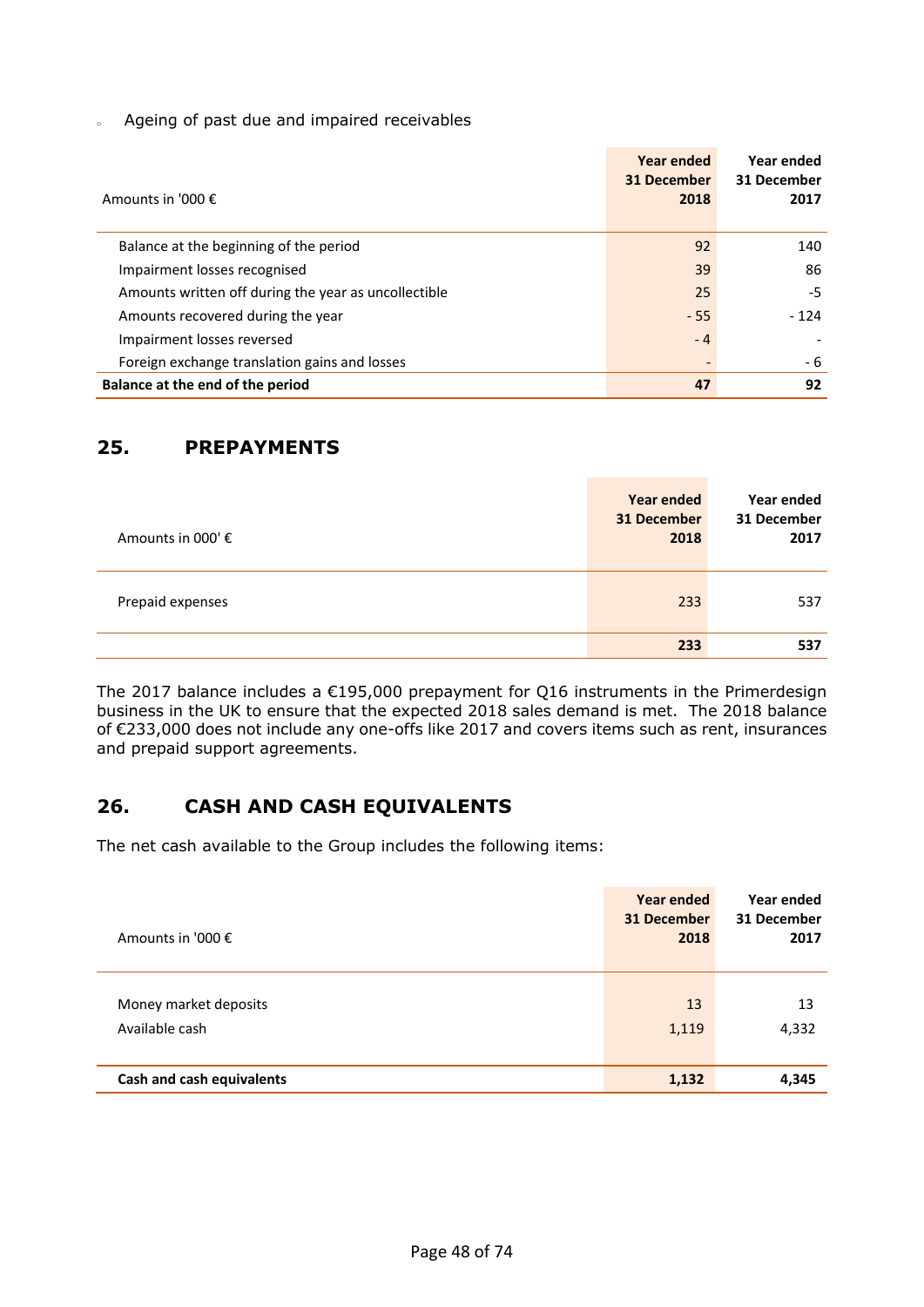## **27. BORROWINGS**

The following tables show borrowings and financial liabilities carried at amortised cost.

## Maturities as of 31 December 2018

| Amounts in '000 $\epsilon$         | Amount due for<br>settlement within<br>12 months |                          | Total |  |
|------------------------------------|--------------------------------------------------|--------------------------|-------|--|
| Bond notes                         | 2,976                                            | 2,239                    | 5,216 |  |
| <b>Bank borrowings</b>             | 67                                               | 20                       | 87    |  |
| Accrued interest on borrowings     | 72                                               | $\overline{\phantom{0}}$ | 72    |  |
| <b>Total financial liabilities</b> | 3,115                                            | 2,259                    | 5,374 |  |

## o Maturities as of 31 December 2017

| Amounts in '000 $\epsilon$         | <b>Amount due for</b><br>settlement within<br>12 months | Amount due for<br>settlement after 12<br>months | Total |  |
|------------------------------------|---------------------------------------------------------|-------------------------------------------------|-------|--|
| Bond notes                         | 2,664                                                   | 1,028                                           | 3,692 |  |
| <b>Bank borrowings</b>             | 66                                                      | 87                                              | 153   |  |
| Accrued interest on borrowings     | 49                                                      |                                                 | 49    |  |
| <b>Total financial liabilities</b> | 2,778                                                   | 1,115                                           | 3,894 |  |

## o Change in borrowings and financial liabilities in 2018

| Amounts in 000' $\epsilon$         | At<br>31 December<br>2017 | Increase | Repayment | Renegotiation            | At<br>31 December<br>2018 |
|------------------------------------|---------------------------|----------|-----------|--------------------------|---------------------------|
| Bond notes                         | 3,692                     | 4,019    | - 2,554   | 59                       | 5,216                     |
| <b>Bank borrowings</b>             | 153                       | -        | - 66      | $\overline{\phantom{0}}$ | 87                        |
| Accrued interest on borrowings     | 49                        | 72       | $-49$     | -                        | 72                        |
| <b>Total financial liabilities</b> | 3,894                     | 4,091    | $-2,669$  | 59                       | 5,374                     |

## o Change in borrowings and financial liabilities in 2017

|                                    | At<br>31 December |                 |           |            | At<br>31 December |
|------------------------------------|-------------------|-----------------|-----------|------------|-------------------|
| Amounts in '000 $\epsilon$         | 2016              | <b>Increase</b> | Repayment | Conversion | 2017              |
| Bond notes                         | 5,620             | 2,664           | $-3,227$  | $-1,365$   | 3,692             |
| <b>Bank borrowings</b>             | 220               |                 | $-67$     |            | 153               |
| Accrued interest on borrowings     | 414               | 49              | $-414$    |            | 49                |
| <b>Total financial liabilities</b> | 6,254             | 2,713           | $-3,708$  | $-1,365$   | 3,894             |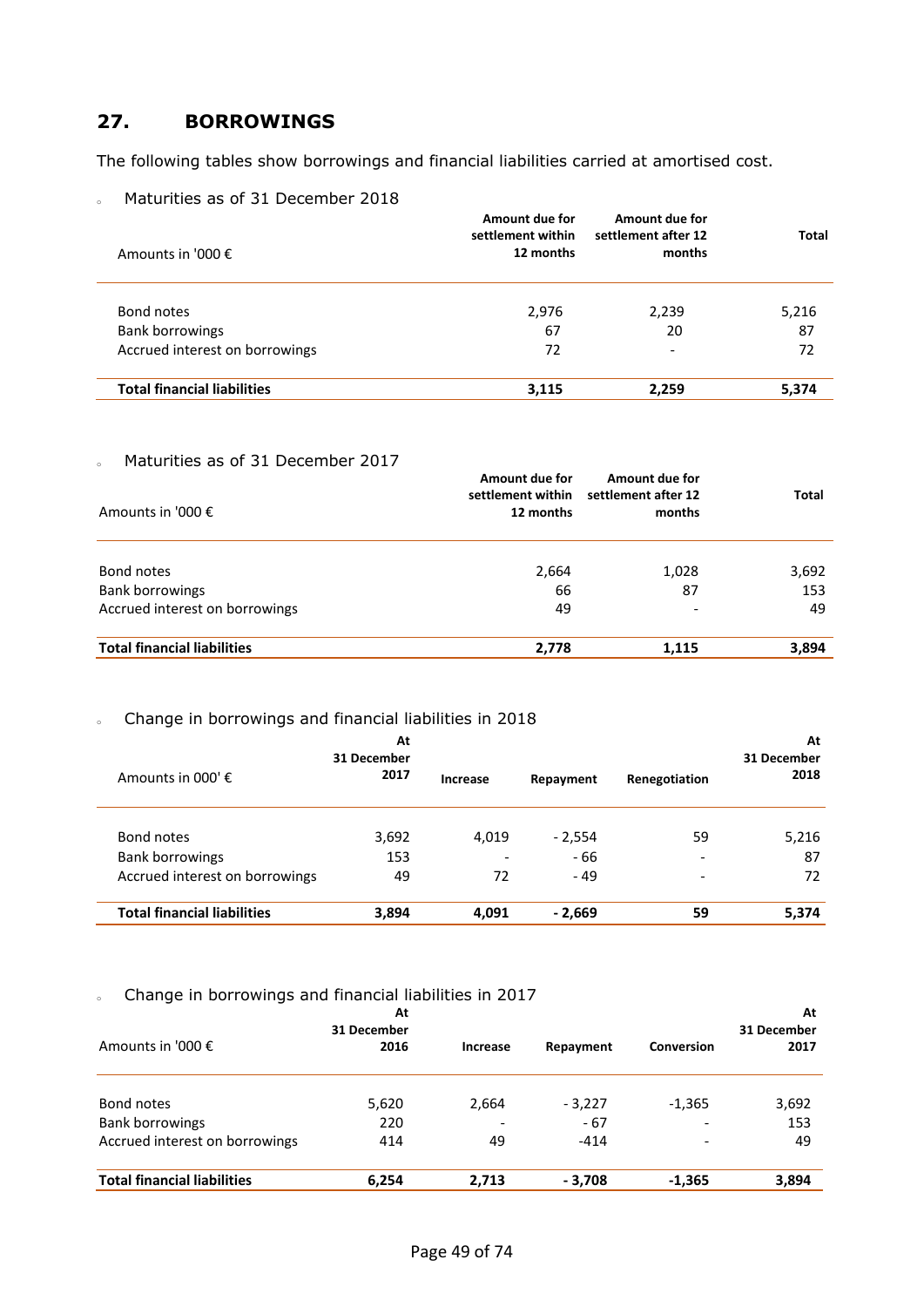As of 31 December 2017, the Group's financing primarily comprised:

- A bond subscribed by Kreos Capital IV Ltd in the amount of  $\epsilon$ 3.5 million on 15 July 2015;
- A bond subscribed by Kreos Capital V Ltd in the amount of  $\epsilon$ 3 million issued on 12 May 2016;
- A convertible bond subscribed by Vatel in the amount of €1.5 million issued on 31 March 2017, with an interest rate of 7.9 % for a term of 3 years. The Vatel Bonds are convertible into Shares only where the Company fails to comply with its payment obligations under the agreement within 15 days of receipt of a notice of an event of default.

As of 31 December 2018, the Group's financing primarily comprised:

- A bond subscribed by Kreos Capital IV Ltd in the amount of €3.5 million on 15 July 2015;
- A bond subscribed by Kreos Capital V Ltd in the amount of  $\epsilon$ 3 million issued on 12 May 2016;
- A convertible bond subscribed by Vatel in the amount of  $E1.5$  million issued on 31 March 2017, with an effective interest rate of 12.7% for a term of 3 years. The Vatel Bonds are convertible into Shares only where the Company fails to comply with its payment obligations under the agreement within 15 days of receipt of a notice of an event of default.
- A convertible bond subscribed by Vatel in the amount of  $\epsilon$ 4.0 million issued on 29 May 2018, with an effective interest rate of 8.5% for a term of 3 years. The Vatel Bonds are convertible into Shares only where the Company fails to comply with its payment obligations under the agreement within 15 days of receipt of a notice of an event of default.

In addition to the loans above, the Group financed its short-term working capital needs through convertible notes issued with warrants. On 31 July 2015, the Board of Directors approved the principle of the issue of 20 OCABSA warrants (the "Warrants") exercisable at the discretion of the Company over the subsequent 36 months, in several successive tranches representing bond debt in a maximum amount of €5 million, as part of a private placement subscribed by the YA Global Master SPV Ltd private equity fund.

The convertible bonds (Obligations Convertibles en Actions –"OCA") are issued at par, i.e. €10,000 each, with an interest rate of 2% per annum, and have a maturity of nine months from issue. The Company must redeem unconverted OCAs upon maturity.

The bond debt represented by the OCAs (par value of an OCA taking into account, if applicable, the corresponding interest) can be converted into shares at the request of the holder, on the basis of the following conversion rate: 95% of the lowest of the five (5) average daily prices of the the Company's share weighted by volume (as reported by Bloomberg) immediately preceding the request for the conversion of the relevant OCA, without its being possible for this amount to be lower than the par value of the Company's share, i.e. 1/15th of a Euro. The OCAs are transferable subject to the Company prior written consent.

The number of equity warrants to be issued upon each issuance of OCABSAs is that which will be multiplied by the exercise price of the equity warrants (determined under the terms set out below). The amount received will be equal to half of the par value of the 25 OCAs issued, i.e. €125,000.

The equity warrants will be immediately detached from the OCAs and will be transferable from issue. They may be exercised from issue until the 36th month inclusive following their issue date (the "Exercise Period"). Each equity warrant will entitle the holder thereof, during the Exercise Period, to subscribe for one (1) new Novacyt S.A. share.

The exercise price of the equity warrants is equal to 110% of the closing price of the Novacyt share on the day immediately preceding the Warrant exercise request date giving rise to the issuance of the OCAs from which the equity warrants will be detached (or the issue date of the OCAs for the first tranche of OCAs, i.e. 31 July 2015).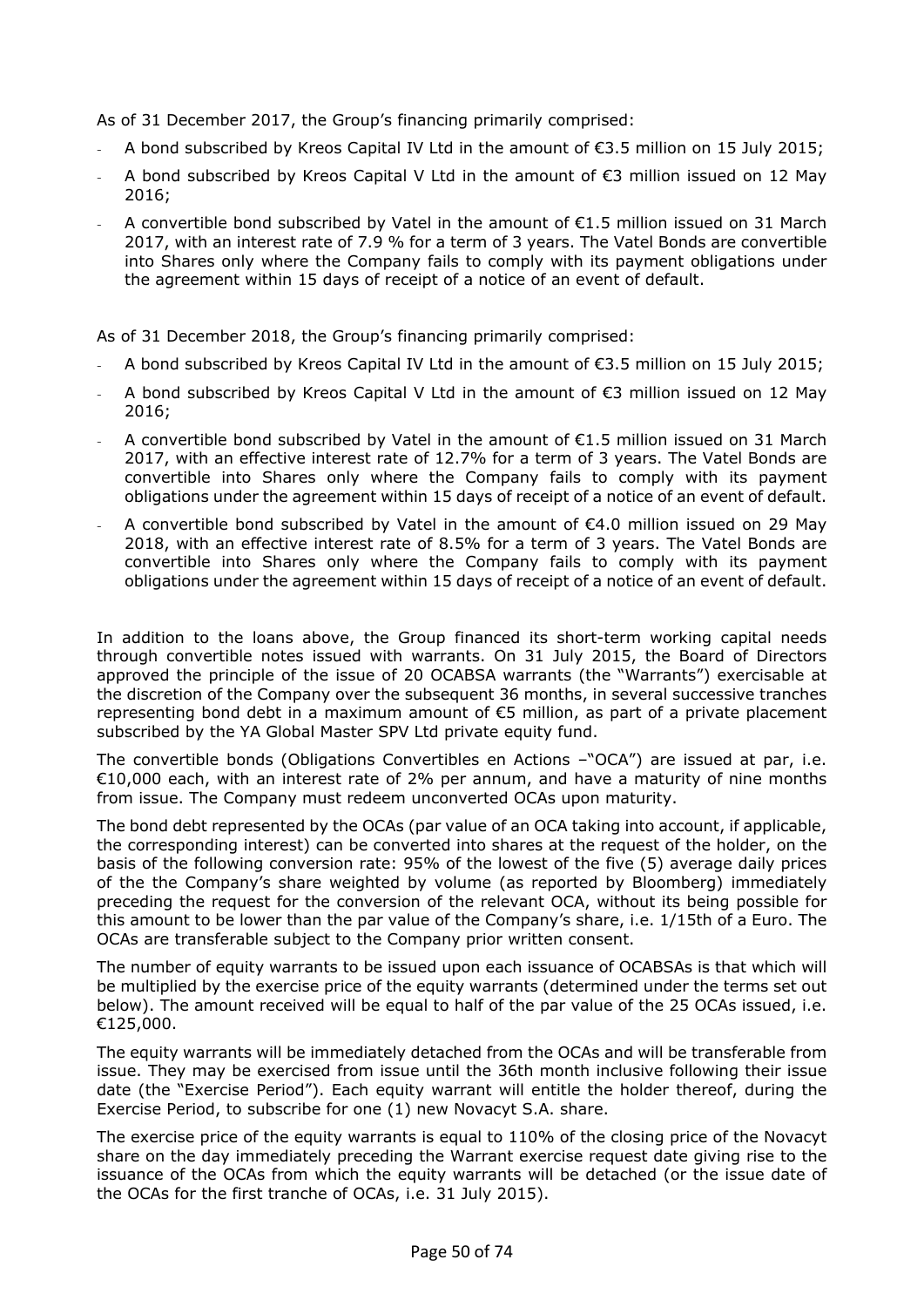The OCAs and the warrants will not be the subject of a request for admission to trading on Alternext Paris, and as such will not be listed.

In accordance with IAS 32, the first tranche of the bond issued on 31 July in the amount of €250,000 (tranche 1) breaks down as follows:

the conversion option, treated in this case as an embedded derivative under IAS 32, worth €13,158, was recorded at "fair value through profit or loss" in current borrowings,

the equity warrants, valued at  $\epsilon$ 9,831 overall, were treated as equity instruments and accounted for net of tax, i.e. €6,554,

lastly, the residual amount,  $\epsilon$ 227,011, was recognised at amortised cost under current financial liabilities.

Between 1 January 2016 and 31 December 2016, the Company exercised 8 Warrants (OCABSA warrants), each resulting in the issuance of 25 OCABSAs in a total amount of €250,000. In accordance with IAS 32, each tranche of bonds issued during the year has been broken down in the same way as the first instalment and in identical amounts. Issuance is as follows:

Issuance of the second tranche on 1 March 2016 (tranche 2): all OCABSAs were converted during the year;

Concurrent issuance of the third and fourth tranches on 18 April 2016 (tranches 3 and 4): all OCABSAs were converted during the year;

Concurrent issuance of the fifth and sixth tranches on 2 August 2016 (tranches 5 and 6): all OCABSAs were converted during the year;

- Concurrent issuance of the seventh, eighth and ninth tranches on 26 September 2016 (tranches 7, 8 and 9): only the tranche 7 OCABSAs were converted during the year. (It should nevertheless be noted that 20 tranche 8 OCABSAs were converted on 4 January 2017.)

Between 1 January 2017 and 30 June 2017, the Company has converted all OCABSA bonds issued in the eighth and ninth tranches: 20 OCABSAs on 4 January 2017 and 5 OCABSAs on 23 February 2017 for tranche 8, and 10 OCABSAs on 23 February 2017 and 15 OCABSAs on 13 April 2017 for tranche 9.

The Company also exercised 2 OCABSA warrants on 17 February 2017, each giving rise to the issuance of a tranche of 25 OCABSAs totalling €250,000 (tranches 10 and 11), all 50 OCABSAs having been converted on 15 May 2017.

Since 1 July 2017, the Company exercised the tranches 12, 13, 14, and 15 of the contract, representing 4 Warrants (OCABSA warrants) each resulting in the issuance of 25 OCABSAs in a total amount of €1,000,000. All OCABSAs were converted.

Between 1 January 2017 and 31 December 2017, the Company exercised 6 OCABSA warrants, each giving rise to the issuance of a tranche of 25 OCABSAs totalling €250,000. In accordance with IAS 32, each tranche of the bond issued during the year was split on the same terms than the first one. The issuances are as follows:

- Concurrent issuance of the tenth and eleventh tranches on 17 February 2017 (tranches 10 and 11): all OCABSAs were converted during the year;
- Concurrent issuance of the twelfth, thirteenth, fourteenth and fifteenth tranches on 20 July 2017 (tranches 12, 13, 14 and 15): the tranches 12 and 13 OCABSAs were converted during the year, the tranche 14 was partly converted, 10 OCABSAs on 25 September 2017, and partly redeemed early, 15 OCABSAs on 2 November 2017, and all the OCABSAS of the fifteenth tranche were redeemed early on the same day.

## **28. CONTINGENT CONSIDERATION**

The contingent consideration related to the acquisition of the Primerdesign shares and the Asset Purchase Agreement of the Infectious Diseases business from Omega Diagnostics Ltd.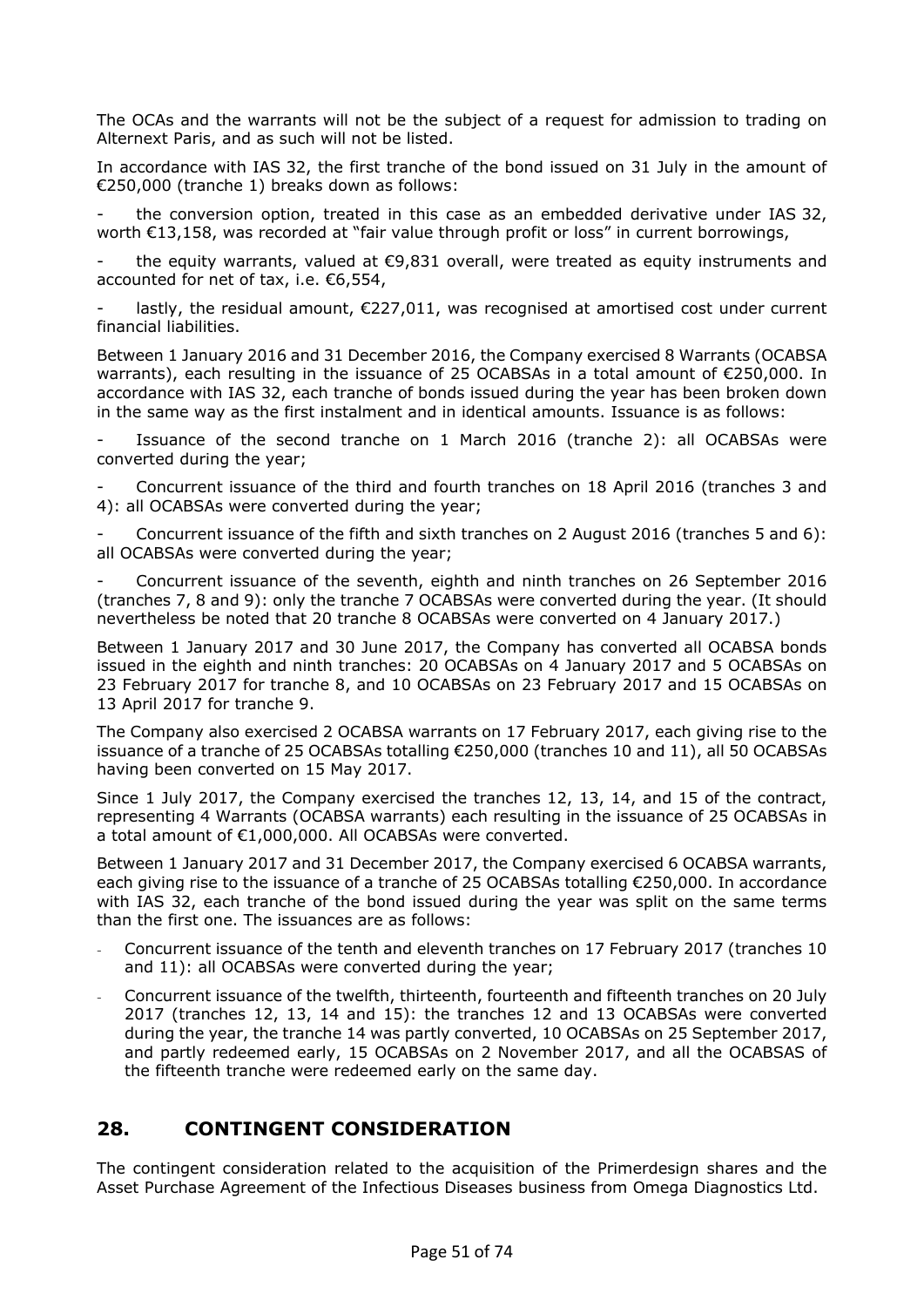| Amounts in '000 €                          | <b>Year ended</b><br>31 December<br>2018 | Year ended<br>31 December<br>2017 |
|--------------------------------------------|------------------------------------------|-----------------------------------|
| Contingent consideration (current portion) | 1,569                                    | 1,126                             |
|                                            | 1,569                                    | 1,126                             |

The movement in the liability between the 31 December 2017 and 31 December 2018 is due to the variance of the foreign exchange rate (contingent liability is denominated in Pounds Sterling), by the interest accrued on this debt in the amount of  $E40,000$ , and by the deferred consideration related to the acquisition of the Omega infectious diseases business for £375,000 comprising:

- £175,000 paid after twelve months upon completion of technology transfer and,
- £200,000 paid upon the successful accreditation of the Axminster, UK production facility to certain standards (expected to be achieved inside 12 months of acquisition date)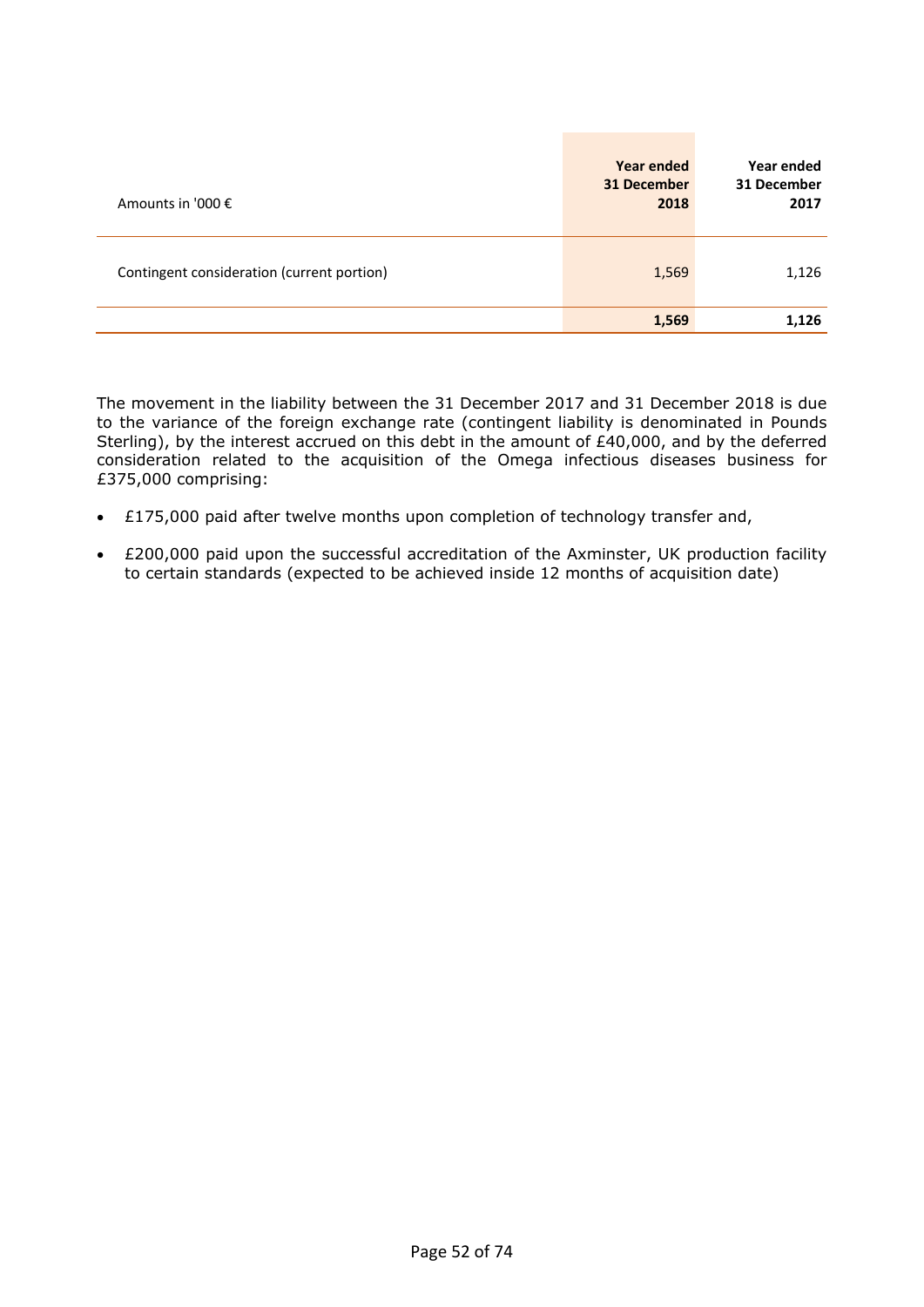## **29. PROVISIONS**

Nature of and change in provisions for risks and charges for the period from 1 January 2017 to 31 December 2018

| Amounts in '000 €                                                             | At<br>1 January<br>2018 | <b>Increase</b> | <b>Reduction</b> | Change in<br>rates | At<br>exchange 31 December<br>2018 |
|-------------------------------------------------------------------------------|-------------------------|-----------------|------------------|--------------------|------------------------------------|
| Provisions for restoration of premises<br>Long term management incentive plan | 140<br>18               | 17<br>2         | $-7$             | $-2$               | 148<br>20                          |
| Long-term provisions                                                          | 158                     | 19              | $-7$             | $-2$               | 168                                |
| Provision for litigation                                                      | 50                      | 50              |                  |                    | 100                                |
| Short-term provision                                                          | 50                      | 50              |                  |                    | 100                                |

Nature of and change in provisions for risks and charges for the period from 1 January 2017 to 31 December 2017

| Amounts in '000 €                                                             | At<br>1 January<br>2017        | Increase | <b>Reduction</b> | Change in<br>rates              | At<br>exchange 31 December<br>2017 |
|-------------------------------------------------------------------------------|--------------------------------|----------|------------------|---------------------------------|------------------------------------|
| Provisions for restoration of premises<br>Long term management incentive plan | 89<br>$\overline{\phantom{0}}$ | 55<br>18 |                  | - 4<br>$\overline{\phantom{0}}$ | 140<br>18                          |
| Long-term provisions                                                          | 89                             | 73       |                  | - 4                             | 158                                |
| Provision for litigation                                                      | 66                             |          | $-16$            | $\overline{\phantom{0}}$        | 50                                 |
| Short-term provision                                                          | 66                             |          | $-16$            | $\blacksquare$                  | 50                                 |

Provisions chiefly cover:

- risks related to litigations with personnel;
- the restoration expenses of the premises as per the lease agreements;
- a long term incentive plan to the management of the group.

The provisions for the restoration of the premises should generate a cash payment at the end of the rental periods, thus at the following dates:

- Lab21 Ltd: October 2019
- Lab21 Healthcare Ltd: August 2025
- Microgen Ltd: July 2019
- Primerdesign Ltd: November 2020

The provision for litigations generates a cash payment in late 2019.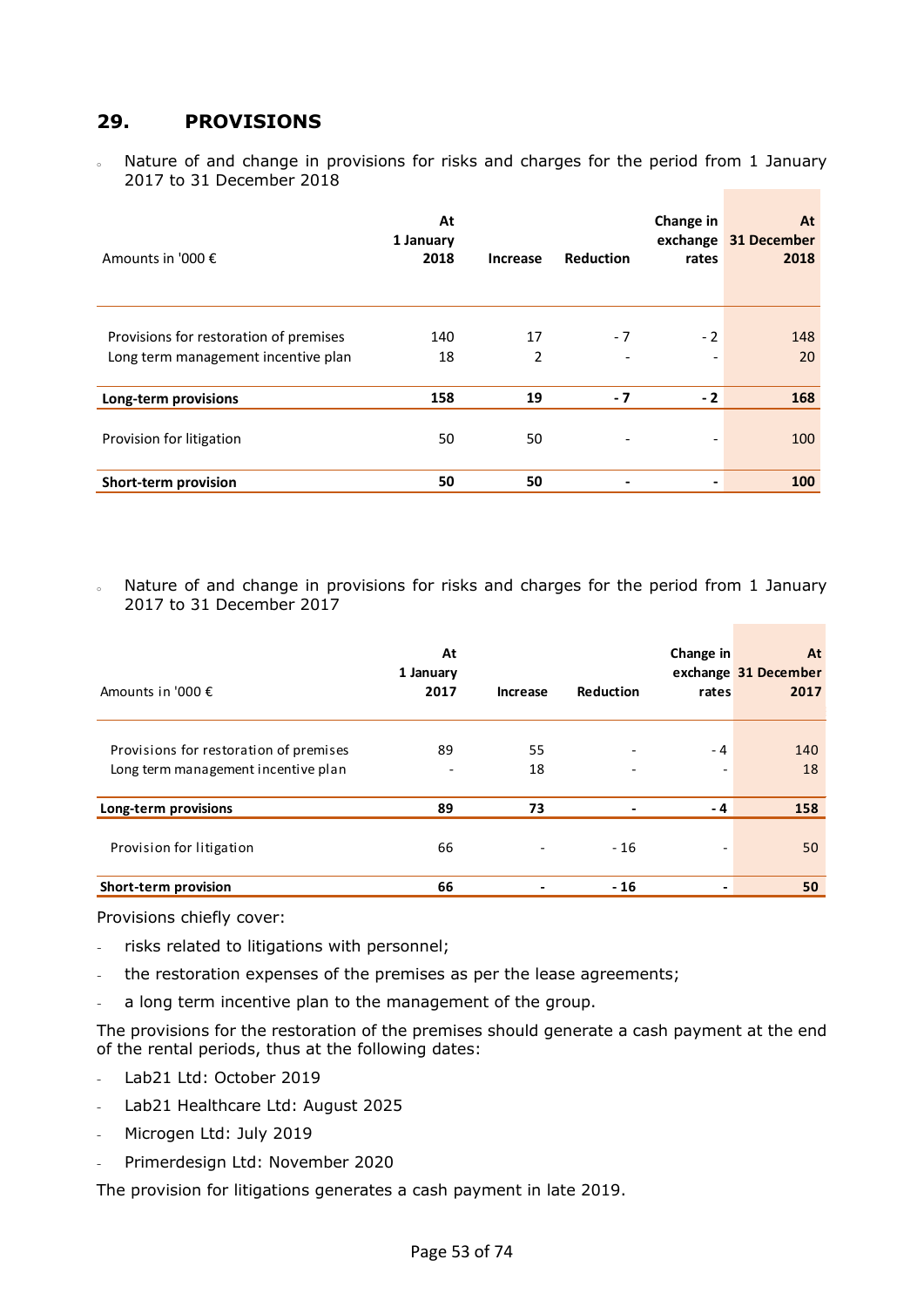The provision for the long-term incentive plan generates a cash payment in November 2020.

## **30. TRADE AND OTHER PAYABLES**

| Amounts in '000 €                     | <b>Year ended</b><br>31 December<br>2018 | Year ended<br>31 December<br>2017 |
|---------------------------------------|------------------------------------------|-----------------------------------|
|                                       |                                          |                                   |
| Trade payables                        | 2,769                                    | 1,746                             |
| Accrued invoices                      | 1,189                                    | 1,042                             |
| Social security liabilities           | 298                                      | 553                               |
| <b>Tax liabilities</b>                | 281                                      | 123                               |
| Other liabilities                     | 104                                      | 102                               |
| Options classified as liabilities     | 5                                        | 127                               |
| <b>Total Trade and other payables</b> | 4,647                                    | 3,692                             |

Options treated as liabilities relate to the Company's equity warrants granted to former Primerdesign shareholders in the amount of €5,000 as of end December 2018 and €127,000 as of end December 2017. This is a component of the purchase price of Primerdesign.

## **31. OTHER CURRENT LIABILITIES**

| Amounts in '000 € | <b>Year ended</b><br>31 December<br>2018 | Year ended<br>31 December<br>2017 |
|-------------------|------------------------------------------|-----------------------------------|
| Deferred income   | 379                                      | 137                               |
|                   | 379                                      | 137                               |

## **32. SHARE CAPITAL**

As of 1 January 2017, the Company's share capital of €1,161,134 was divided into 17,417,014 shares with a par value of 1/15th of a Euro each.

The transactions on share capital from this date are summarised below:

- On 4 January 2017, the Company completed a capital increase from  $\epsilon$ 1,161,134.20 to €1,173,905.27 through the issue of 191,566 shares at a price of  $€1.05$  per share, with a share premium of €188,373.37.
- On 23 February 2017, the Company completed a capital increase from  $£1,173,905.27$  to €1,184,487 through the issue of 158,726 shares at a price of €0.953 per share, with a share premium of €140,684.94.
- On 13 April 2017, the Company completed a capital increase from  $\epsilon$ 1,184,487 to €1,196,713.87 through the issue of 183,403 shares at a price of €0.827 per share, with a share premium of €139,448.13.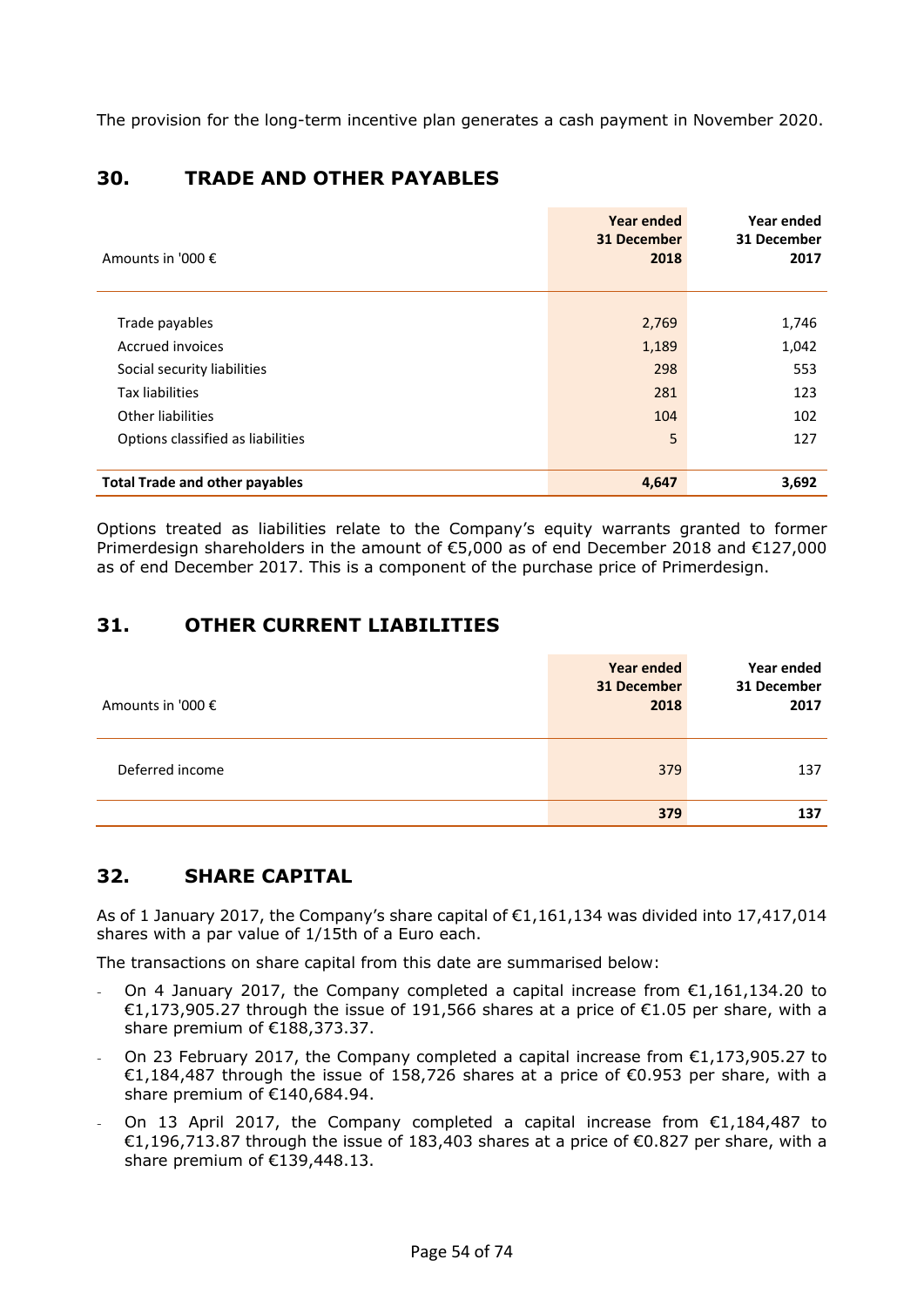- On 15 May 2017, the Company completed a capital increase from €1,196,713.87 to €1,237,170.53 through the issue of 606,850 shares at a price of €0.828 per share, with a share premium of €462,015.56.
- On 12 June 2017, the Company completed a capital increase from  $\epsilon$ 1,237,170.53 to €1,384,874.73 through the issue of 2,215,563 shares at a price of  $€0.85$  per share, with a share premium of €1,735,524.35.
- On 19 June 2017, the Company completed a capital increase from  $\epsilon$ 1,384,874.73 to €1,472,482.46 through the issue of 1,314,116 shares at a price of €0.85 per share, with a share premium of €1,029,390.87.
- On 14 August 2017, the Company completed a capital increase from  $£1.472.482.46$  to €1,482,491.86 through the issue of 150,141 shares at a price of €0.667 per share, with a share premium of €90,135.04.
- On 22 August 2017, the Company completed a capital increase from €1,482,491.86 to €1,502,310.46 through the issue of 297,279 shares at a price of €0.674 per share, with a share premium of €180,548.07.
- On 7 September 2017, the Company completed a capital increase from  $£1,502,310.46$  to €1,519,671.66 through the issue of 260,418 shares at a price of €0.770 per share, with a share premium of €183,161.00.
- On 25 September 2017, the Company completed a capital increase from  $\epsilon$ 1,519,671.66 to €1,528,317.46 through the issue of 129,687 shares at a price of €0.774 per share, with a share premium of €91,731.98.
- On 23 October 2017, the Company completed a capital increase from  $£1,528,317.46$  to €2,031,701.26 through the issue of 7,550,757 shares at a price of  $€0.660$  per share, with a share premium of €4,480,115.82.
- On 1 November 2017, the Company completed a capital increase from  $\epsilon$ 2,031,701.26 to €2,510,956.06 through the issue of 7,188,822 shares at a price of €0.660 per share, with a share premium of €4,265,369.10.

|                                          | Amount of     | Unit value per | Number of     |
|------------------------------------------|---------------|----------------|---------------|
| Amounts in '000 €                        | share capital | share          | shares issued |
| At 1 January 2017                        | 1,161         | 0.07           | 17,417,014    |
|                                          |               |                |               |
| Capital increases                        | 1,218         | 0.07           | 18,269,258    |
| Capital increase by conversion of OCABSA | 132           | 0.07           | 1,978,070     |
| At 31 December 2017                      | 2,511         | 0.07           | 37,664,342    |
|                                          |               |                |               |
| At 31 December 2018                      | 2,511         | 0.07           | 37,664,342    |

As of 31 December 2018, the Company's share capital of  $\epsilon$ 2,510,956.06 was divided into 37,664,342 shares with a par value of 1/15th of a Euro each.

The Company's share capital consists of one class of share. All outstanding shares have been subscribed, called and paid.

## **33. SHARE PREMIUM**

Amounts in '000 €

| <b>Balance at 1 January 2017</b>          | 47.120  |
|-------------------------------------------|---------|
| Premium arising on issue of equity shares | 12.987  |
| Expenses of issue of equity shares        | - 1.826 |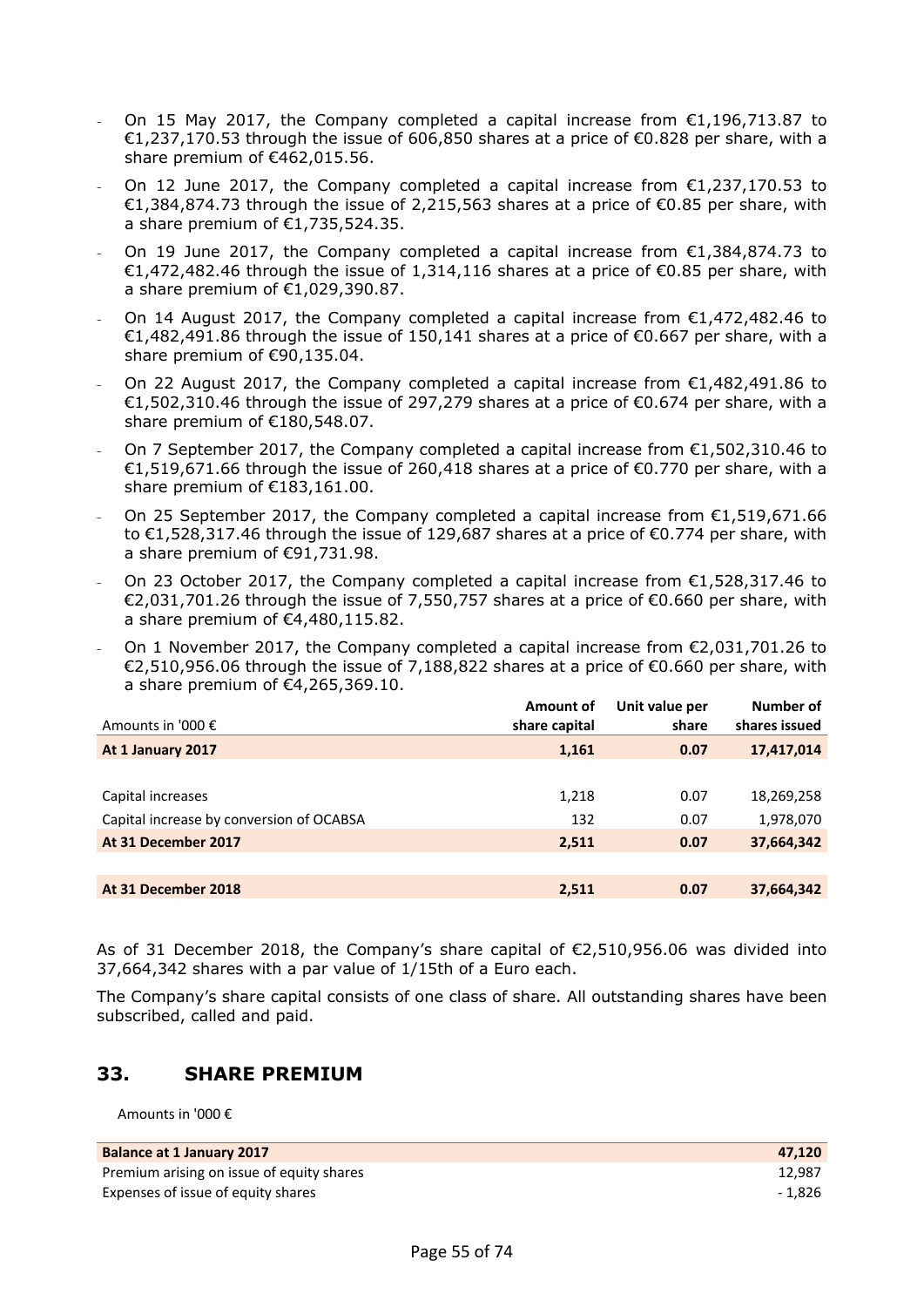| <b>Balance at 31 December 2017</b>        | 58.281 |
|-------------------------------------------|--------|
| Premium arising on issue of equity shares |        |
| Expenses of issue of equity shares        | - 32   |
| <b>Balance at 31 December 2018</b>        | 58.249 |

## **34. OTHER RESERVES**

Amounts in '000 €

| <b>Balance at 1 January 2017</b>   | $-2,826$     |
|------------------------------------|--------------|
| <b>Translation differences</b>     | 8            |
| Other variations                   | $\mathbf{3}$ |
| <b>Balance at 31 December 2017</b> | $-2,815$     |
| <b>Translation differences</b>     | $-4$         |
| Other variations                   |              |
| <b>Balance at 31 December 2018</b> | $-2.819$     |
|                                    |              |

# **35. EQUITY RESERVE**

Amounts in '000 €

| 345 |
|-----|
| 77  |
| 422 |
|     |
| 422 |
|     |

This reserve represents the equity component of warrants and loans.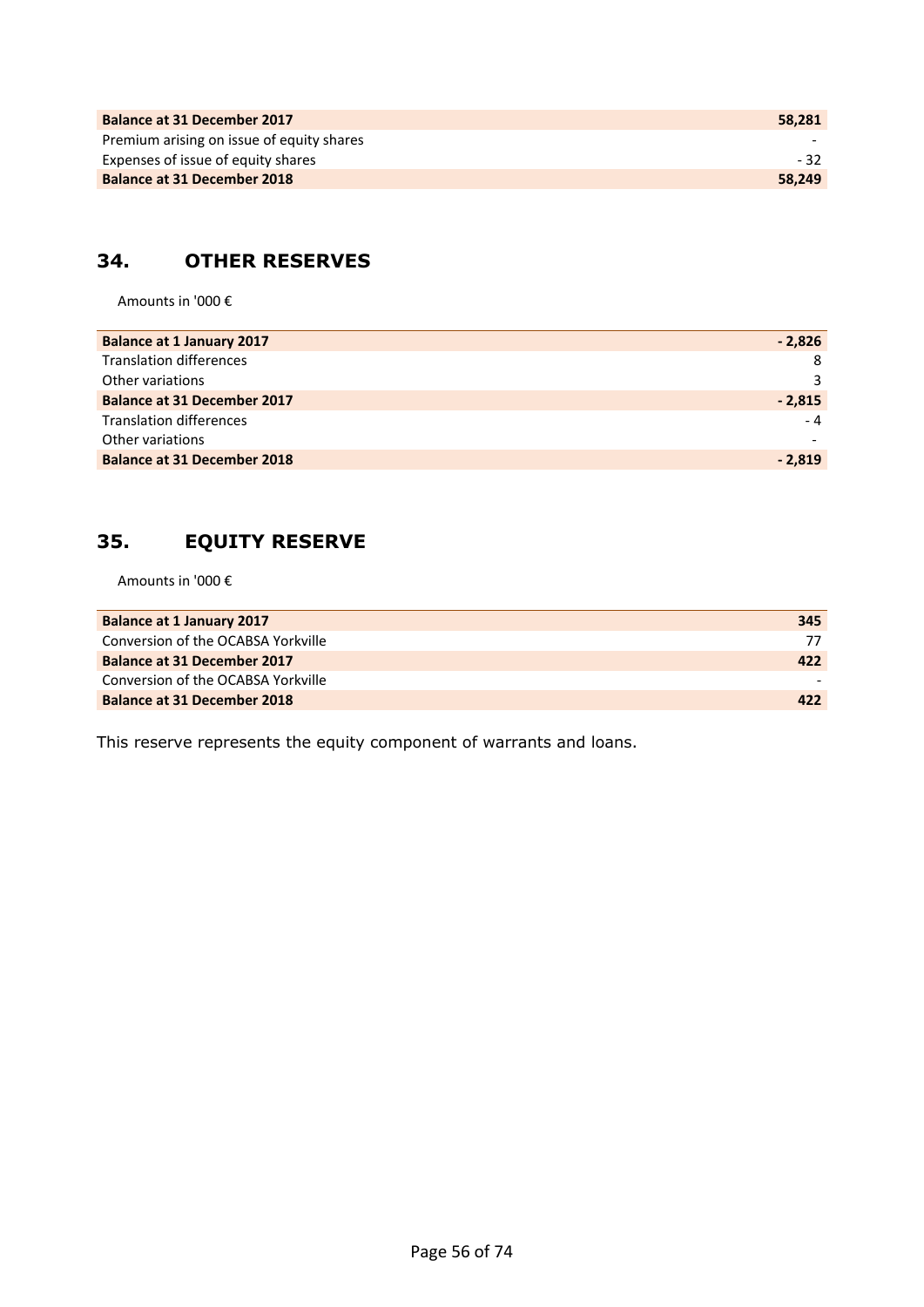## **36. RETAINED LOSSES**

Amounts in '000 €

| <b>Balance at 1 January 2017</b>   | $-27,867$ |
|------------------------------------|-----------|
| Net loss for the year              | $-5,442$  |
| Other variations                   |           |
| <b>Balance at 31 December 2017</b> | $-33,309$ |
| Net loss for the year              | $-4.738$  |
| Other variations                   |           |
| <b>Balance at 31 December 2018</b> | $-38.047$ |
|                                    |           |

## **37. BUSINESS COMBINATIONS**

### **Acquisition of Omega ID**

On 28 June 2018, the UK Company Lab21 Healthcare Ltd completed an asset purchase agreement for the Infection Diseases business of the company called Omega Diagnostics Ltd. The Infectious Diseases business specialises in the manufacture of a range of diagnostic kits, in particular for syphilis and febrile antigens, as well as a range of latex serology tests for rheumatoid factor, C-reactive protein, antistreptolysin and systemic lupus erythematosus.

It includes various assets, such as equipment, stock, trademarks and patents. It also includes two employees, whose employment contracts were transferred to Lab21 Healthcare Ltd via the TUPE process under which employees in the UK transfer with the activity on the same employment term.

The purchase price was £2,175,000 ( $\epsilon$ 2,456,000) broken down as follows:

| Cash disbursed                                                                        | €2.032.000 |
|---------------------------------------------------------------------------------------|------------|
| Deferred consideration for successfully supporting and handling over manufacturing    | €198.000   |
| Deferred consideration for successfully achieving a Category 3 facility accreditation | €226.000   |
| Total purchase price                                                                  | €2.456.000 |

The assets acquired and the liabilities assumed are as follows:

| Goodwill                                                | €322.000   |
|---------------------------------------------------------|------------|
| Fair value of assets acquired and liabilities assumed   | €2.134.000 |
| Trademark                                               | €251.000   |
| Customer relationship                                   | €1.314.000 |
| Inventories                                             | €523,000   |
| Net property, plant and equipment and intangible assets | €46.000    |

The table above shows how the goodwill figure of €322,000 is arrived at after allocating the purchase price accordingly. The residual goodwill arising from the acquisition reflects the future growth expected to be driven by new customers, the value of the workforce, technical files and know-how.

The value of "customer relationships" was determined by discounting the additional margin generated by customers after remuneration of the contributing assets.

The value of the trademark was determined by discounting the cash flows that could be generated by licensing the Omega trademark, estimated as a percentage of revenue derived from information available on comparable assets.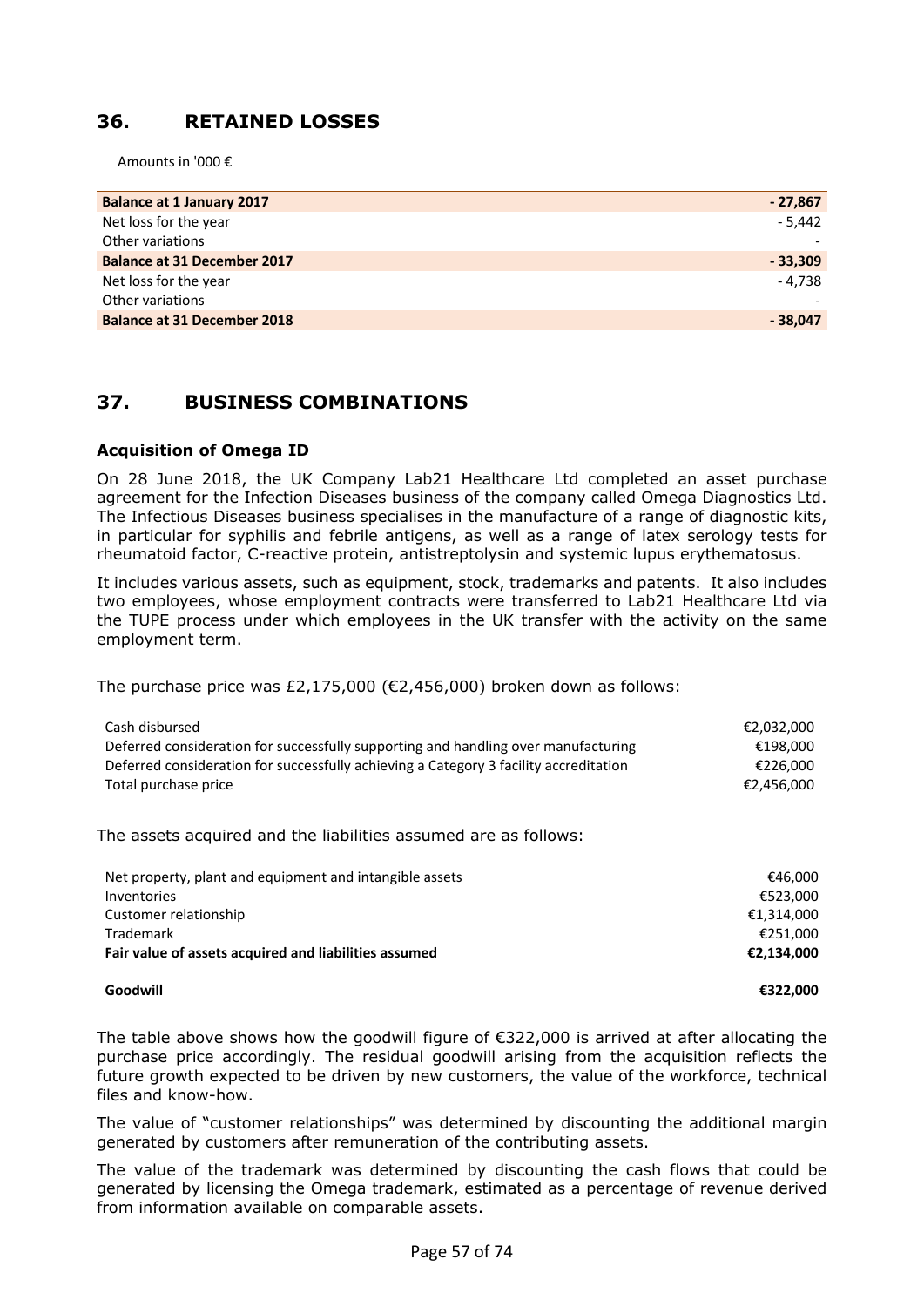IFRS 3 provides for a period of 12 months from the takeover to complete the identification and measurement of the fair value of assets acquired and liabilities assumed. Therefore, until May 2019, the gross amount of goodwill is subject to adjustment.

Goodwill is a residual component calculated as the difference between the purchase price for the acquisition of control and the fair value of the assets acquired and liabilities assumed. It includes unrecognised assets such as the value of the personnel and know-how of the acquiree.

The acquisition costs amounted to  $\epsilon$ 201,000. They are included on the statement of comprehensive income in the year ended 31 December 2018 as "Costs related to acquisitions". Omega contributed €1,030,000 to consolidated revenue in the year ended 31 December 2018 and €45,000 to net profit or loss attributable to owners of the company between its consolidation on 1 July 2018 and 31 December 2018.

If the acquisition of the Omega business were deemed to have been completed on 1 January 2018, the opening date of the Group's 2018 financial year, consolidated revenue would have amounted to  $\epsilon$ 14,751,000 and net profit or loss attributable to owners of the company to a loss of €4,695,000.

The table below presents the group income statement for the 12 months period ended on 31 December 2018 as if the acquisition of Omega had been completed on 1st January 2018.

|                                       | 31 December 2018 |
|---------------------------------------|------------------|
| Amounts in 000' €                     | Pro forma        |
| Revenue                               | 2,455            |
| Cost of sales                         | $-1,612$         |
| <b>Gross profit</b>                   | 843              |
| Sales and marketing costs             | $-70$            |
| General & administrative costs        | $-532$           |
| <b>Recurring operating profit</b>     | 242              |
| Costs related to acquisitions         |                  |
| Other operating expenses              | $-131$           |
| <b>Operating profit</b>               | 111              |
| Financial expenses                    | $-1$             |
| Loss before tax                       | 110              |
| Tax expense                           |                  |
| Loss after tax                        | 110              |
| <b>Total net loss</b>                 | 110              |
| Attributable to owners of the company | 110              |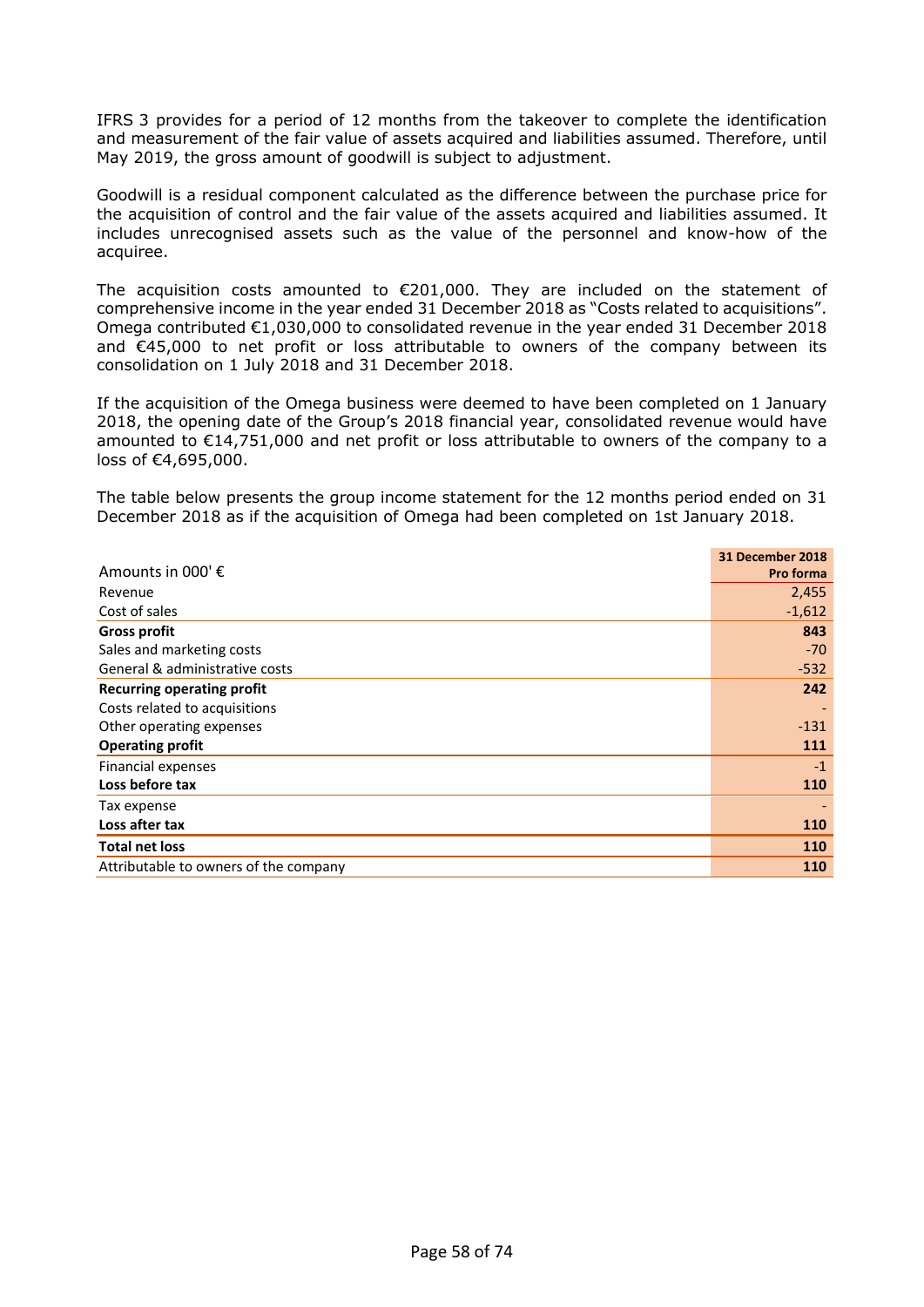## **38. DISCONTINUED OPERATIONS**

Novacyt has begun the formal sale process for the NOVAprep (Cytology businesses) and Cambridge Clinical Labs businesses. The Clinical Lab business is a non-core service business and does not fit in with the long term high margin growth strategy for the Group. NOVAprep is being sold as it continues to be loss making and is a drain on working capital while it is nonprofit making and as such the decision was made to dispose of the business in late 2018.

It is expected that NOVAprep and the Clinical Labs will be sold or disposed of by December 2019 at the latest.

The assets and liabilities available for sale are transferred on the lines "Assets of the discontinued activites" and "Liabilities of the discontinued activities". The nature of these assets and liabilities are presented in the table below:

| Amounts in '000 €                | Clinical Lab   | Novaprep | Total   |
|----------------------------------|----------------|----------|---------|
|                                  |                |          |         |
| Goodwill                         | 648            |          | 648     |
| Other intangible assets          | $\blacksquare$ | 829      | 829     |
| Property, plant and equipment    | 3              | 281      | 284     |
| Non-current assets               | 651            | 1 1 1 0  | 1761    |
| Inventories and work in progress | 24             | 459      | 483     |
| Trade and other receivables      | 49             |          | 49      |
| Current assets                   | 73             | 459      | 532     |
| Total assets held for sale       | 725            | 1569     | 2 2 9 4 |
| Trade and other liabilities      | 43             | 18       | 61      |
| <b>Total current liabilities</b> | 43             | 18       | 61      |
| Long-term provisions             | 7              | 17       | 24      |
| Total non-current liabilities    | 7              | 17       | 24      |
| Total liabilities held for sale  | 50             | 35       | 85      |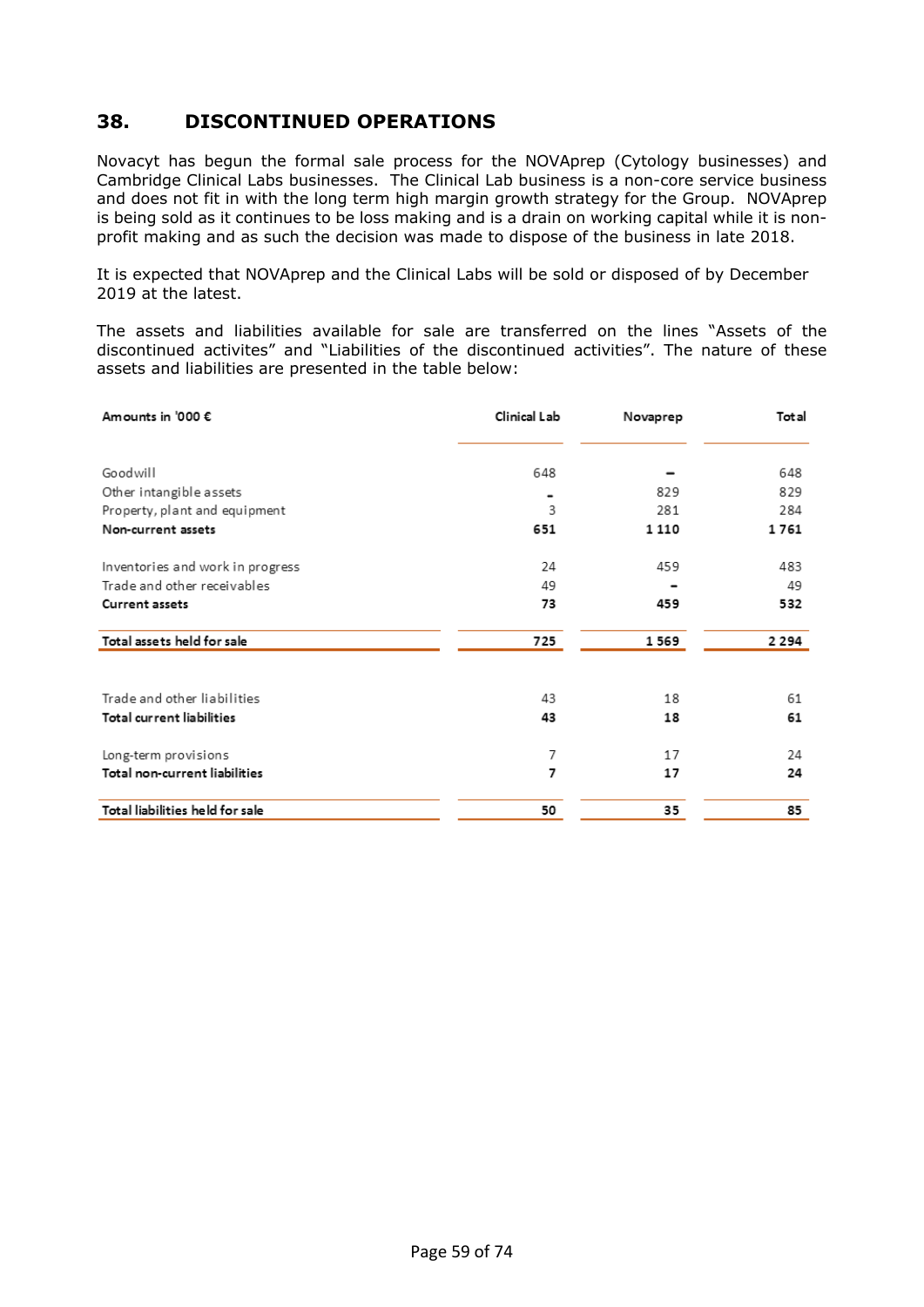In accordance with the IFRS 5, the net result of the NOVAprep business was transferred on the line "Loss from the discontinued activities".

The table below presents the detail of the loss generated by this business in 2017 and 2018.

|                                               | <b>Year ended</b><br><b>31 December</b> | Year ended<br>31 December |
|-----------------------------------------------|-----------------------------------------|---------------------------|
| Amounts in '000 €                             | 2018                                    | 2017                      |
| Revenue                                       | 974                                     | 2,204                     |
| Cost of sales                                 | $-719$                                  | $-1,190$                  |
| <b>Gross profit</b>                           | 255                                     | 1,014                     |
| Sales, marketing and distribution expenses    | $-1,169$                                | $-1,274$                  |
| Research and development expenses             | $-189$                                  | $-194$                    |
| General and administrative expenses           | $-1,563$                                | $-1,622$                  |
| Governmental subsidies                        | 88                                      | 123                       |
| Operating loss before exceptional items       | $-2,578$                                | $-1,952$                  |
| Other operating expenses                      | $-48$                                   |                           |
| <b>Operating loss after exceptional items</b> | $-2,626$                                | $-1,952$                  |
| Financial expense                             |                                         |                           |
| Loss before tax                               | $-2,626$                                | $-1,952$                  |
| Tax (expense) / income                        |                                         | 1                         |
| Loss after tax from discontinued operations   | $-2,626$                                | $-1,951$                  |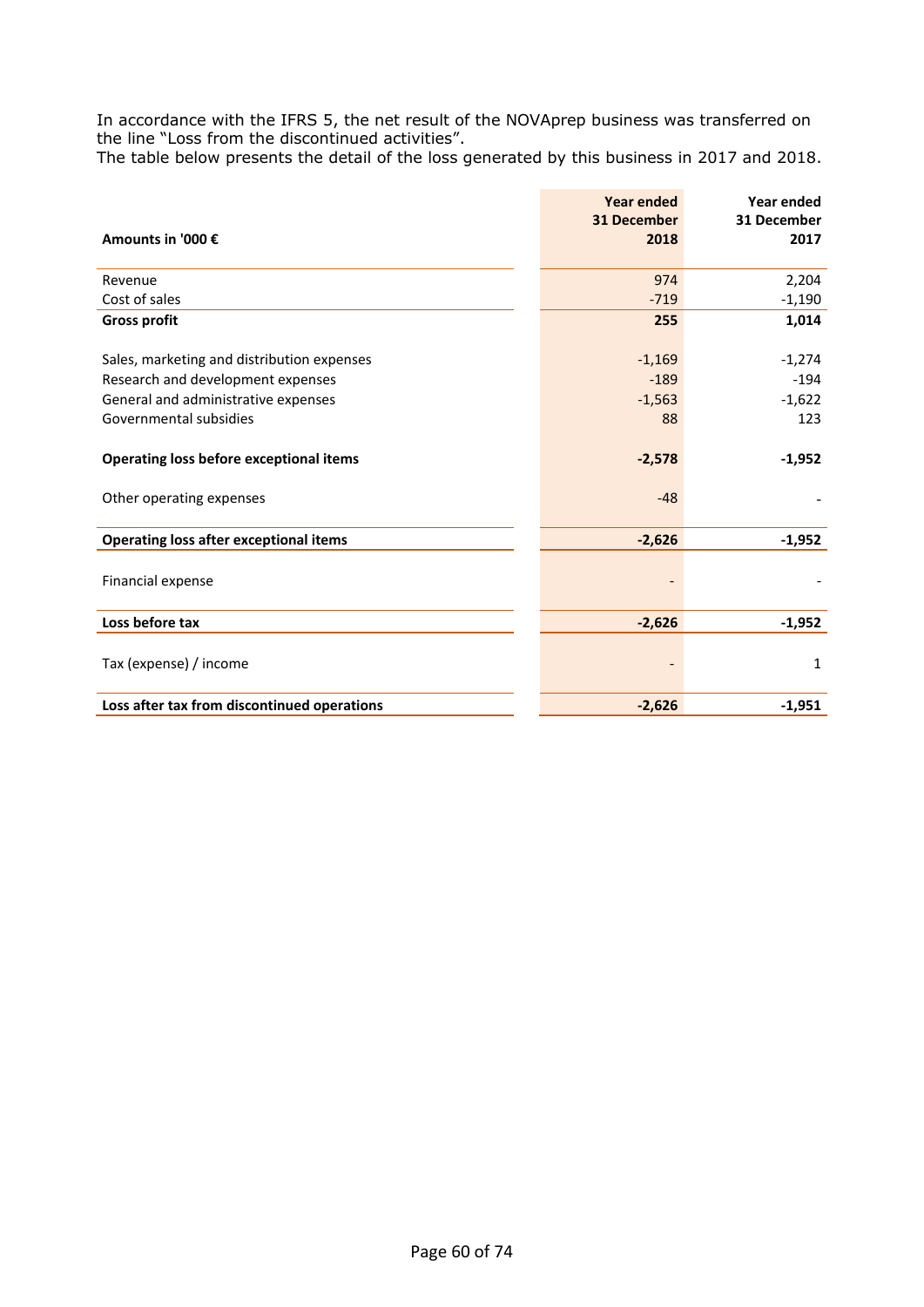## **39. NOTES TO THE CASH FLOW STATEMENT**

|                                                       | Year ended<br>31 December | Year ended<br>31 December |
|-------------------------------------------------------|---------------------------|---------------------------|
| Amounts in '000 €                                     | 2018                      | 2017                      |
| Loss for the year                                     | $-4,738$                  | $-5,442$                  |
| Loss from the discontinued activities                 | $-2,626$                  | $-1,951$                  |
| Loss the from the continuing operations               | $-2,112$                  | $-3,490$                  |
| <b>Adjustments for:</b>                               |                           |                           |
| Depreciation, amortisation and impairment loss        | 1,469                     | 1,265                     |
| Unwinding of discount on contingent consideration     | 42                        | 386                       |
| (Increase) / decrease of fair value                   | -63                       | $-140$                    |
| Gains / (losses) on disposal of fixed assets          | 3                         | 11                        |
| Operating cash flows before movements of working      | $-3,286$                  | $-3,920$                  |
| capital                                               |                           |                           |
| (Increase) / decrease in inventories                  | $-397$                    | $-377$                    |
| (Increase) / decrease in receivables                  | 101                       | $-1,805$                  |
| Increase / (decrease) in payables                     | 1,463                     | 425                       |
| Cash used in operations                               | $-2,119$                  | $-5,678$                  |
| Changes in debt issues expenses                       | $-1$                      | $-19$                     |
| Income taxes paid/received                            | 192                       | $-148$                    |
| Finance costs                                         | 682                       | 1,199                     |
| Net cash used in operating activities                 | $-1,246$                  | $-4,646$                  |
| Operating cash flows from the discontinued activities | $-1,806$                  | $-1,640$                  |
| Operating cash flows from the continuing operations   | 560                       | $-3,006$                  |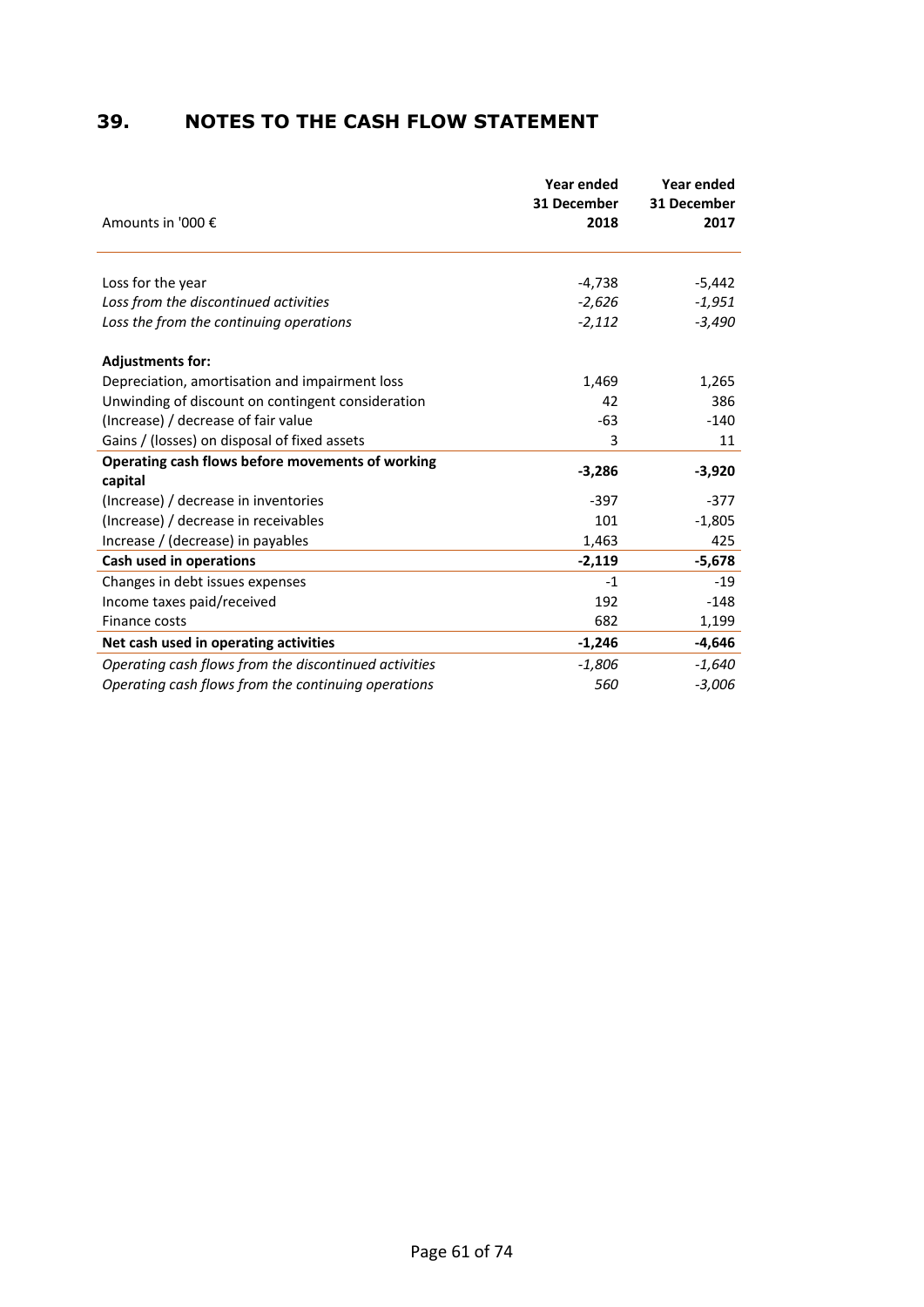## **40. OPERATING LEASE**

| Amounts in '000 $\epsilon$                                                 | Year ended<br>31 December<br>2018 | Year ended<br>31 December<br>2017 |
|----------------------------------------------------------------------------|-----------------------------------|-----------------------------------|
| Lease payments under operating leases recognised as an expense in the year | 418                               | 426                               |

The Group has a number of operating leases, primarily for the rental of offices or premises intended for production.

Operating leases rentals payable under operating leases are charged to the income statement on a straight-line basis over the term of the relevant lease except where another more systematic basis is more representative of the time pattern in which economic benefits from the lease asset are consumed.

### **Novacyt S.A.**

Most of the leases contracted by Novacyt S.A. are related to the NOVAprep business. As a result of the disposal, the charges are reclassified on a single line called "Loss from discontinued operations".

### **Primer Design Limited**

An operating lease currently exists for the York House site which is currently a mixed use for office, storage, and laboratory purposes. The lease originally commenced in November 2015 for a five-year period to November 2020. This was originally for the majority of the ground floor of the building. This area incurred an annual charge  $E79,883$  per annum (including service charges) and a £4,717 rent free period. A variation to the lease was signed in March 2017 to enable increased capacity at the site and the use of all of the upstairs of the York House site. This was led to an additional annual charge of £22,560 (including service charges). The annual charge for the site (with service charges) is now  $£107,160$  per annum. A further variation to the lease was signed in January 2019 to again increase capacity at the site. This has led to an additional annual charge of £74,369 (including service charges). The annual charge for the site (with service charges) is now £176,813 per annum.

### **Microgen Ltd**

An operating lease existed for the Admiralty Way site which had a mixed use for office, storage, and laboratory purposes. The lease commenced in October 2015 for a two-year period to September 2017. The annual charge was £93,539. Microgen vacated the old site in H2 FY 2017. As a consequence, a new lease has been signed for the Watchmoor Park site which will again be mixed use. This commenced in May 2017, and will run until May 2032. There are rent review clauses in May 2022 and 2027. The annual charge for the site is £173,173 per annum (including service charges).

### **Healthcare ltd**

An operating lease currently exists for the Bridport site which is currently used for manufacturing, storage, and laboratory purposes. The lease originally commenced in October 2013 for a five-year period to September 2018. The annual charge for the site is £38,903 per annum. In October 2018 the operating lease for the Bridport site was extended for a further seven years to August 2025. The annual charge for the site is now £81,844 per annum. The asset purchase agreement of the Omega Diagnostic Infectious Diseases business also included an operating lease for the Axminster site, used for manufactory and laboratory purposes. The current lease runs until October 2019 with an annual charge of £7,272 per annum. Total annual charge for both operating leases is £89,116 per annum.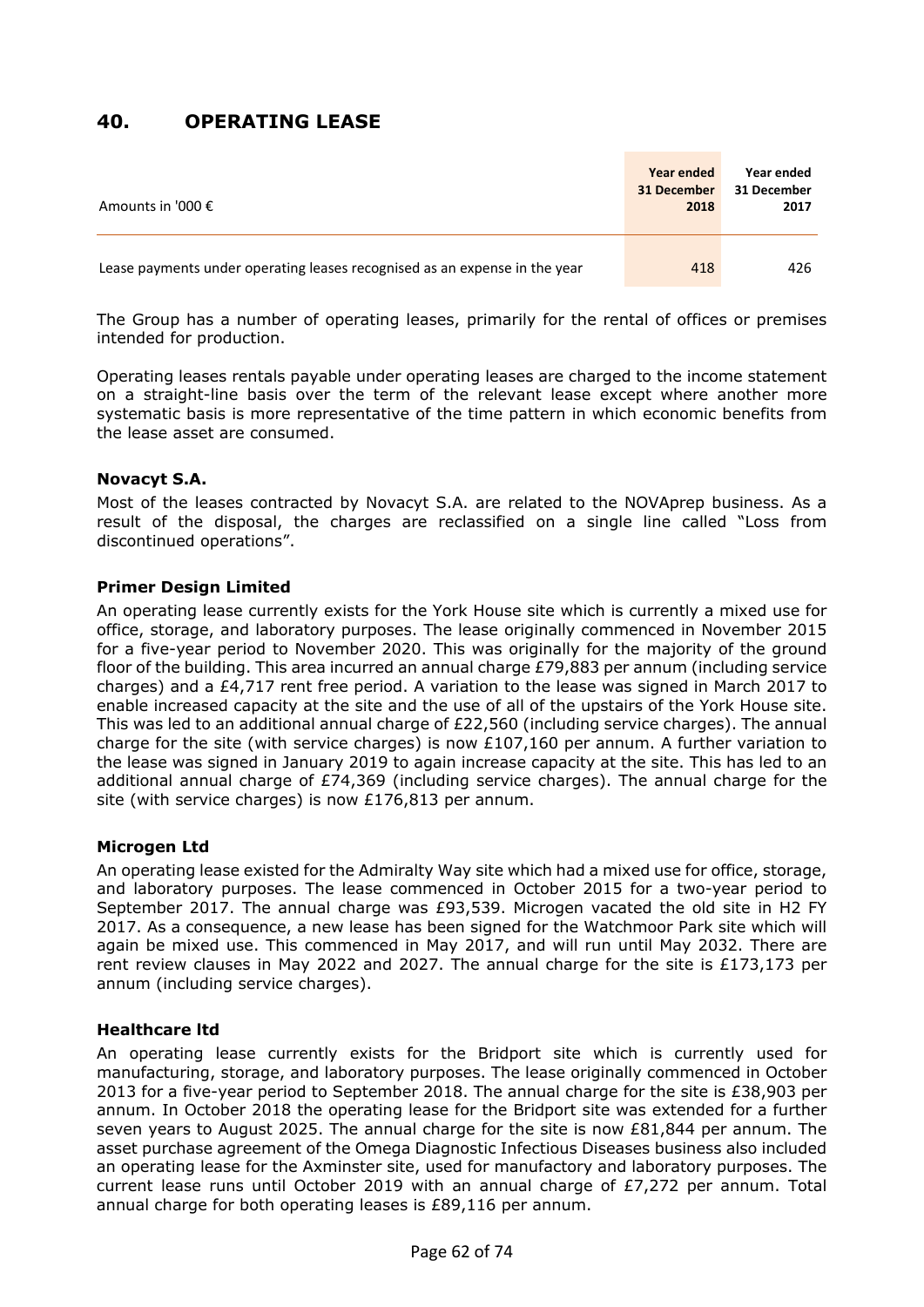## **Lab 21 Limited**

An operating lease currently exists for the Park House site which is currently a mixed use for office, storage, and laboratory purposes. The lease originally commenced in April 2014 for a five-year period to April 2019. The annual charge for the site including service charges is £63,700 per annum (which includes a £4,550 rent free period).

The transactions performed on assets received under operating leases are subject to contracts providing the following minimum future payments:

| Amounts in '000 $\epsilon$                                      | Year ended<br>31 December<br>2018 | Year ended<br>31 December<br>2017 |
|-----------------------------------------------------------------|-----------------------------------|-----------------------------------|
| Future minimum payments in respect of non-cancellable contracts |                                   |                                   |
| Payments due in less than 1 year                                | 508                               | 435                               |
| Payment due in more than 1 year and less than 5 years           | 1,659                             | 904                               |
| <b>Total</b>                                                    | 2,167                             | 1,339                             |

## **41. RETIREMENT BENEFIT OBLIGATIONS**

Following the announcement of the disposal of the NOVAprep business, the provision was reclassified on the line "Liabilities of discontinued operations".

The cost of defined-benefit plans is determined at the end of each year in accordance with the projected unit credit method. The calculation is based on an actuarial method using assumptions with regard to future salary and retirement age.

The Group's defined benefit plan relates to bonuses payable under collective agreements in a lump sum on retirement and concerns only the employees of the French company Novacyt. Pursuant to the law and collective agreements, the Group gives a bonus to each employee upon retirement, expressed in number of months' salary (calculated on the basis of the wages paid during the 12 months preceding retirement) and seniority within the Group.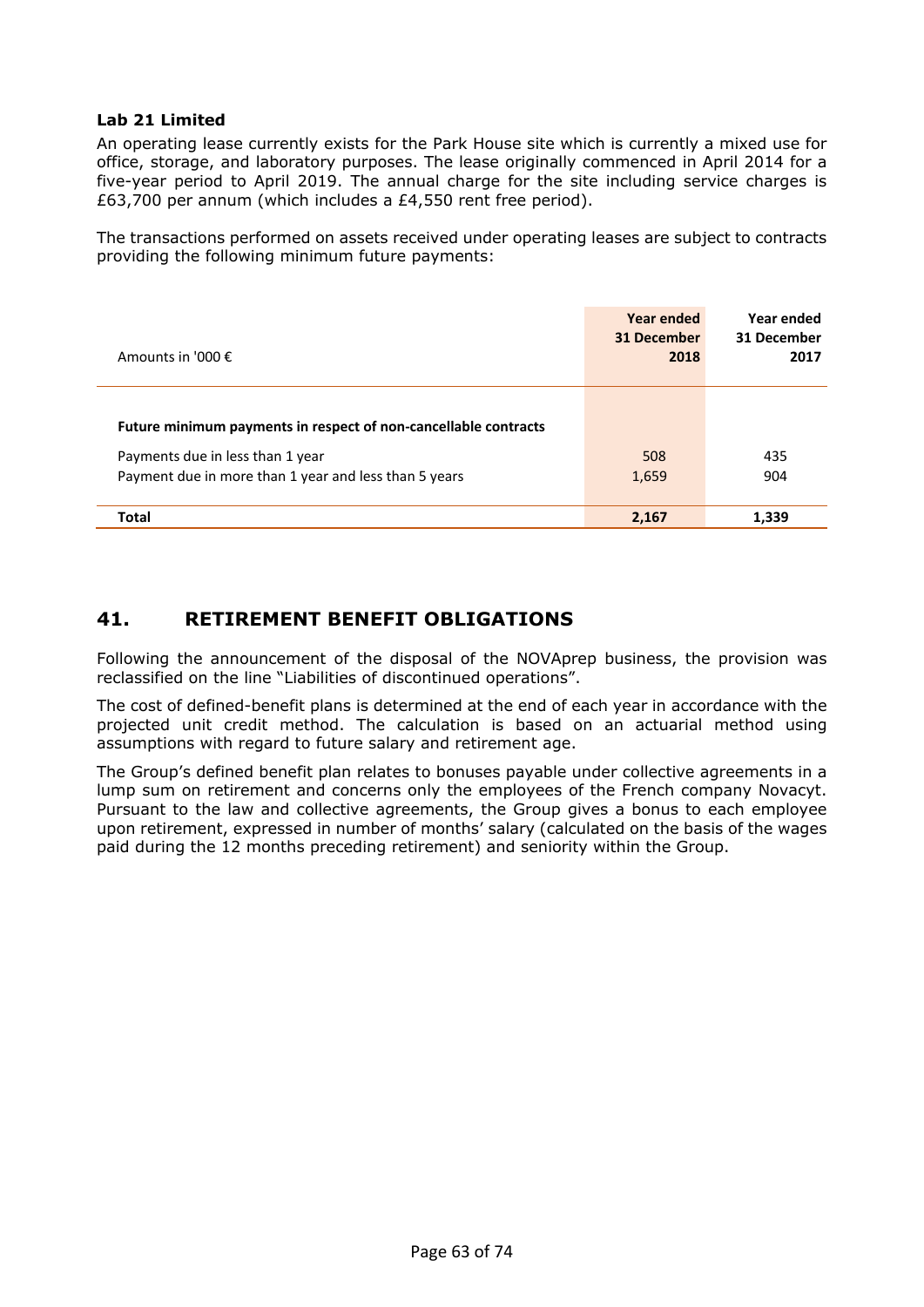## $\sim$  Net expense for the year / period

| Amounts in '000 €              | Year ended<br>31 December<br>2018 | Year ended<br>31 December<br>2017 |
|--------------------------------|-----------------------------------|-----------------------------------|
| Service cost<br>Financial cost | 3                                 | 4                                 |
| Other items                    |                                   | - 3                               |
| <b>Expense (income)</b>        | 3                                 |                                   |

# $\circ$  Change in the actuarial liability

| Amounts in '000 €                                                                  | Year ended<br>31 December<br>2018 | Year ended<br>31 December<br>2017 |
|------------------------------------------------------------------------------------|-----------------------------------|-----------------------------------|
| Obligation – beginning of year                                                     | 13                                | 14                                |
| Service cost<br>Decreases/payments<br>Financial cost<br>Actuarial gains and losses | 3                                 | 4<br>- 3<br>$-2$                  |
| Obligation – end of year                                                           | 17                                | 13                                |

## <sup>o</sup> Breakdown of actuarial gains and losses

| Amounts in '000 $\epsilon$          | Year ended<br>31 December<br>2018 | Year ended<br>31 December<br>2017 |
|-------------------------------------|-----------------------------------|-----------------------------------|
|                                     |                                   |                                   |
| - Effect of experience              |                                   | $-2$                              |
| - Change in demographic assumptions |                                   |                                   |
| - Change in financial assumptions   |                                   |                                   |
|                                     |                                   |                                   |
| <b>Actuarial gains and losses</b>   |                                   |                                   |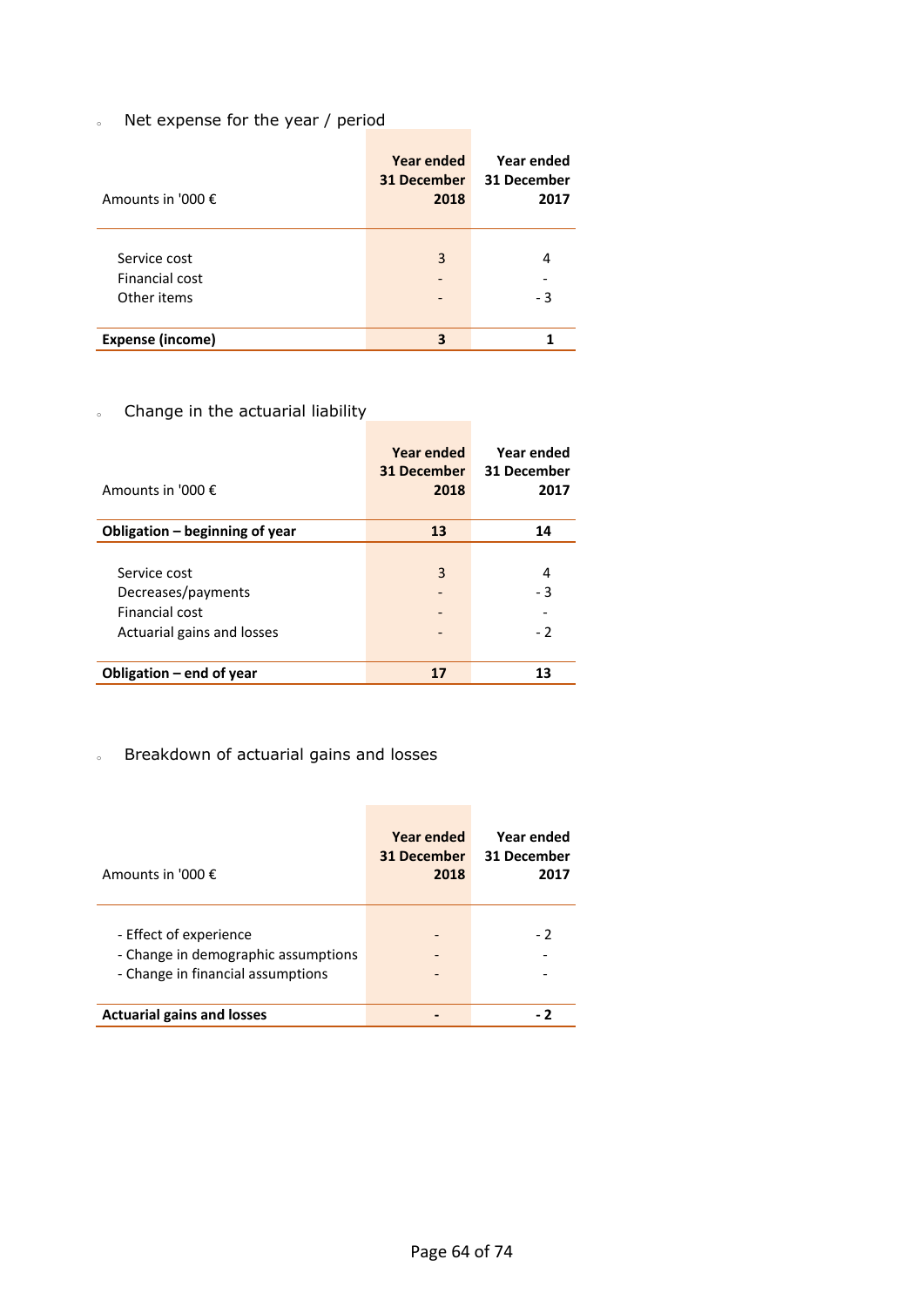### Actuarial assumptions

The assumptions used for measuring change in obligations in respect of retirement benefits are presented in the table below:

| Amounts in '000 $\epsilon$            | Year ended<br>31 December<br>2018 | Year ended<br>31 December<br>2017 |
|---------------------------------------|-----------------------------------|-----------------------------------|
|                                       |                                   |                                   |
| Retirement age – managers             | 64                                | 64                                |
| Retirement age – non-managers         | 62                                | 62                                |
| Wage increases                        | 3.00%                             | 3.00%                             |
| Rate of social security contributions | 41.51%                            | 40.16%                            |
| Discount rate                         | 1.60%                             | 1.40%                             |

## **42. FINANCIAL INSTRUMENTS**

### **Capital risk management**

The Group manages its capital to ensure that entities in the Group will be able to continue as going concern whilst maximising the return to shareholders through the optimisation of the debt and equity balance. The Group's overall strategy is to ensure there is sufficient working capital to optimize the performance of the business.

The capital structure of the Group consists of net debt (borrowings disclosed in note 27 after deducting cash and bank balances) and equity of the Group (comprising issued capital, reserves and retained losses in notes 33 to 37).

The Group is not subject to any externally imposed capital requirements.

The Group's focus is on cash management and this is reviewed on a regular basis by the Group Financial Controller and the Chief Financial Officer. The funding mix of the business is reviewed and managed regularly by the CFO and the CEO.

### **Gearing ratio**

The gearing ratio at the year-end is as follows:

| Amounts in '000 €                             | Year-ended<br><b>31 December</b><br>2018 | Year-ended<br>31 December<br>2017 |
|-----------------------------------------------|------------------------------------------|-----------------------------------|
| Debt<br>Cash and cash equivalents<br>Net debt | 5,374<br>1,132<br>4,242                  | 3,893<br>4,345<br>- 452           |
| <b>Equity</b>                                 | 20,136                                   | 24,914                            |
| <b>Net Debt to Equity ratio</b>               | 21%                                      | $-2%$                             |

Debt is defined as long-term and short-term borrowings (excluding derivatives and financial guarantee contracts) as detailed in note 27.

Equity includes all capital, premiums and reserves of the Group that are managed as capital.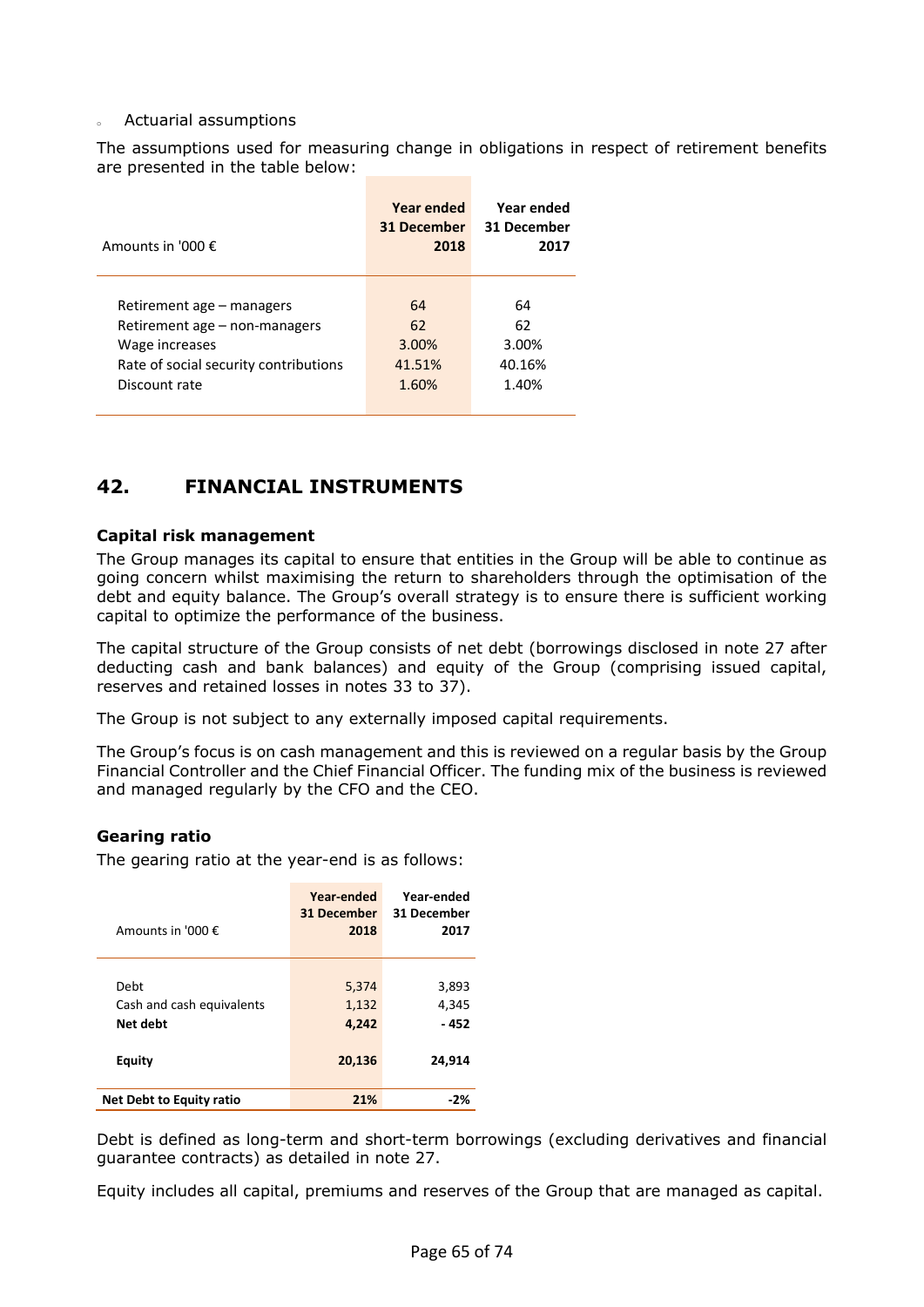## **Significant accounting policy**

Details of the significant accounting policies and methods adopted (including the criteria for recognition, the basis of measurement and the bases for recognition of income and expenses) for each class of financial asset, financial liability and equity instrument are disclosed in note 3.

### **Categories of financial instruments**

| Amounts in '000 €                                                                    | Year ended<br>31 December<br>2018 | Year ended<br>31 December<br>2017 |
|--------------------------------------------------------------------------------------|-----------------------------------|-----------------------------------|
| <b>Financial assets</b><br>Cash & cash equivalents<br>Receivables                    | 1,132<br>3,651                    | 4,345<br>3,563                    |
| <b>Financial liabilities</b><br>Fair value through profit and loss<br>Amortised cost | 5<br>11,005                       | 127<br>7,909                      |

### **Financial risk management objectives**

The Group's Finance Function is responsible for managing the financial risks relating to the running of the business. These risks include market risk (including currency risk, interest rate risk and price risk), credit risk and liquidity risk.

If there are any material risks then the Group would look to mitigate that risk through the appropriate measure such as hedging against currency fluctuations.

The Group does not use derivative financial instruments to hedge these risk exposures.

### **Market risk**

The Group's activities expose it primarily to the financial risks of changes in foreign currency exchange rates.

There has been no change to the Group's exposure to market risks or the manner in which these risks are managed and measured.

### **Foreign currency risk management**

The Group undertakes transactions denominated in foreign currencies; consequently exposures to exchange rate fluctuations arise. Exchange rate exposures are not managed utilising forward foreign exchange contracts.

The carrying amounts of the Group's foreign currency denominated monetary assets and monetary liabilities at the reporting date are as follows:

|                            | <b>Liabilities</b>                |                                   | <b>Assets</b>                     |                                   | Net exposure                             |                                   |
|----------------------------|-----------------------------------|-----------------------------------|-----------------------------------|-----------------------------------|------------------------------------------|-----------------------------------|
|                            |                                   |                                   |                                   |                                   |                                          |                                   |
| Amounts in '000 $\epsilon$ | Year ended<br>31 December<br>2018 | Year ended<br>31 December<br>2017 | Year ended<br>31 December<br>2018 | Year ended<br>31 December<br>2017 | <b>Year ended</b><br>31 December<br>2018 | Year ended<br>31 December<br>2017 |
| <b>GBP</b>                 | $-4,533$                          | - 733                             | 1,885                             | 1,464                             | $-2.647$                                 | 731                               |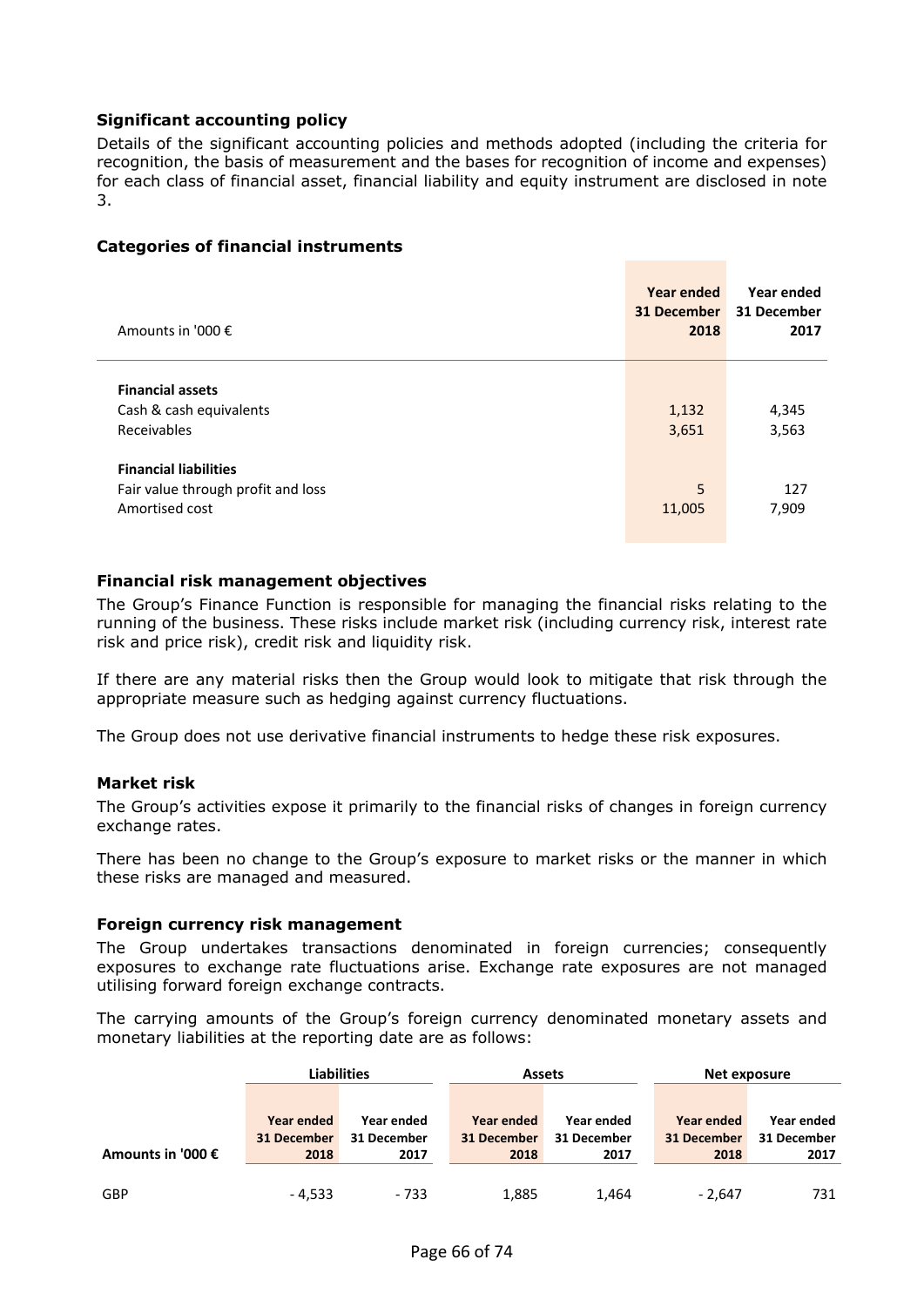| USD        |  |  | - 637 - 103 - 1,520 1,453 - 882 1,350 |  |
|------------|--|--|---------------------------------------|--|
| <b>CNY</b> |  |  |                                       |  |
| <b>CHF</b> |  |  | $-8$ $-74$ $-12$ $-8$ $-8$            |  |

### **Foreign currency sensitivity analysis**

The Group is mainly exposed to the currency of the UK entities that are included in the operating segments "Diagnostics" and "Molecular Testing".

The following table details the Group's sensitivity to a 5% increase and decrease in Euros against the relevant foreign currencies. 5% represents management's assessment of the reasonably possible change in foreign exchange rates. The sensitivity analysis includes only outstanding foreign currency denominated monetary items and adjusts their translation at the period end for a 5% change in foreign currency rates. The sensitivity analysis includes external loans as well as loans to foreign operations within the Group where the denomination of the loan is in a currency other than the currency of the lender or the borrower. A positive number below indicates an increase in profit and other equity.

### **FX sensitivity analysis**

|                                       | Net exposure    |                 |  |
|---------------------------------------|-----------------|-----------------|--|
|                                       | Year ended      | Year ended      |  |
|                                       | 31              | 31              |  |
|                                       | <b>December</b> | <b>December</b> |  |
| Amounts in '000 €                     | 2018            | 2017            |  |
|                                       |                 |                 |  |
| GBP                                   | $-2,647$        | 731             |  |
|                                       |                 |                 |  |
| Conversion rate                       | 0.901710        | 0.887980        |  |
| Impact EUR strenghtening : $FX + 5\%$ | 126             | - 35            |  |
| Impact EUR weakening : FX - 5 %       | - 139           | 38              |  |
|                                       |                 |                 |  |
|                                       |                 |                 |  |
| <b>USD</b>                            | 882             | 1,350           |  |
|                                       |                 |                 |  |
| Conversion rate                       | 1.144296        | 1.183621        |  |
| Impact EUR strenghtening : $FX + 5\%$ | - 42            | - 64            |  |
| Impact EUR weakening : $FX - 5\%$     | 46              | 71              |  |

### **Interest rate risk management**

The Group borrows funds at fixed interest rate and therefore it is not exposed to significant interest rate risk.

### **Credit risk management**

Credit risk refers to the risk that a counterparty will default on its contractual obligations resulting in financial loss to the Group. The Group has adopted a policy of only dealing with creditworthy counterparties and obtaining sufficient collateral where appropriate, as a means of mitigating the risk of financial loss from defaults. The Group uses publicly available financial information and its own trading records to rate its major customers risk levels. The Group's exposure and the credit ratings of its counterparties are continuously monitored and the aggregate value of transactions concluded is spread amongst approved counterparties.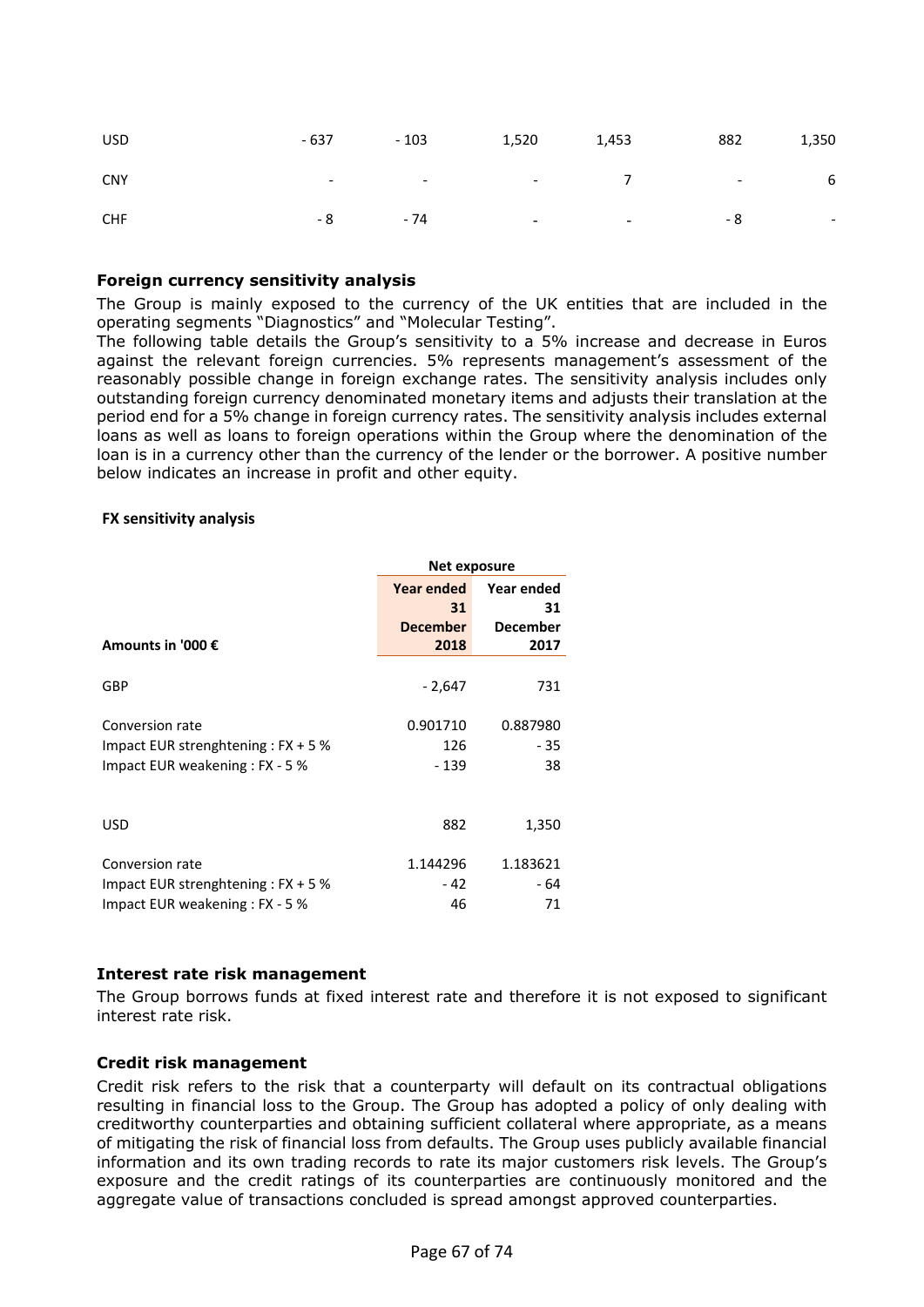The Group uses debt collection agencies and government backed schemes to collect difficult aged debts as a last resort.

Trade receivables consist of a large number of customers, spread across diverse geographical areas. Ongoing credit evaluation is performed on the financial condition of accounts receivable and, where appropriate, credit guarantee insurance cover is purchased.

The credit risk on liquid funds is limited because the counterparties are banks with high creditratings assigned by international credit-rating agencies.

The carrying amount of the financial assets recorded in the historical financial information, which is net of impairment losses, represents the Group's maximum exposure to credit risk as no collateral or other credit enhancements are held.

### **Liquidity risk management**

Ultimate responsibility for liquidity risk management rests with the board of directors, which has established an appropriate liquidity risk management framework for the management of the Group's short, medium and long-term funding and liquidity management requirements. The Group manages liquidity risk by maintaining adequate reserves, banking facilities and reserve borrowing facilities, by continuously monitoring forecast and actual cash flows, and by matching the maturity profiles of financial assets and liabilities.

### **Liquidity and interest risk tables**

The following tables detail the Group's remaining contractual maturity for its non-derivative financial liabilities with agreed repayment periods. The tables have been drawn up based on the undiscounted cash flows of financial liabilities based on the earliest date on which the Group can be required to pay. The table includes both interest and principal cash flows. The contractual maturity is based on the earliest date when the Group may be required to pay.

|                                                                                                 | <b>Effective</b><br>interest rate | Less than 1<br>month | 1-3 months               | 3 months to 1<br>vear | 1-5 years | Total          |
|-------------------------------------------------------------------------------------------------|-----------------------------------|----------------------|--------------------------|-----------------------|-----------|----------------|
|                                                                                                 | %                                 | 000€                 | 000€                     | 000€                  | 000€      | 000€           |
| 31 December 2018<br>Variable interest rate<br>instruments<br>Fixed interest rate<br>instruments | 12.4%                             | 173                  | 654                      | 2,199                 | 2,326     | 5,352          |
| 31 December 2017<br>Variable interest rate<br>instruments<br>Fixed interest rate                |                                   | ۰                    | $\overline{\phantom{a}}$ | ٠                     | -         | $\blacksquare$ |
| instruments                                                                                     | 19.6%                             | 304                  | 607                      | 2,254                 | 1,250     | 4,415          |

The following table details the Group's expected maturity for its non-derivative financial assets. The tables below have been drawn up based on the undiscounted contractual maturities of the financial assets including interest that will be earned on those assets. The inclusion of information on non-derivative financial assets is necessary to understand the Group's liquidity risk management as the liquidity is managed on a net asset and liability basis.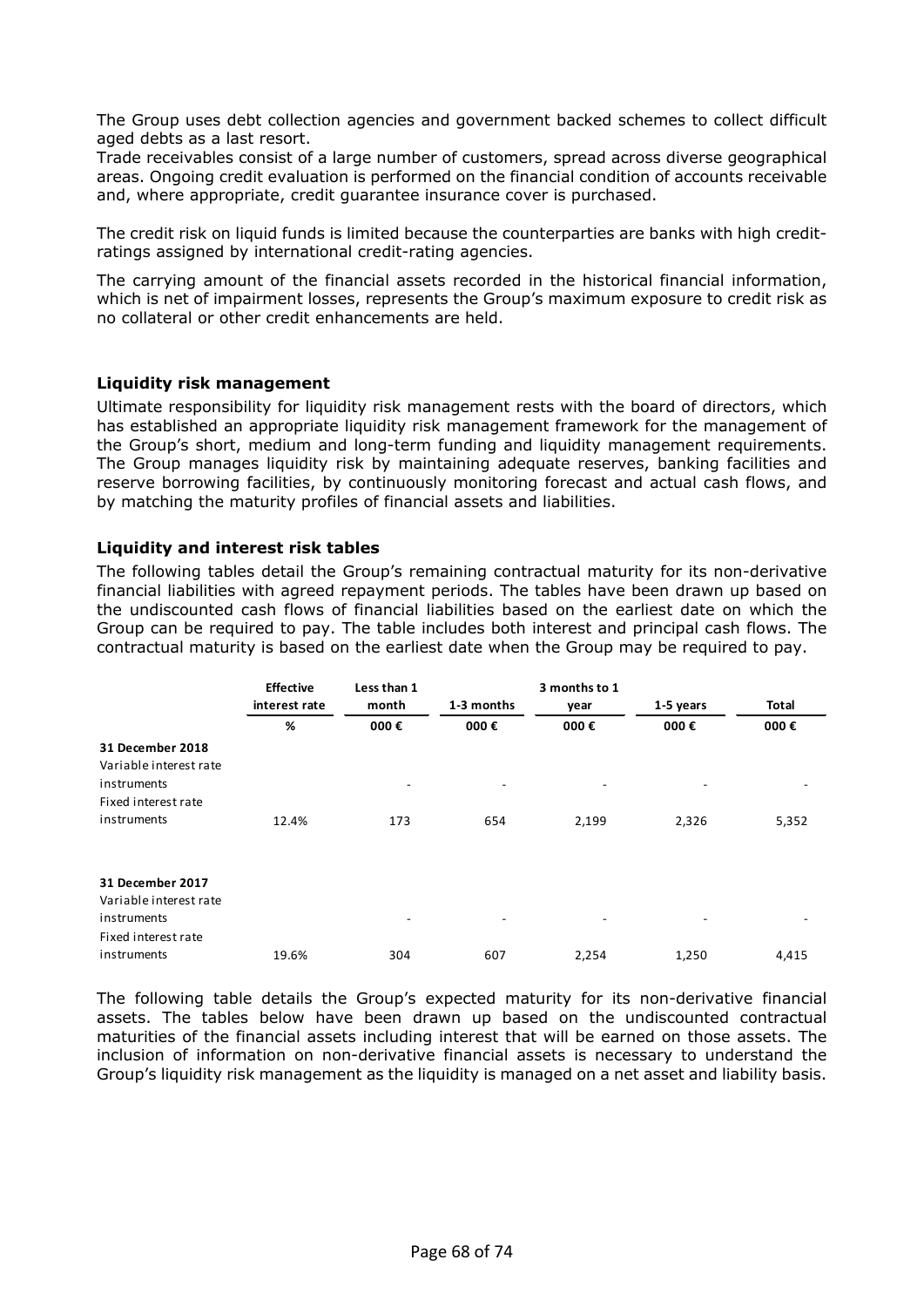|                         | <b>Effective</b> | Less than 1     |            | 3 months to |           |        |
|-------------------------|------------------|-----------------|------------|-------------|-----------|--------|
|                         | interest rate    | month           | 1-3 months | 1 year      | 1-5 years | Total  |
|                         | %                | '000 $\epsilon$ | '000 €     | '000 €      | '000 €    | '000 € |
| <b>31 December 2018</b> |                  |                 |            |             |           |        |
| Non-interest bearing    |                  | 3,688           | 749        | 122         | 225       | 4,784  |
| 31 December 2017        |                  |                 |            |             |           |        |
| Non-interest bearing    |                  | 6,863           | 520        | 296         | 229       | 7,908  |

### **Fair value measurements**

The information set out below provides information about how the Group determines fair values of various financial assets and financial liabilities.

The following table provides an analysis of financial instruments that are measured subsequent to initial recognition at fair value, grouped into Levels 1 to 3 based on the degree to which the fair value is observable:

- Level 1 fair value measurements are those derived from quoted prices (unadjusted) in active markets for identical assets or liabilities;
- Level 2 fair value measurements are those derived from inputs other than quoted prices included within Level 1 that are observable for the asset or liability, either directly (i.e. as prices) or indirectly (i.e. derived from prices); and
- Level 3 fair value measurements are those derived from valuation techniques that include inputs for the asset or liability that are not based on observable market data (unobservable inputs).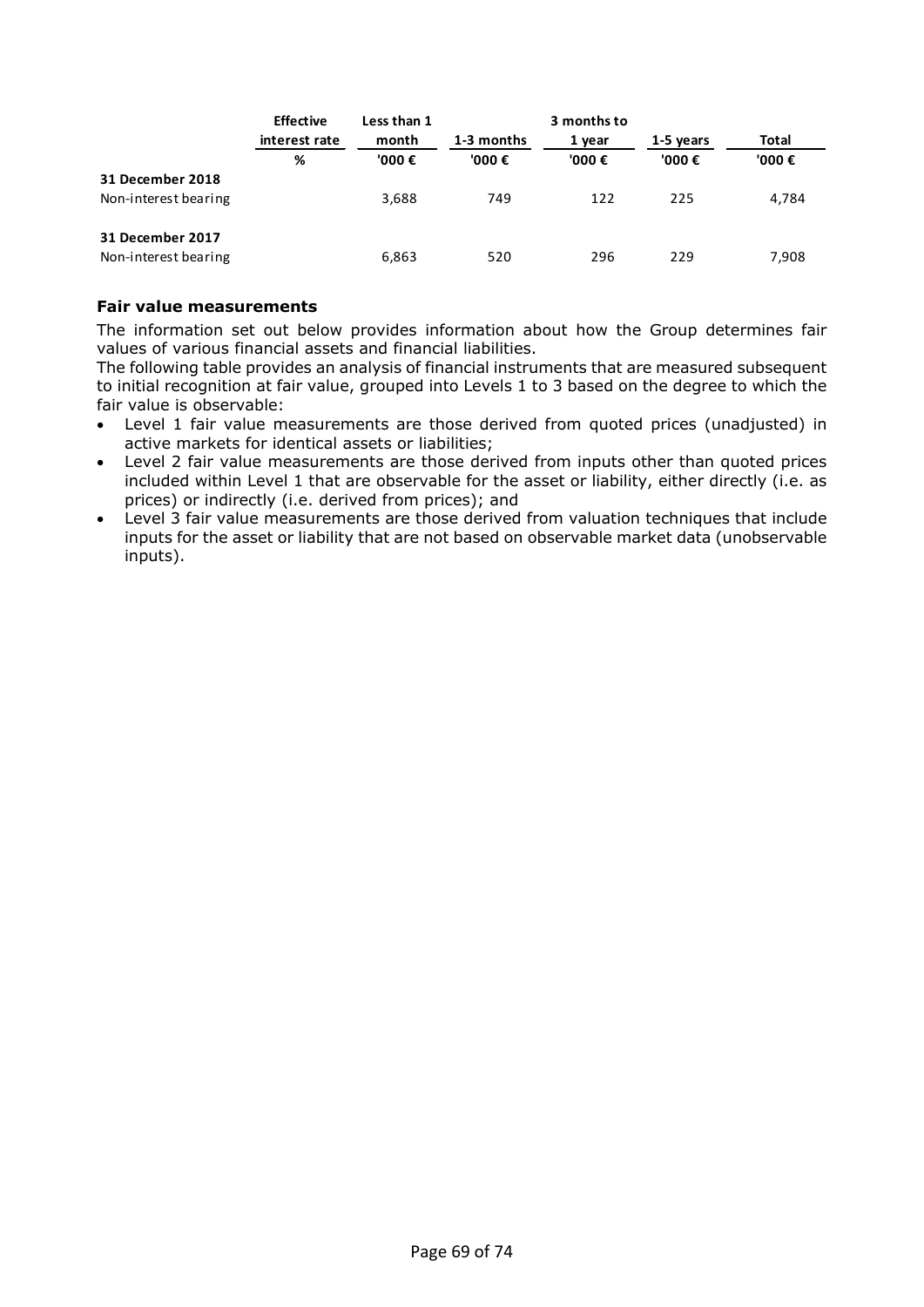## **Fair value of the Group's financial assets and financial liabilities that are measured at fair value on a recurring basis**

Some of the Group's financial assets and financial liabilities are measured at fair value at the end of each reporting period. The following table gives information about how the fair values of these financial assets and financial liabilities are determined (in particular, the valuation technique(s) and inputs used).

| Financial assets/<br>financial liabilities                                                                 | Fair value as at |          | Fair<br>value  | Valuation technique(s)<br>and key input(s)                                                    | Significant<br>unobservable                                      | Relationship of unobservable<br>inputs to fair value                                                                                                                                                         |
|------------------------------------------------------------------------------------------------------------|------------------|----------|----------------|-----------------------------------------------------------------------------------------------|------------------------------------------------------------------|--------------------------------------------------------------------------------------------------------------------------------------------------------------------------------------------------------------|
|                                                                                                            | 31/12/17         | 31/12/18 | hierarchy      |                                                                                               | input(s)                                                         |                                                                                                                                                                                                              |
| 1)<br>Contigent<br>consideration<br>(current<br>portion)                                                   | 2,664            | 1,569    | 3              | No discount was applied<br>on the cash flows as the<br>payment is due in less<br>than 1 year. |                                                                  |                                                                                                                                                                                                              |
| 2)<br>Trade and<br>other payables<br>: Options<br>classified as<br>liabilities-<br>Warrant<br>Primerdesign | 84               | 5        | $\overline{2}$ | Monte Carlo simulation<br>model                                                               | Expected<br>volativity of<br>39,44% used<br>for December<br>2018 | If the expected volatility was 5%<br>higher or lower while other variables<br>were held constant, the carrying<br>amount would respectively increase<br>by 8 KE and decrease by 2 KE as at<br>December 2018. |

## **Fair value measurements recognised in the statement of financial position**

| Amounts in '000 €                     |                          | Year ended 31 December 2018 |         |       |  |  |
|---------------------------------------|--------------------------|-----------------------------|---------|-------|--|--|
|                                       | Level 1                  | Level 2                     | Level 3 | Total |  |  |
| <b>Financial liabilities at FVTPL</b> |                          |                             |         |       |  |  |
| Derivatives financial liabilities     | $\overline{\phantom{a}}$ | 5                           | 1.153   | 1,158 |  |  |
| <b>Total</b>                          |                          | 5                           | 1,153   | 1,158 |  |  |

|                                       | Year ended 31 December 2017 |         |         |       |  |
|---------------------------------------|-----------------------------|---------|---------|-------|--|
| Amounts in '000 €                     | Level 1                     | Level 2 | Level 3 | Total |  |
| <b>Financial liabilities at FVTPL</b> |                             |         |         |       |  |
| Derivatives financial liabilities     | $\overline{\phantom{a}}$    | 126     | 1.126   | 1,252 |  |
| <b>Total</b>                          | -                           | 126     | 1.126   | 1,252 |  |

There were no transfers between Levels during the current or prior year.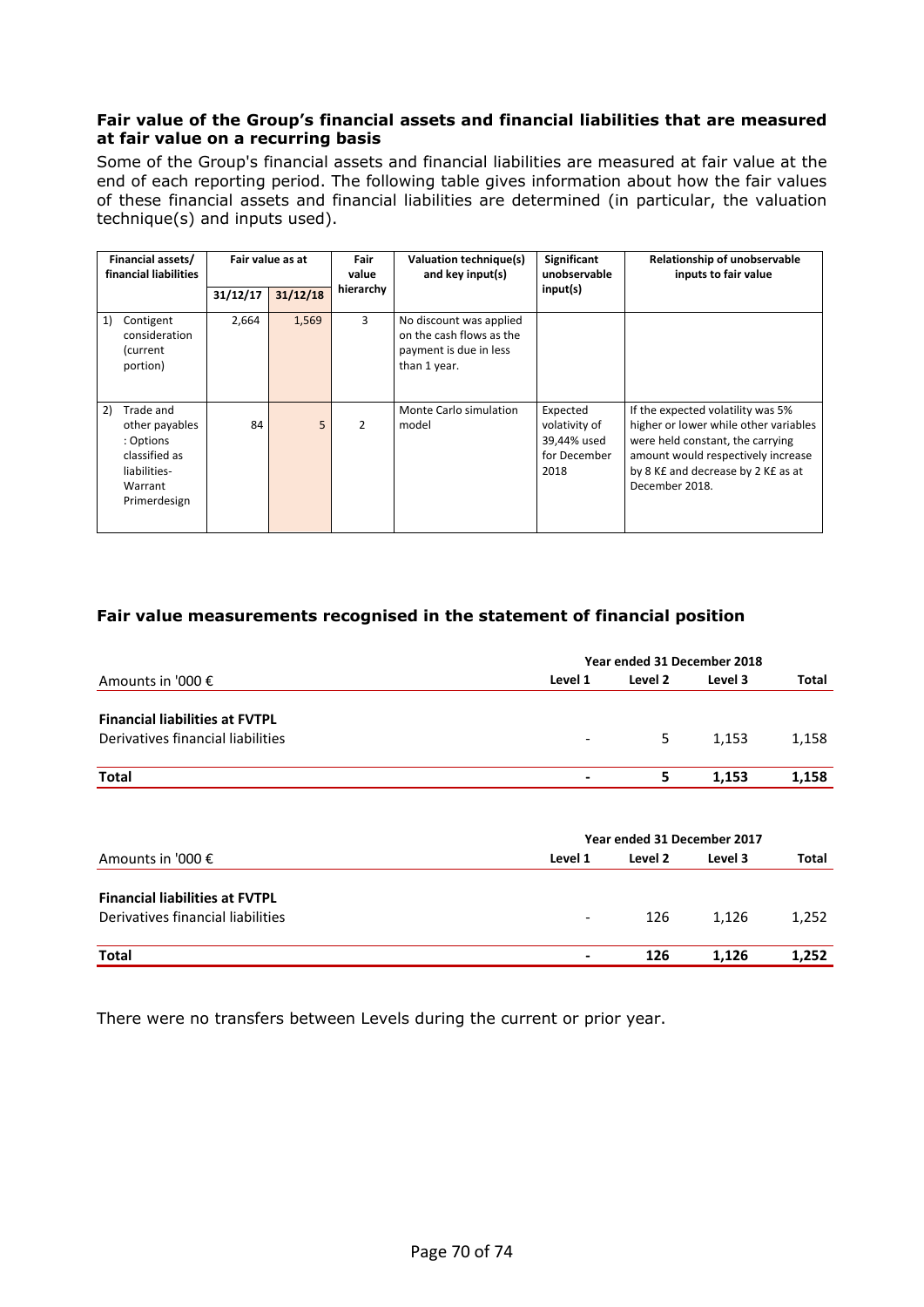### **Fair value of financial liabilities that are not measured at fair value (but fair value disclosures are required)**

|                                   | <b>Carrying amount</b>      |                 |  |
|-----------------------------------|-----------------------------|-----------------|--|
|                                   | Year ended 31 Year ended 31 |                 |  |
|                                   | <b>December</b>             | <b>December</b> |  |
|                                   | 2018                        | 2017            |  |
| <b>Financial Liabilities</b>      |                             |                 |  |
|                                   |                             |                 |  |
| <b>Bonds</b>                      | 1,057                       | 2,605           |  |
| Convertible loan notes            | 4,159                       | 1,157           |  |
| Bank loans at fixed interest rate | 87                          | 153             |  |

|                                   | <b>Fair value</b>                 |                                   |  |  |
|-----------------------------------|-----------------------------------|-----------------------------------|--|--|
|                                   | Year ended<br>31 December<br>2018 | Year ended<br>31 December<br>2017 |  |  |
| <b>Financial Liabilities</b>      |                                   |                                   |  |  |
|                                   |                                   |                                   |  |  |
|                                   |                                   |                                   |  |  |
| <b>Bonds</b>                      | 1,057                             | 2,737                             |  |  |
| Convertible loan notes            | 4,035                             | 1,083                             |  |  |
| Bank loans at fixed interest rate | 87                                | 153                               |  |  |

## **Fair value hierarchy of financial liabilities that are not measured at fair value (but fair value disclosures are required)**

| Amounts in '000 €                                     | <b>Fair value</b><br>hierarchy |
|-------------------------------------------------------|--------------------------------|
| <b>Bonds</b><br>Convertible loan notes                |                                |
| Bank loans at fixed interest rate<br>Accrued interest |                                |

There were no transfers between levels during the current or prior years.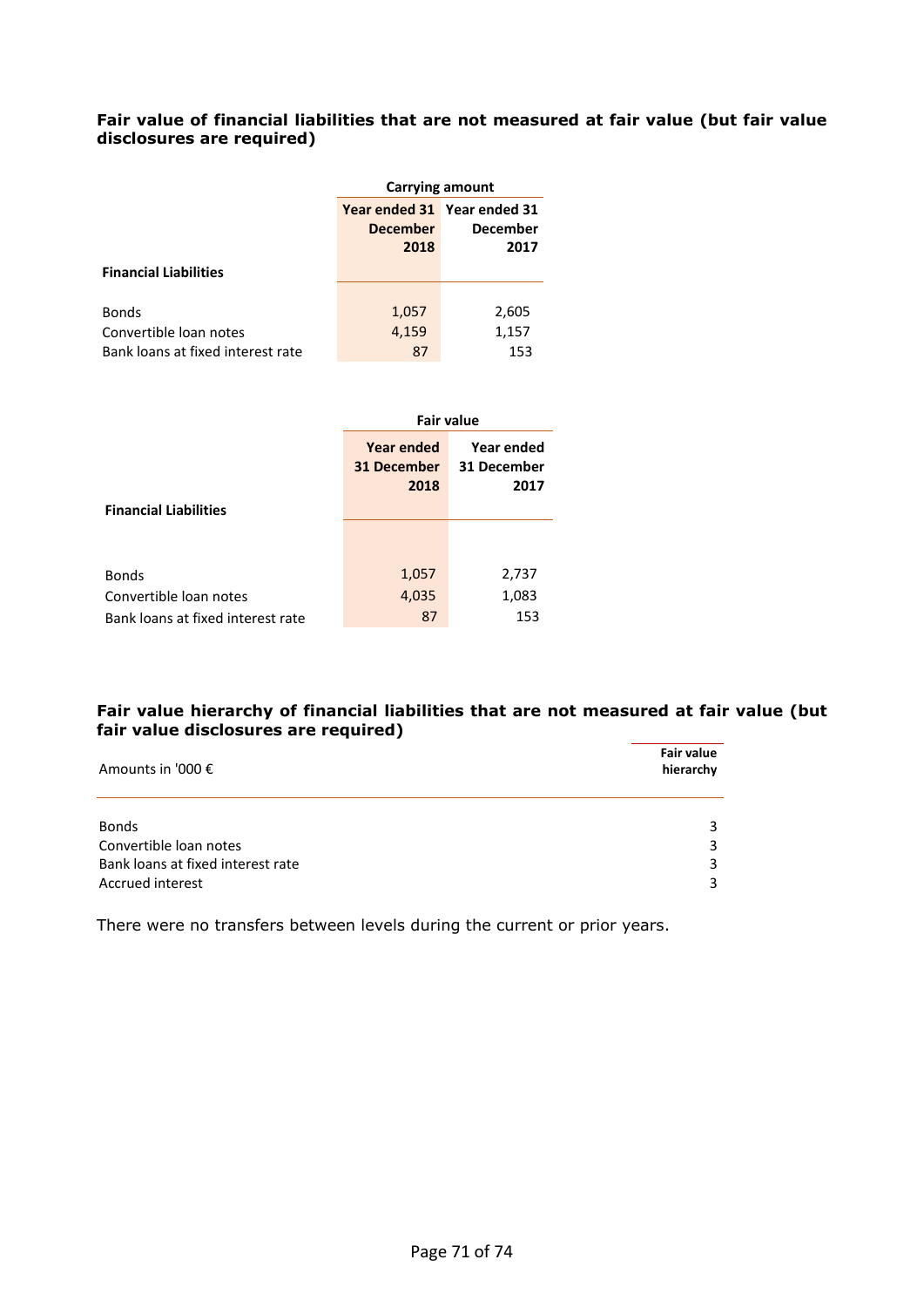## **43. COMMITMENTS GIVEN AND RECEIVED**

The guarantees given by the Group are as follows:

Under the terms of the bond contracts subscribed by Kreos Capital IV Ltd and Kreos Capital V Ltd, and as a guarantee of perfect repayment of this loan and interest, fees, commissions or other amounts due, the Group has agreed to the following guarantees in favour of the two structures:

- Pledge of the business;
- Senior pledge on receivables;
- Non-possessory pledge of inventories; and
- Senior and non-recourse pledge of bank accounts.

The amount of guaranteed loans is presented in note 27 "Borrowings".

The Company has also granted Primerdesign shareholders a variable contingent consideration, settlement of which is scheduled for payment in 2019. As security for the payment of such sums, third-line pledge on business assets and collateral subject to English law (mortgage debentures) have been implemented.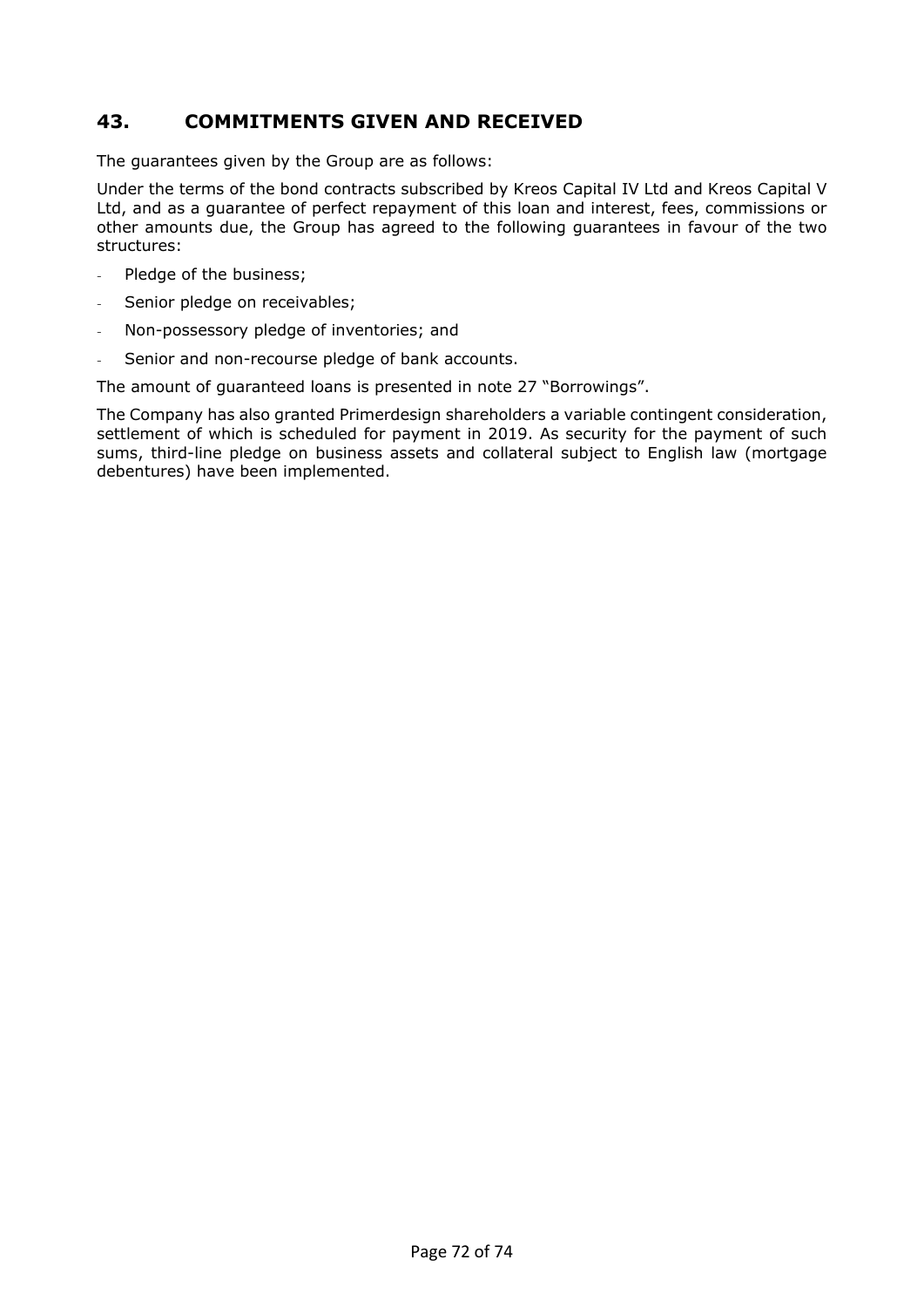# **44. RELATED PARTIES**

Parties related to Novacyt S.A. are:

- the managers, whose compensation is disclosed below,
- the directors of Novacyt S.A. and Lab21.

#### **Remuneration of key management personnel**

| Amounts in 000' $\epsilon$                   | Year ended<br><b>31 December</b><br>2018 | Year ended<br>31 December<br>2017 |
|----------------------------------------------|------------------------------------------|-----------------------------------|
|                                              |                                          |                                   |
| Fixed compensation and company cars          | 1,107                                    | 990                               |
| Variable compensation                        | 113                                      | 480                               |
| Social security contributions                | 151                                      | 191                               |
| Post-employment benefits                     |                                          | 18                                |
| Contributions to supplementary pension plans | 55                                       | 47                                |
| <b>Total</b>                                 | 1,426                                    | 1,726                             |

#### **Aggregate directors' remuneration**

| Amounts in 000' $\epsilon$                   | Year ended<br>31 December<br>2018 | Year ended<br>31 December<br>2017 |
|----------------------------------------------|-----------------------------------|-----------------------------------|
|                                              |                                   |                                   |
| Fixed compensation and company cars          | 674                               | 428                               |
| Variable compensation                        | 113                               | 437                               |
| Social security contributions                | 100                               | 113                               |
| Contributions to supplementary pension plans | 22                                | 16                                |
| Fees                                         | 6                                 | 99                                |
| <b>Total</b>                                 | 915                               | 1,094                             |
|                                              |                                   |                                   |
| Number of people concerned                   | $\overline{7}$                    | 7                                 |

Related party transactions were made on terms equivalent to those that prevail in arm's length transactions.